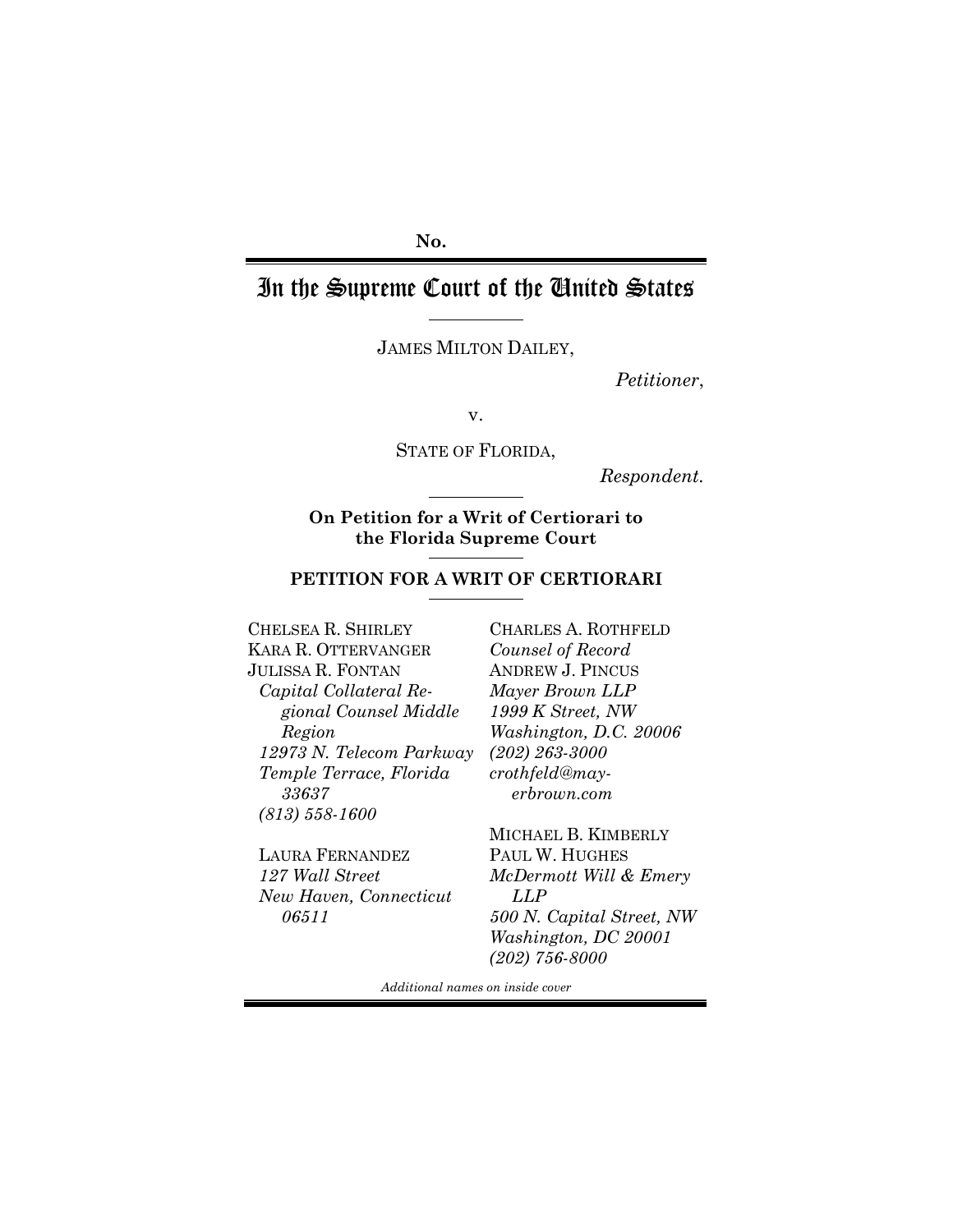CYD OPPENHEIMER *155 West Rock Ave. New Haven, Connecticut 06515*

SETH MILLER *Innocence Project of Florida, Inc. 1100 E Park Ave Tallahassee, Florida 32301-2651*

EUGENE R. FIDELL *Yale Law School Supreme Court Clinic 127 Wall Street New Haven, CT 06511*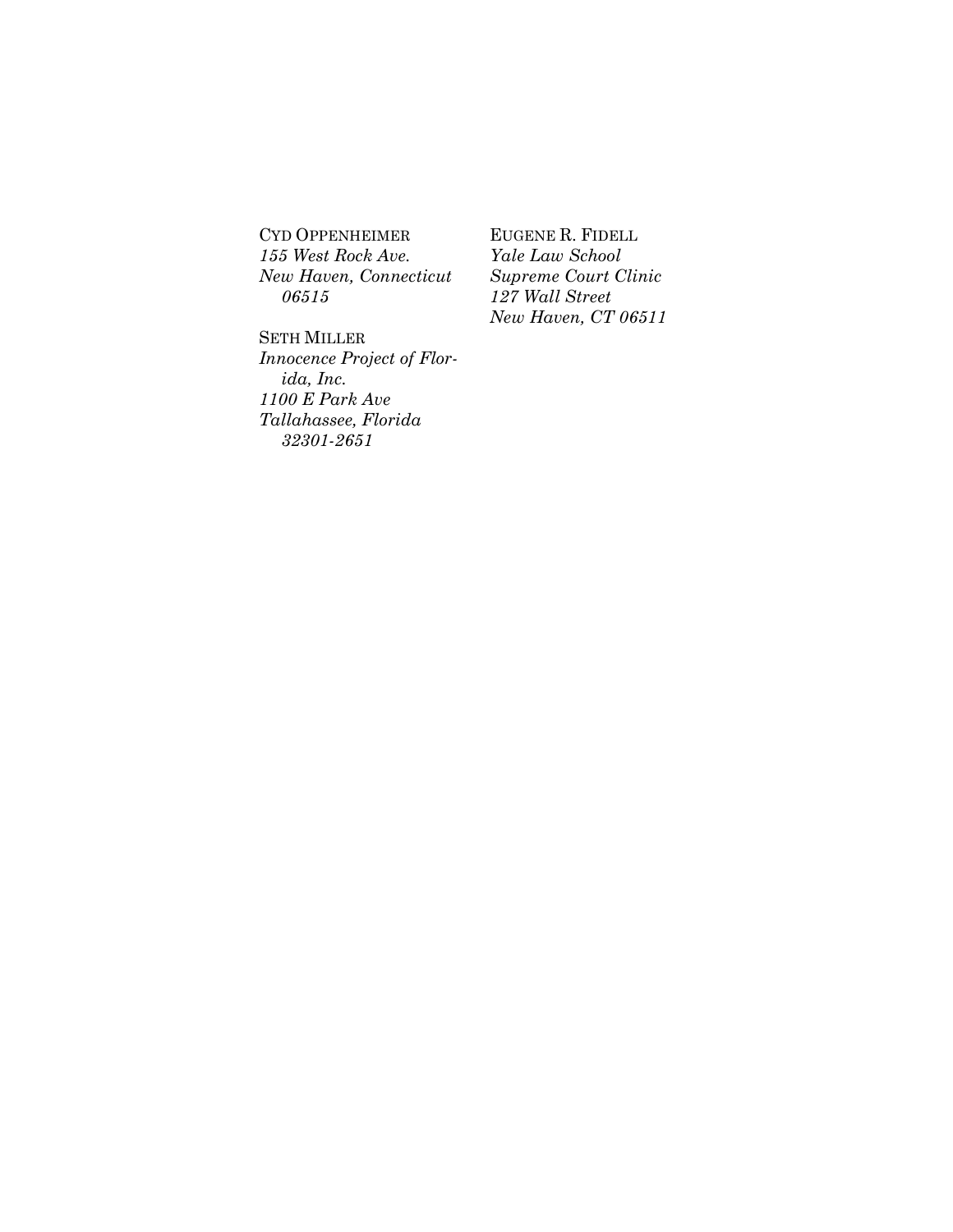### **\*\*\* CAPITAL CASE \*\*\***

## **QUESTIONS PRESENTED**

Petitioner James Milton Dailey uncovered exculpatory evidence that the State failed to disclose prior to trial, in violation of the rule stated in *Brady* v. *Maryland*, 373 U.S. 83 (1963), and *Giglio* v. *United States*, 405 U.S. 150 (1972). This evidence included a statement by a former prosecutor indicating that Dailey's codefendant had confessed to committing the crime. It also included a statement by a former inmate at the jail where Dailey had been housed revealing that the lead police investigator offered favorable treatment to inmates in return for testimony against Dailey; the State's case at trial hinged almost entirely on the testimony of these jailhouse informants. But the court below refused to consider this evidence, holding that the *Brady* materials should have been discovered by the defense through the exercise of due diligence and that those materials, in any event, should be analyzed in isolation and not cumulatively.

The questions presented are:

Whether a defendant advancing a *Brady* claim must demonstrate that he or she could not have uncovered the suppressed evidence through the exercise of due diligence.

Whether the materiality of a *Brady* claim must be determined by considering the probative force of the withheld evidence cumulatively and in the context of the government's entire case.

Whether the Florida Supreme Court's error in treating petitioner's *Giglio* claim as though it alleged knowing use of perjury, when it actually alleged withholding exculpatory evidence, warrants reversal.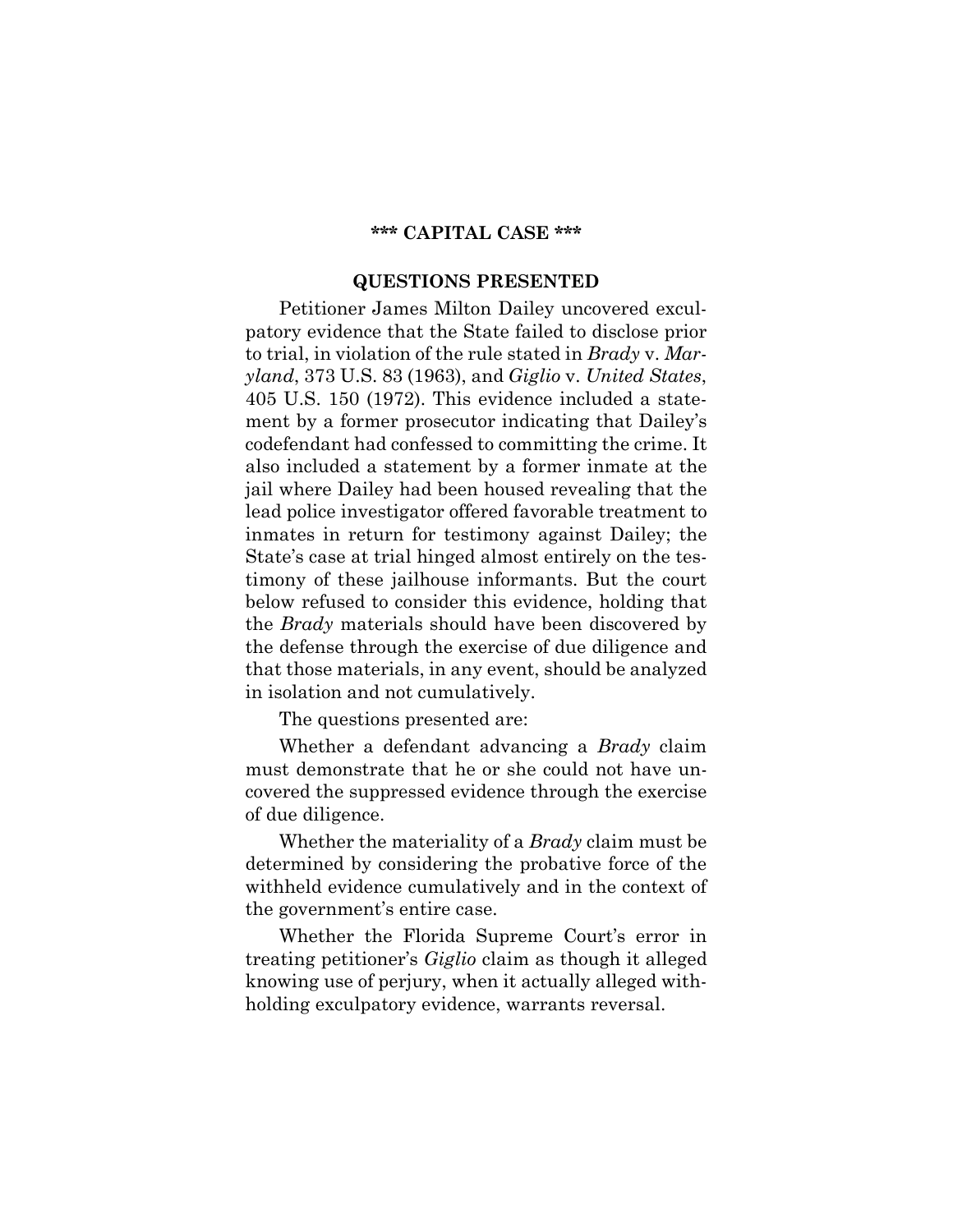## **NOTICE OF RELATED CASES**

Pursuant to this Court's Rule 14.1(b)(iii), these are related cases:

### **Underlying Trial**:

Circuit Court of Pinellas County, Florida *State of Florida* v*. James Milton Dailey*, 1985-CF- 007084 Judgment Entered: August 7, 1987

## **Direct Appeal**:

Florida Supreme Court *Dailey* v. *State*, 594 So. 2d 254 (Fla. 1991) (reversed death sentence) Judgment Entered: November 14, 1991

## **Resentencing Proceeding**:

Circuit Court of Pinellas County, Florida *State of Florida* v*. James Milton Dailey*, 1985-CF- 007084 Judgment Entered: January 21, 1994

### **Second Direct Appeal**:

Florida Supreme Court *Dailey* v. *State*, 659 So. 2d 246 (Fla. 1995) Judgment Entered: May 25, 1995

Supreme Court of the United States *Dailey* v*. Florida*, 516 U.S. 1095 (1996) Judgment Entered: January 22, 1996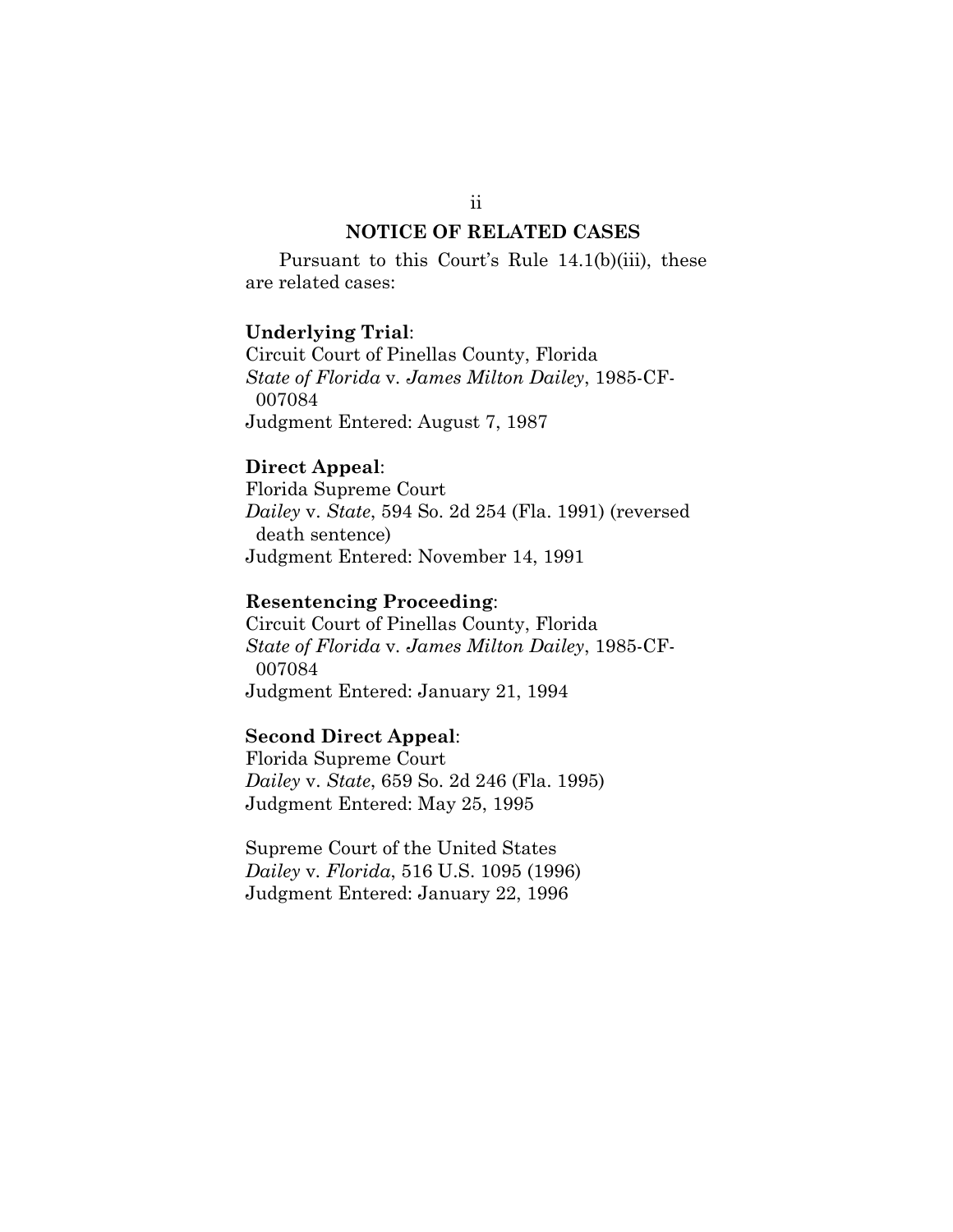**First Postconviction Proceeding**: Circuit Court of Pinellas County, Florida *State of Florida* v*. James Milton Dailey*, 1985-CF- 007084 Judgment Entered: July 14, 2005

Florida Supreme Court *Dailey* v*. State*, 965 So. 2d 38 (Fla. 2007) Judgment Entered: May 31, 2007

United States District Court for the Middle District of Florida *Dailey* v*. Florida Department of Corrections*, No. 8:07-cv-01897 (M.D. Fla. Apr. 1, 2011), as amended Mar. 29, 2012 Judgment Entered: April 1, 2011

United States Court of Appeals for the Eleventh Circuit

*Dailey* v*. Florida Department of Corrections*, No. 12- 12222-P (11th Cir. July 19, 2012) Judgment Entered: July 19, 2012

Supreme Court of the United States *Dailey* v*. Crews*, 569 U.S. 961 (2013) Judgment Entered: April 29, 2013

#### **Second Postconviction Proceeding**:

Circuit Court of Pinellas County, Florida *State of Florida* v*. James Milton Dailey*, 1985-CF- 007084 Judgment Entered: April 12, 2017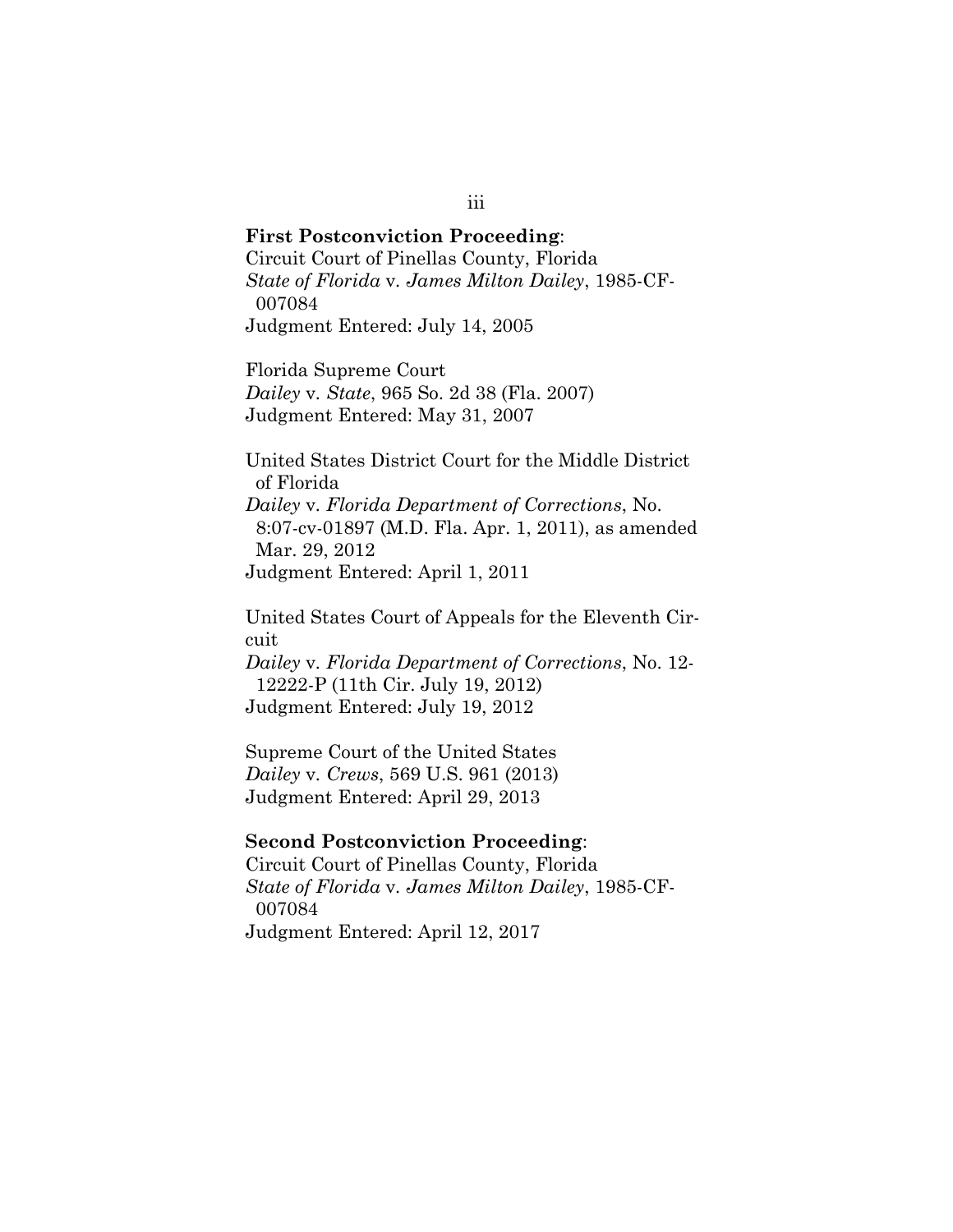Florida Supreme Court *Dailey* v*. State*, 247 So. 3d 390 (Fla. 2018) Judgment Entered: June 26, 2018

Supreme Court of the United States *Dailey* v*. Florida*, 139 S. Ct. 947 (2019) Judgment Entered: January 22, 2019

### **Third Postconviction Proceeding**:

Circuit Court of Pinellas County, Florida *State of Florida* v*. James Milton Dailey*, 1985-CF- 007084 Judgment Entered: March 20, 2018

Florida Supreme Court *Dailey* v*. State*, 279 So. 3d 1208 (Fla. 2019), rhrg denied, SC18-557, 2019 WL 5152446 (Fla. Oct. 14, 2019) Judgment Entered: October 3, 2019

Supreme Court of the United States No. 19-7309, petition for certiorari filed Jan. 10, 2020 Judgment entered: pending

## **First Successive Motion After Death Warrant Signed**:

Circuit Court of Pinellas County, Florida *State of Florida* v*. James Milton Dailey*, 1985-CF- 007084 Judgment Entered: October 16, 2019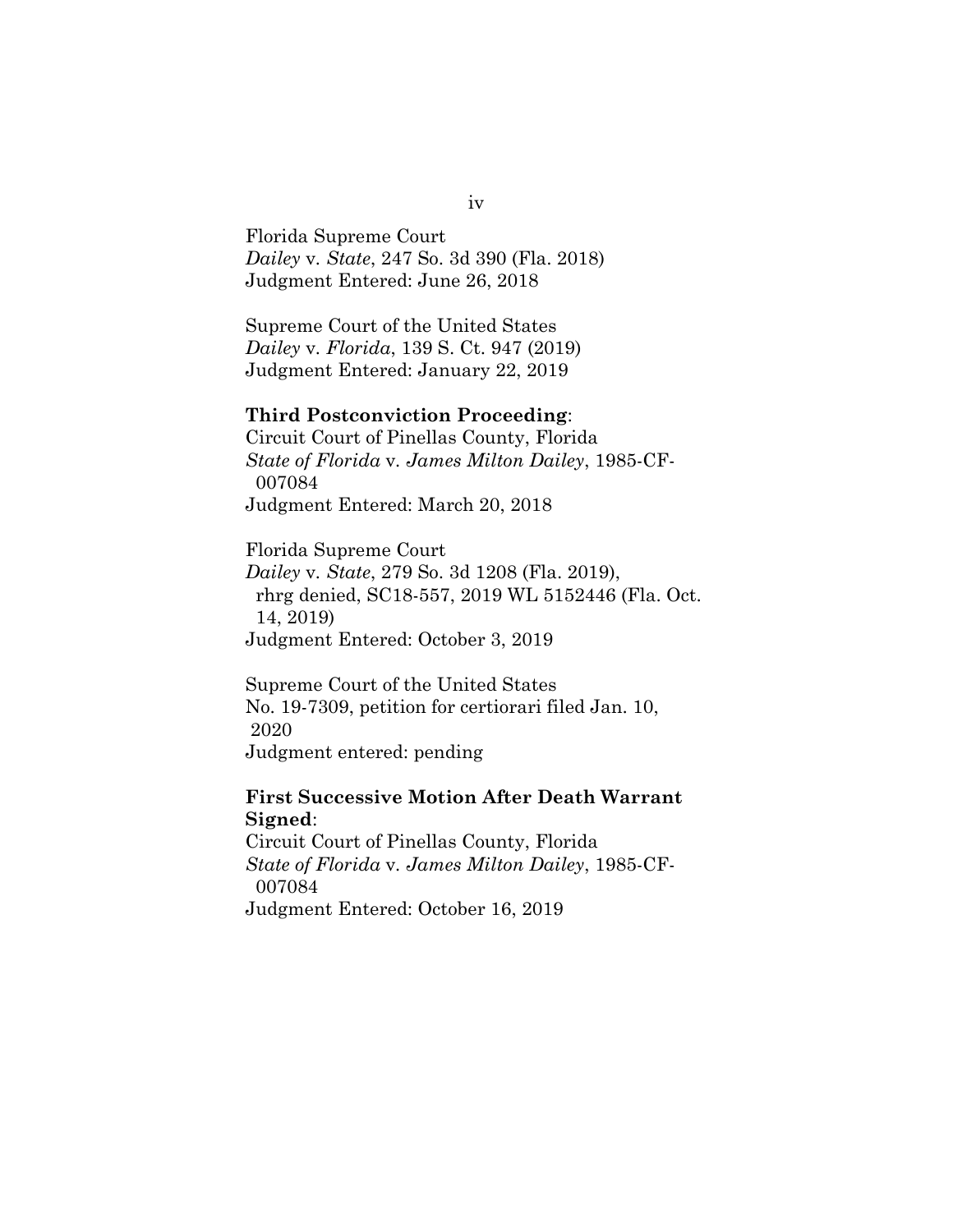United States District Court for the Middle District of Florida *Dailey* v*. Secretary, Florida Department of Corrections*, No. 8:19-cv-02956 (M.D. Fla. Dec. 5, 2019) Judgment Entered: December 5, 2019

*Dailey* v*. Florida Department of Corrections*, No. 8:07-cv-01897 (M.D. Fla. Dec. 10, 2019) Judgment Entered: December 10, 2019

United States Court of Appeals for the Eleventh Circuit *Dailey* v*. Secretary, Florida Department of Corrections*, No. 19-15147 (11th Cir.) (filed Dec. 27, 2019)

Judgment Entered: January 30, 2020

*In re: James M. Dailey*, No. 19-15145 (11th Cir.) (filed Dec. 30, 2019) Judgment Entered: pending

## **Second Successive Motion After Death Warrant Signed**:

Circuit Court of Pinellas County, Florida *State of Florida* v*. James Milton Dailey*, 1985-CF- 007084 Filed: December 27, 2019 Judgment Entered: pending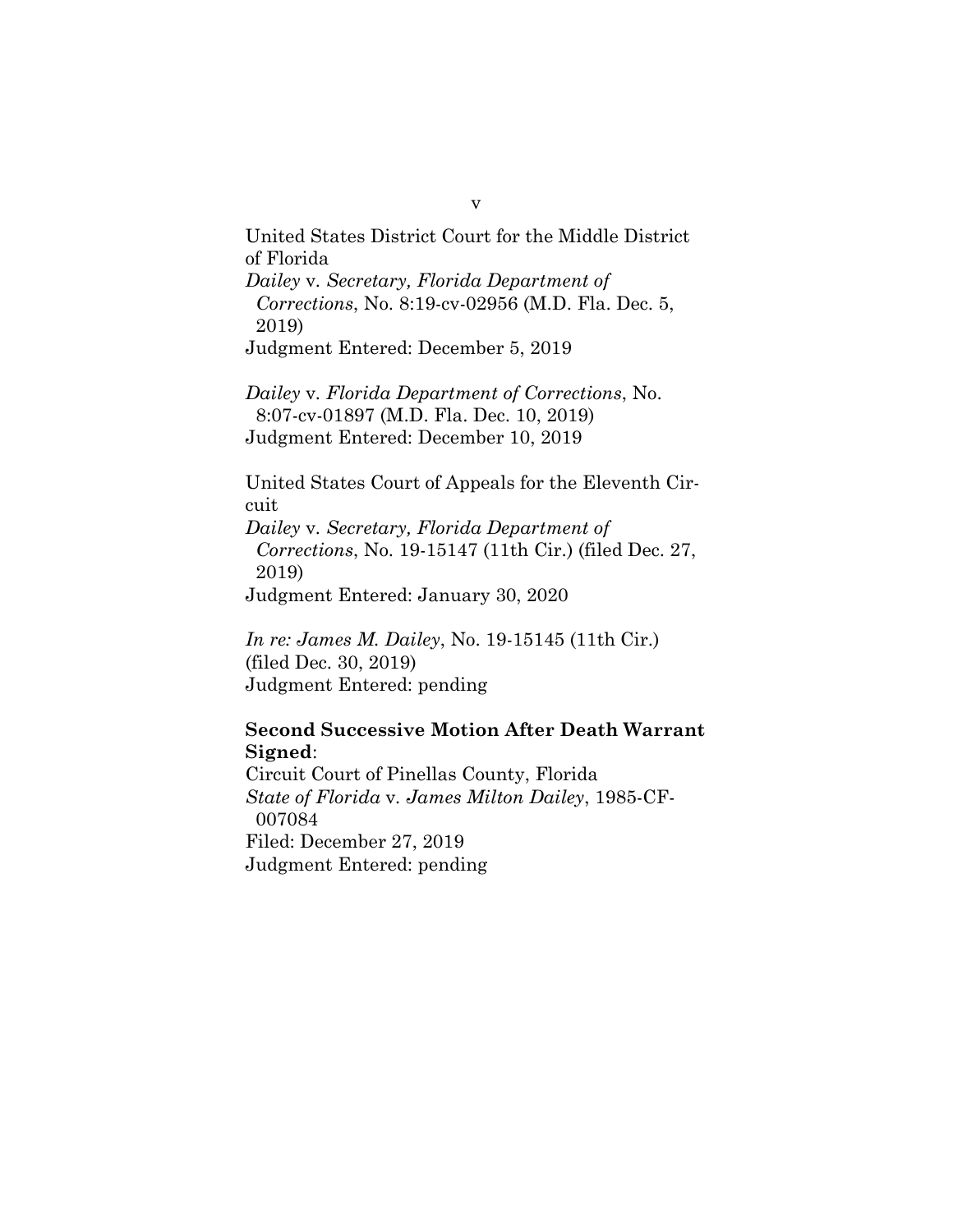## **TABLE OF CONTENTS**

| CONSTITUTIONAL PROVISION INVOLVED 1                                                                                                                        |  |  |  |  |
|------------------------------------------------------------------------------------------------------------------------------------------------------------|--|--|--|--|
|                                                                                                                                                            |  |  |  |  |
|                                                                                                                                                            |  |  |  |  |
|                                                                                                                                                            |  |  |  |  |
| REASONS FOR GRANTING THE PETITION 10                                                                                                                       |  |  |  |  |
| A BRADY VIOLATION MAY OCCUR EVEN<br>I.<br>IF THE DEFENDANT COULD HAVE DIS-<br><b>COVERED THE SUPPRESSED EVIDENCE</b><br>THROUGH THE EXERCISE OF "DUE DILI- |  |  |  |  |
| A. The defendant may rely on the government's<br>assurance that exculpatory material has been                                                              |  |  |  |  |
| B. The courts of appeals and state courts of last<br>resort are divided on whether Brady claims<br>may be rejected for failure to exercise due dili-       |  |  |  |  |
| 1. Six circuits and several state courts of<br>last resort follow Banks in rejecting a<br>due diligence rule for <i>Brady</i> violations 16                |  |  |  |  |

vi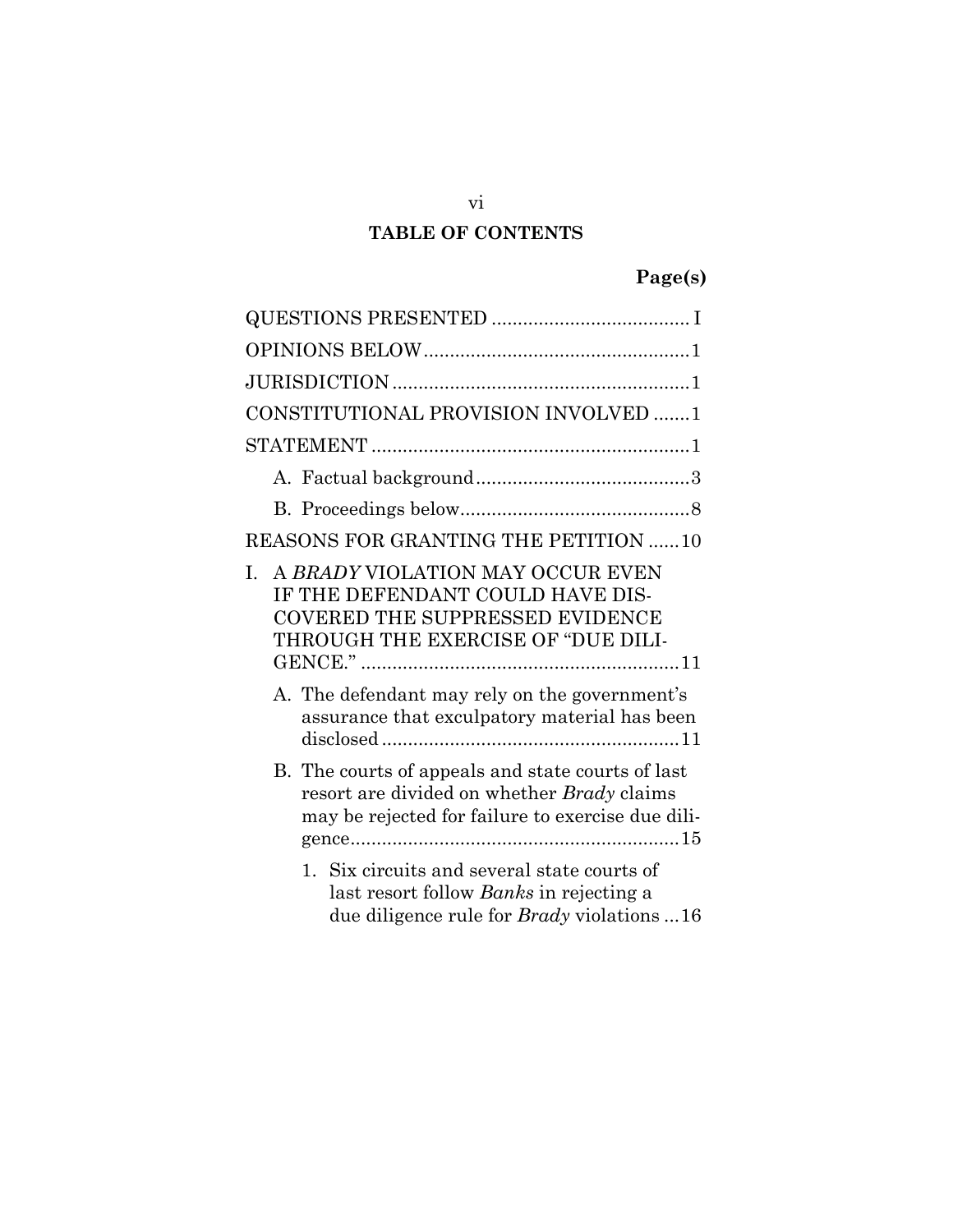|  | 2. Six courts of appeals and four state<br>courts of last resort in addition to the<br>Florida Supreme Court continue to rec-<br>ognize a due diligence exception to<br><i>Brady's</i> disclosure obligations 21 |  |
|--|------------------------------------------------------------------------------------------------------------------------------------------------------------------------------------------------------------------|--|
|  | C. The due diligence question is a recurring and<br>significant one that warrants the Court's at-                                                                                                                |  |
|  | II. THE COURT BELOW MISAPPLIED BOTH<br>THE BRADY REQUIREMENT THAT EVI-<br>DENCE BE CONSIDERED CUMULATIVELY<br>AND THE CLEAR REQUIREMENTS OF GI-                                                                  |  |
|  | A. The court below erred in not considering the<br>suppressed evidence cumulatively and in con-                                                                                                                  |  |
|  | B. The Florida Supreme Court                                                                                                                                                                                     |  |
|  | C. The cumulative effect of the suppressed<br>evidence undermines confidence                                                                                                                                     |  |
|  | D. Given the clear nature of the errors committed<br>below, summary reversal is warranted33                                                                                                                      |  |
|  |                                                                                                                                                                                                                  |  |

vii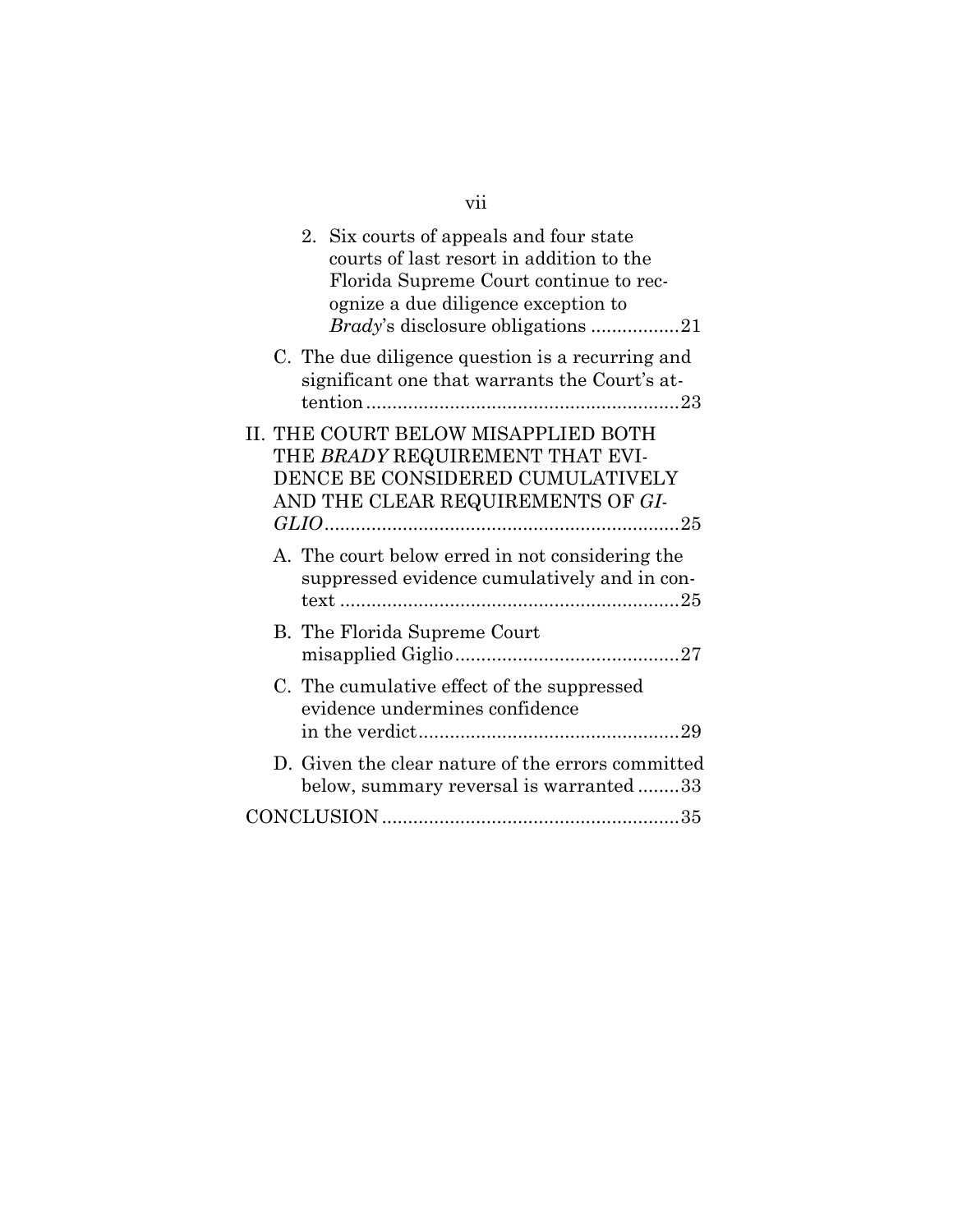## viii

## **TABLE OF AUTHORITIES**

| { | 19. J | s | I |
|---|-------|---|---|
|   |       |   |   |

## **Cases**

| Amado v. Gonzalez,                                  |
|-----------------------------------------------------|
| Banks v. Dretke,                                    |
| Banks v. Reynolds,                                  |
| Barton v. Warden, S. Ohio Corr.<br><i>Facility,</i> |
| Biles v. United States,                             |
| Bogle v. State,<br>No. SC17-2151, 2019 WL 6904538   |
| Brady v. Maryland,                                  |
| Brinkerhoff-Faris Trust & Savings Co.<br>v. Hill,   |
| Coe v. Bell,                                        |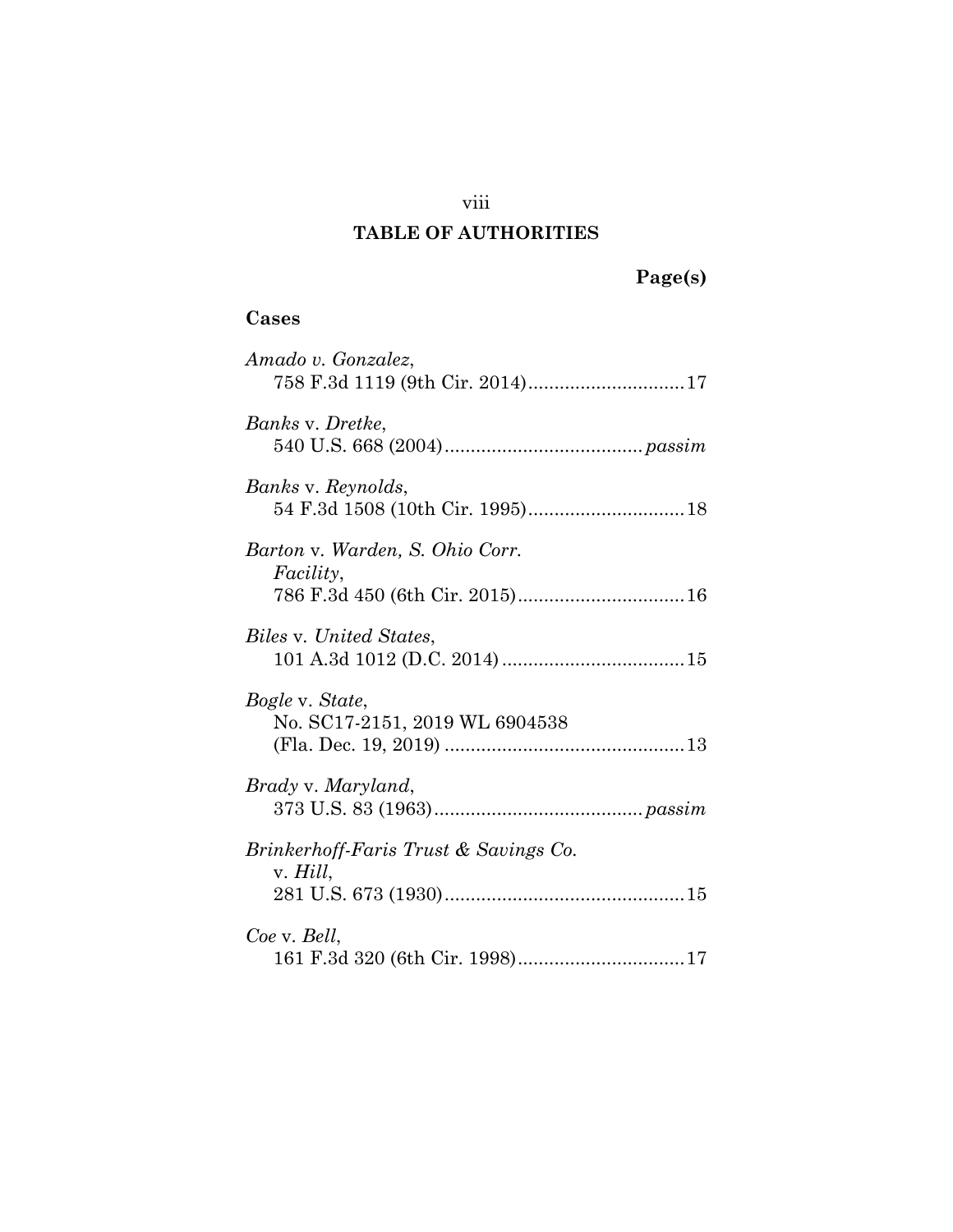| Collier v. Davis,                                                                                                |
|------------------------------------------------------------------------------------------------------------------|
| Commonwealth v. Ligons,                                                                                          |
| Commonwealth v. Tucceri,                                                                                         |
| Dailey v. State,                                                                                                 |
| Dailey v. State,                                                                                                 |
| In re Dailey,                                                                                                    |
| Davis v. State,                                                                                                  |
| Dennis v. Secretary, Pennsylvania<br>Department of Corrections,<br>834 F.3d 263 (3d Cir. 2016) (en banc)  19, 20 |
| DiSimone v. Phillips,                                                                                            |
| Ellsworth v. Warden,                                                                                             |
| Freeman v. State,                                                                                                |
| Gantt v. Roe,                                                                                                    |

ix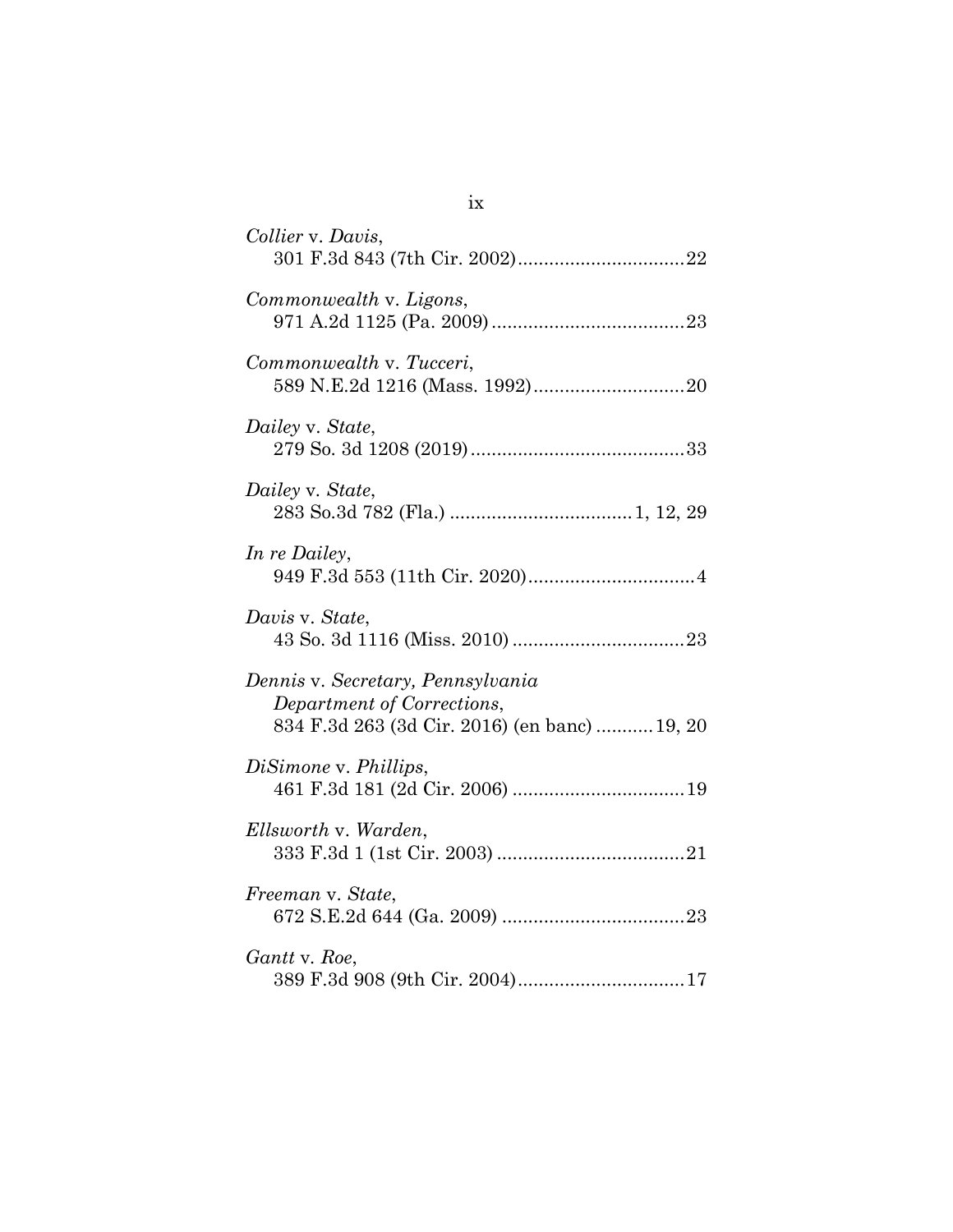| Giglio v. United States,                                |
|---------------------------------------------------------|
| Grant v. Lockett,                                       |
| Gregg v. Georgia,                                       |
| Hegwood v. State,                                       |
| Jimenez v. State,                                       |
| Jones v. State,<br>709 So. 2d 512 (Fla. 1998)  12, 13   |
| Kyles v. Whitley,<br>514 U.S. 419 (1995) 12, 24, 27, 28 |
| LeCroy v. Sec'y, Fla. Dep't of Corr.,                   |
| Lewis v. Connecticut Commissioner of<br>Correction,     |
| Mordenti v. State,                                      |
| Napue v. Illinois,                                      |
| People v. Chenault,                                     |

x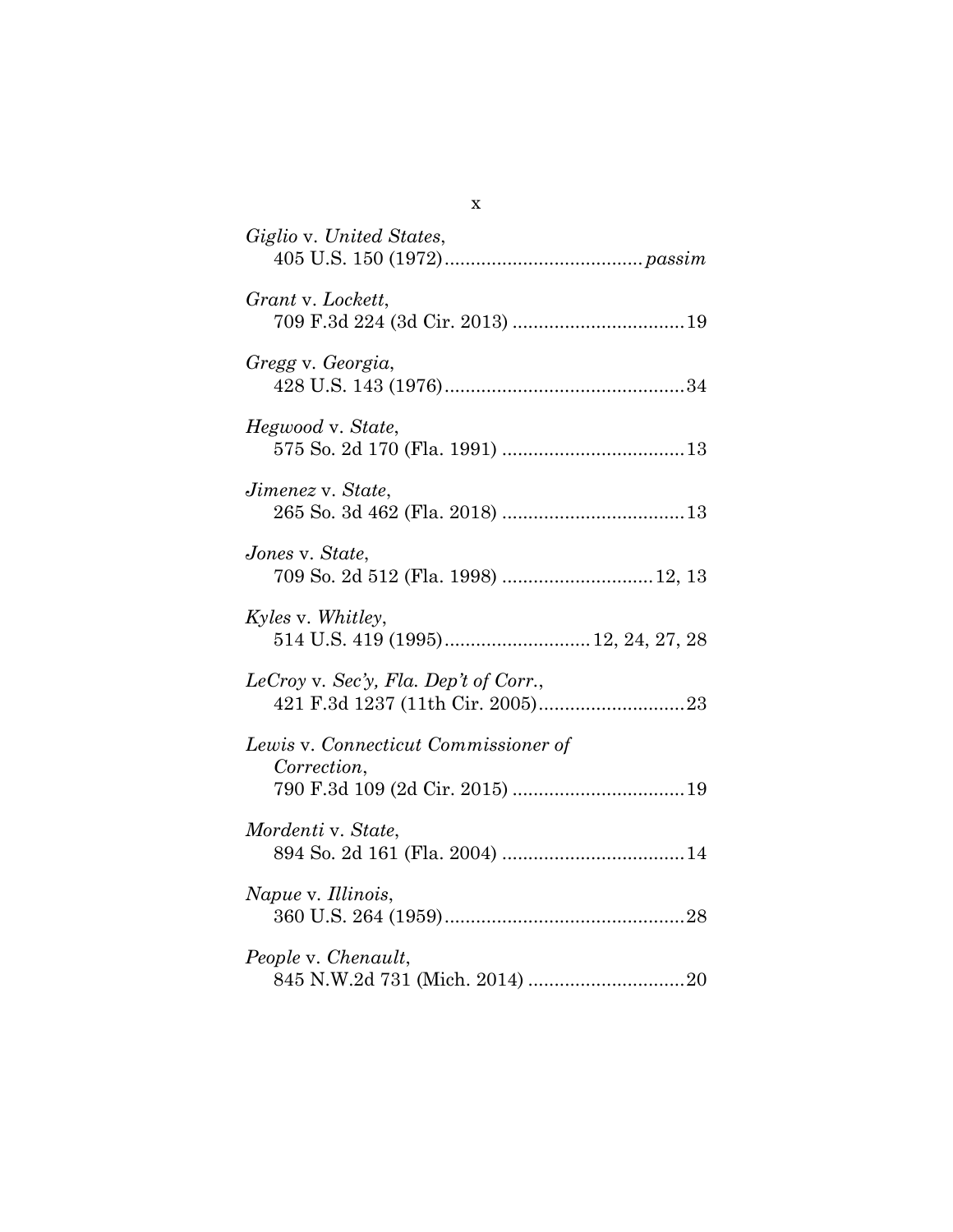| Petty v. City of Chicago,                                     |
|---------------------------------------------------------------|
| Prewitt v. State,<br>819 N.E.2d 393 (Ind. Ct. App. 2004)  20  |
| Reece v. Georgia,                                             |
| Ring v. Arizona,                                              |
| Robinson v. State,                                            |
| In re Sealed Case No. 99-3096 (Brady<br><i>Obligations</i> ), |
| Smith v. Cain,                                                |
| State v. Addison,                                             |
| State v. Arroyo,                                              |
| State v. Giovanni P.,                                         |
| State v. Parish,                                              |
| State v. Parker,                                              |

xi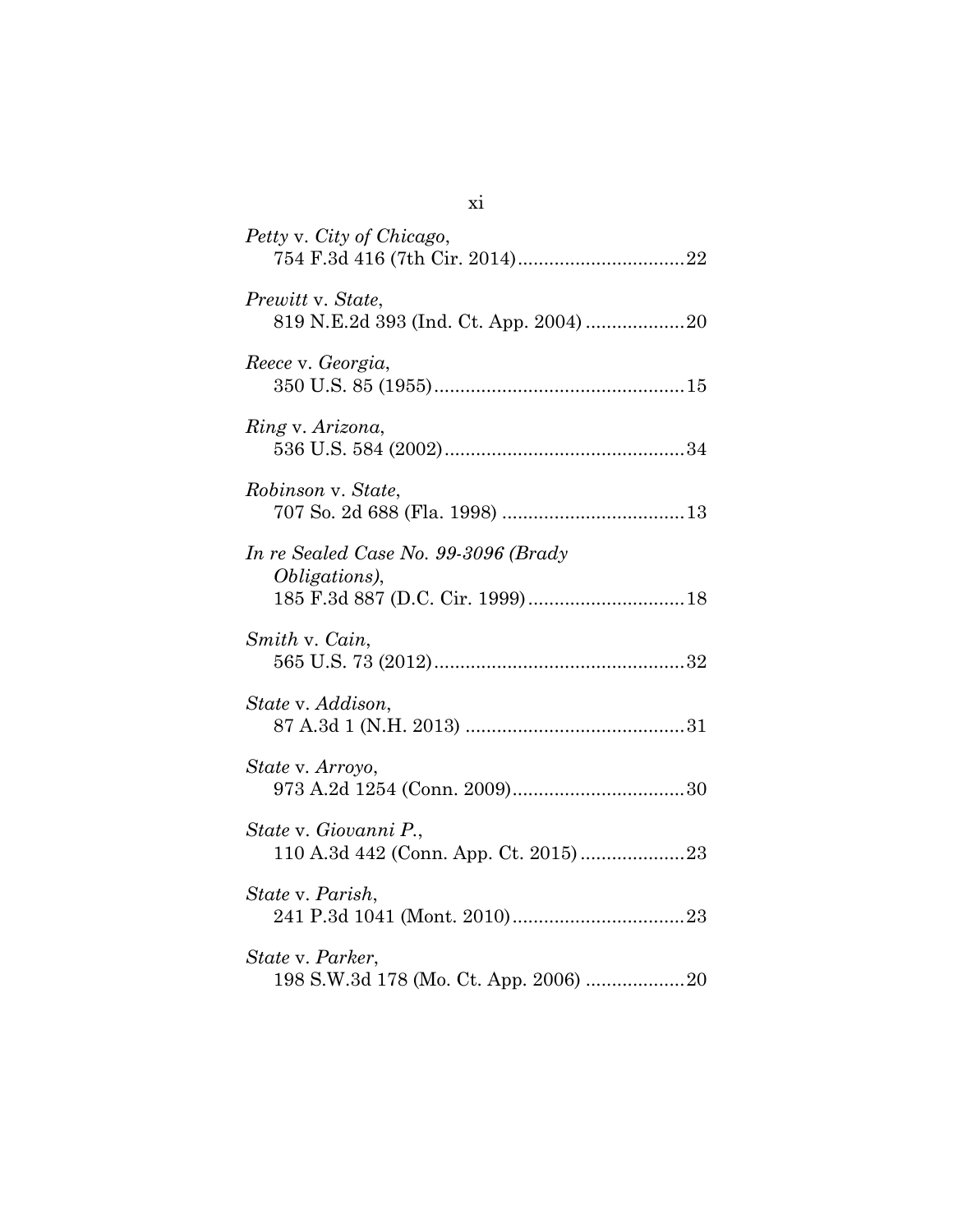| State v. Simms,                     |
|-------------------------------------|
| State v. Williams,                  |
| Strickler v. Greene,                |
| Thomas v. State,                    |
| Tompkins v. State,                  |
| Turner v. United States,            |
| United States v. Agurs,             |
| United States v. Bagley,            |
| United States v. Bernard,           |
| United States v. Catone,            |
| United States v. Cervantes-Pacheco, |
| United States v. Cruz-Feliciano,    |

xii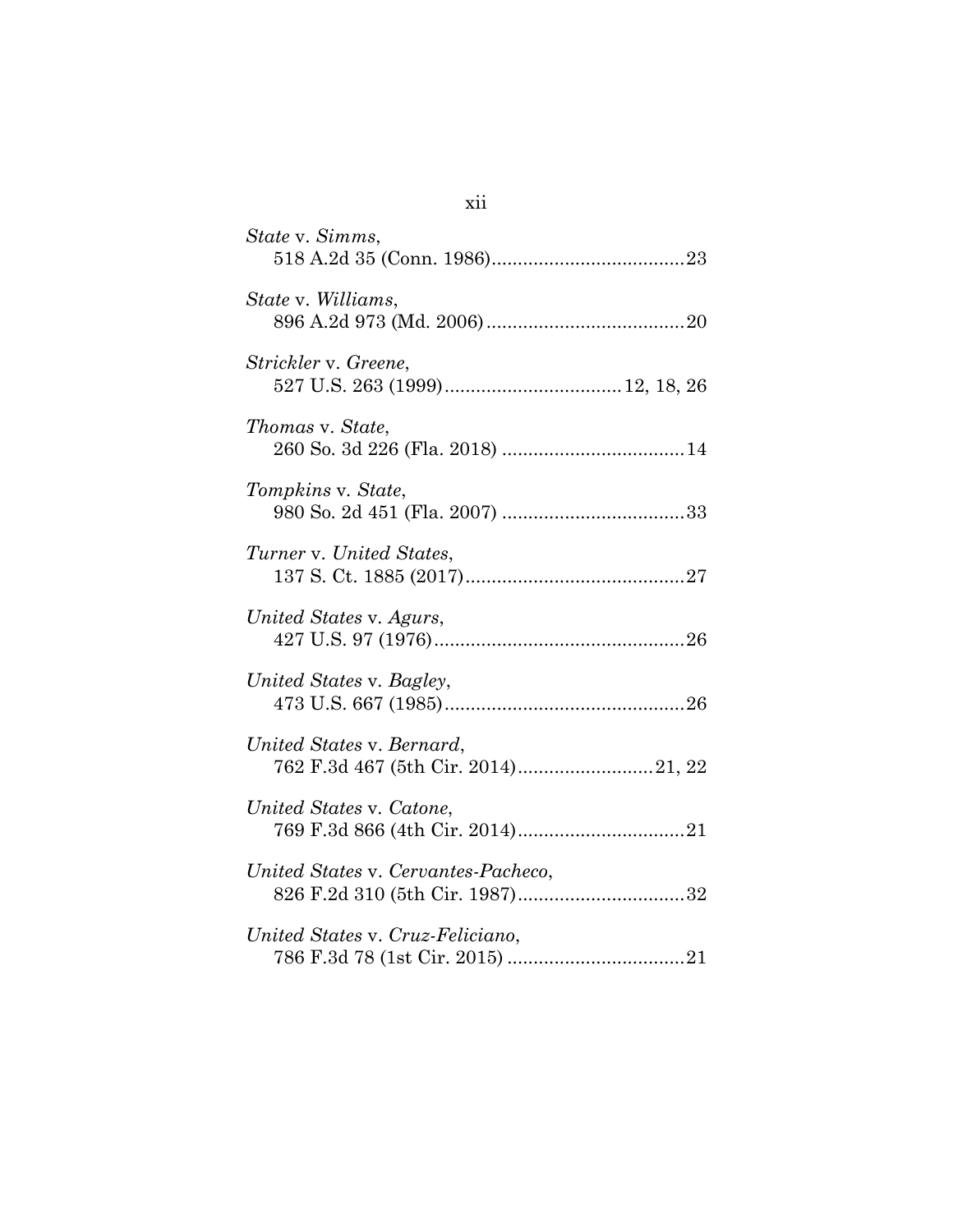| United States v. Georgiou,                                         |
|--------------------------------------------------------------------|
| United States v. Nelson,<br>979 F. Supp. 2d 123 (D.D.C. 2013) 18   |
| United States v. Olsen,                                            |
| United States v. Quintanilla,<br>193 F.3d 1139 (10th Cir. 1999) 18 |
| United States v. Roux,<br>715 F.3d 1019 (7th Cir. 2013)31          |
| United States v. Sigillito,                                        |
| United States v. Tavera,<br>719 F.3d 705 (6th Cir. 2013) 16, 17    |
| Wearry v. Cain,<br>136 S. Ct. 1002 (2016) (per curiam)  passim     |
| Wilson v. Beard,                                                   |
| Woodson v. North Carolina,                                         |
| <b>Statutes and Rules</b>                                          |
| U.S. Constitution Fourteenth                                       |
|                                                                    |
|                                                                    |

xiii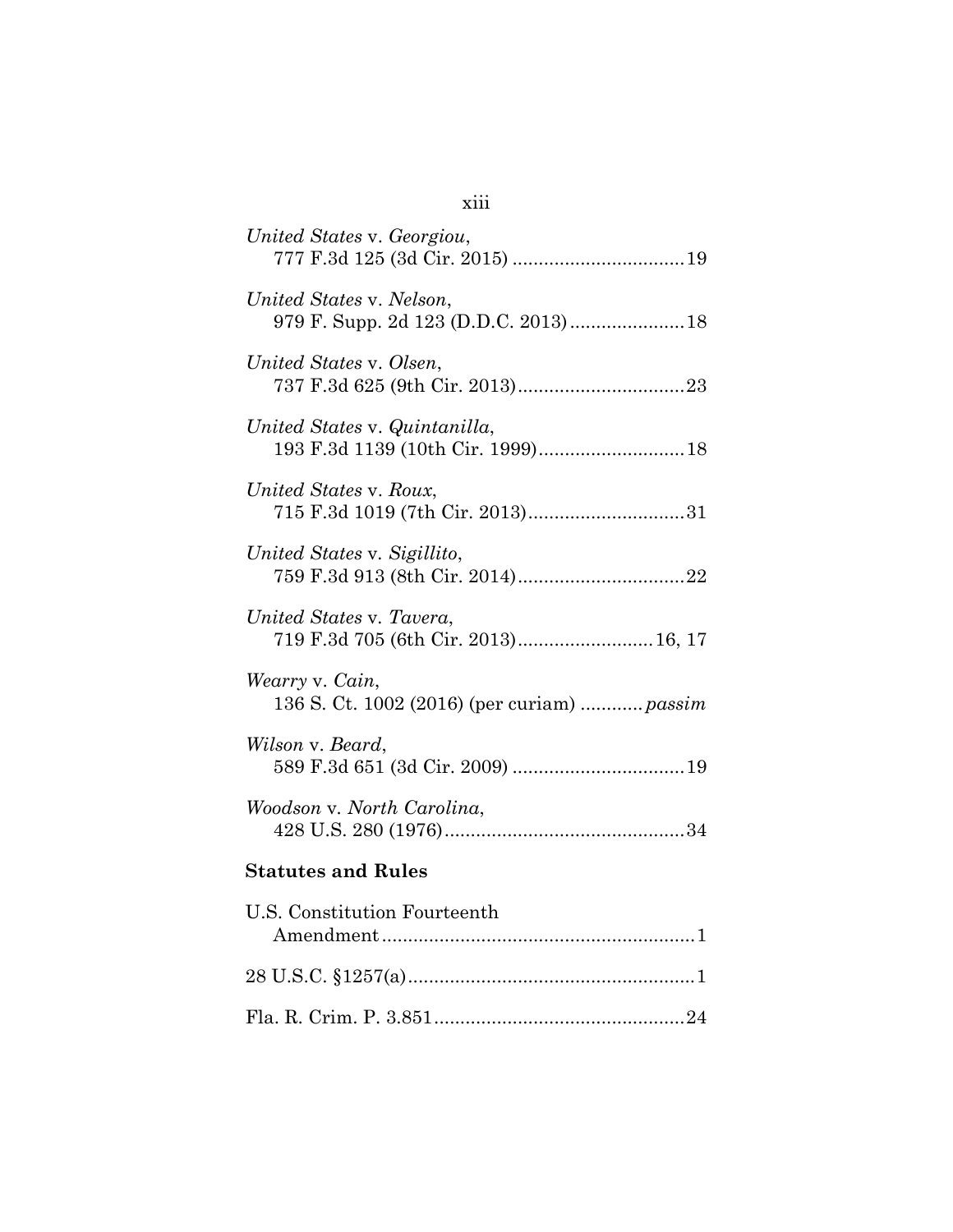## **Other Authorities**

| <b>Bishops Urge Stay of Execution, Note</b><br>'Strong Evidence' Inmate is Innocent,<br>CATHOLIC NEWS SERVICE (Oct. 22,                       |
|-----------------------------------------------------------------------------------------------------------------------------------------------|
| Pamela Colloff, He's a Liar, a Con Artist<br>and a Snitch. His Testimony Could<br>Soon Send a Man to His Death,<br>ProPublica (Dec. 4, 2019), |
| Pamela Colloff, How This Con Man's<br>Wild Testimony Sent Dozens to Jail,<br>and 4 to Death Row, N.Y. Times<br>Magazine (Dec. 4, 2019),       |
| James S. Liebman et al., Capital<br>Attrition: Error Rates in Capital<br>Cases, 1973-1995, 78 Tex. L. Rev.                                    |
| Scott Martelle, Opinion, A Florida<br>Death Row Case Indicts the Entire<br>Capital Punishment System, L.A.<br>TIMES (Dec. 5, 2019),           |

## xiv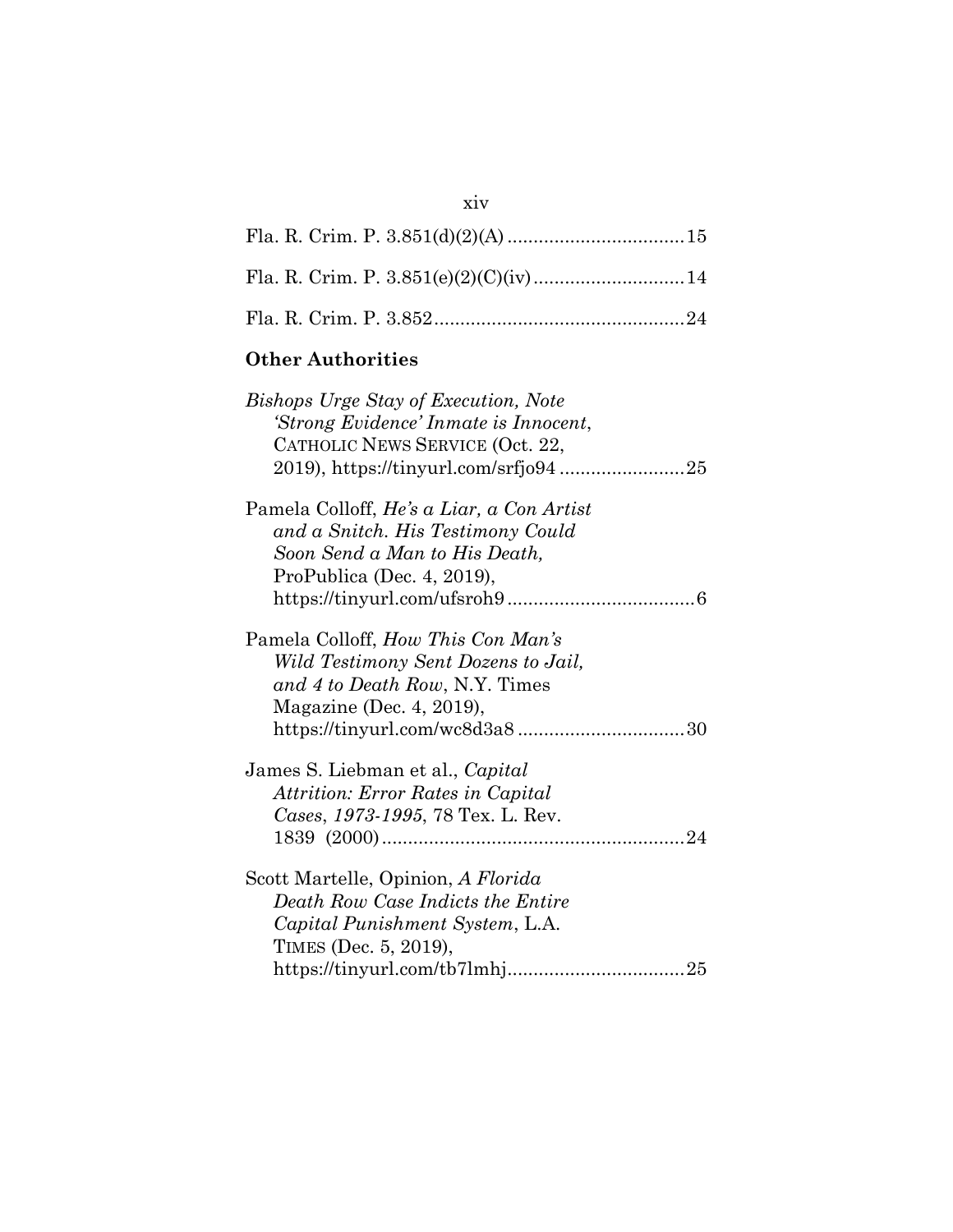| Kathleen Ridofli et al., <i>Material</i><br>Indifference: How Courts are<br><i>Impeding Fair Disclosure in</i><br>Criminal Cases (2014),                     |
|--------------------------------------------------------------------------------------------------------------------------------------------------------------|
| Rob Warden, The Snitch System: How<br><b>Snitch Testimony Sent Randy Steidl</b><br>and Other Innocent Americans to<br>Death Row $(2004)$ ,                   |
| Kate Weisburd, <i>Prosecutors Hide</i> ,<br>Defendants Seek: The Erosion of<br>Brady Through the Defendant Due<br><i>Diligence Rule, 60 U.C.L.A. L. Rev.</i> |

xv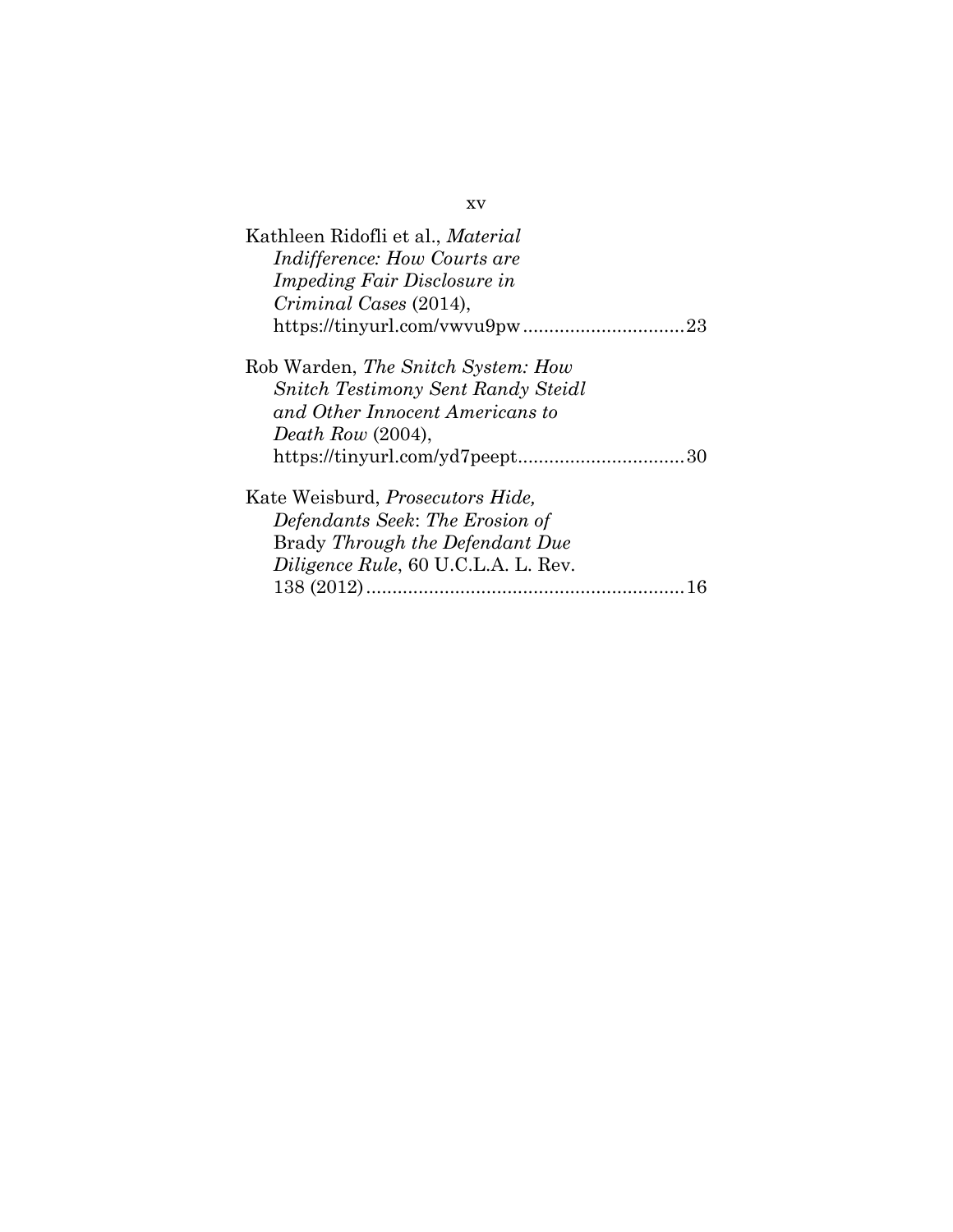### **PETITION FOR A WRIT OF CERTIORARI**

James Milton Dailey respectfully petitions for a writ of certiorari to review the judgment of the Florida Supreme Court in this case.

### <span id="page-17-0"></span>**OPINIONS BELOW**

The opinion of the Florida Supreme Court (App., *infra*, 1a-17a) is reported at 283 So.3d 782. The relevant order of the Florida Circuit Court (App., *infra*, 18a-46a) is not reported.

#### **JURISDICTION**

The Florida Supreme Court entered judgment on November 12, 2019. On January 26, 2020, Justice Thomas extended the time to file a petition for a writ of certiorari to March 1, 2020. This Court has jurisdiction under 28 U.S.C. §1257(a).

## <span id="page-17-2"></span><span id="page-17-1"></span>**CONSTITUTIONAL PROVISION INVOLVED**

The Fourteenth Amendment to the U.S. Constitution provides, in relevant part:

No State shall \* \* \* deprive any person of life, liberty, or property, without due process of law.

#### **STATEMENT**

In the years since petitioner James Dailey was convicted of capital murder and sentenced to death in 1987, substantial new evidence has come to light showing that he is innocent. His codefendant Jack Pearcy has repeatedly confessed to committing the crime and has made additional statements exonerating Dailey; the Florida Supreme Court's refusal to consider those statements is addressed in Dailey's pending petition for certiorari in No. 19-7309, *Dailey* v. *Florida* ("*Dailey* Pet.").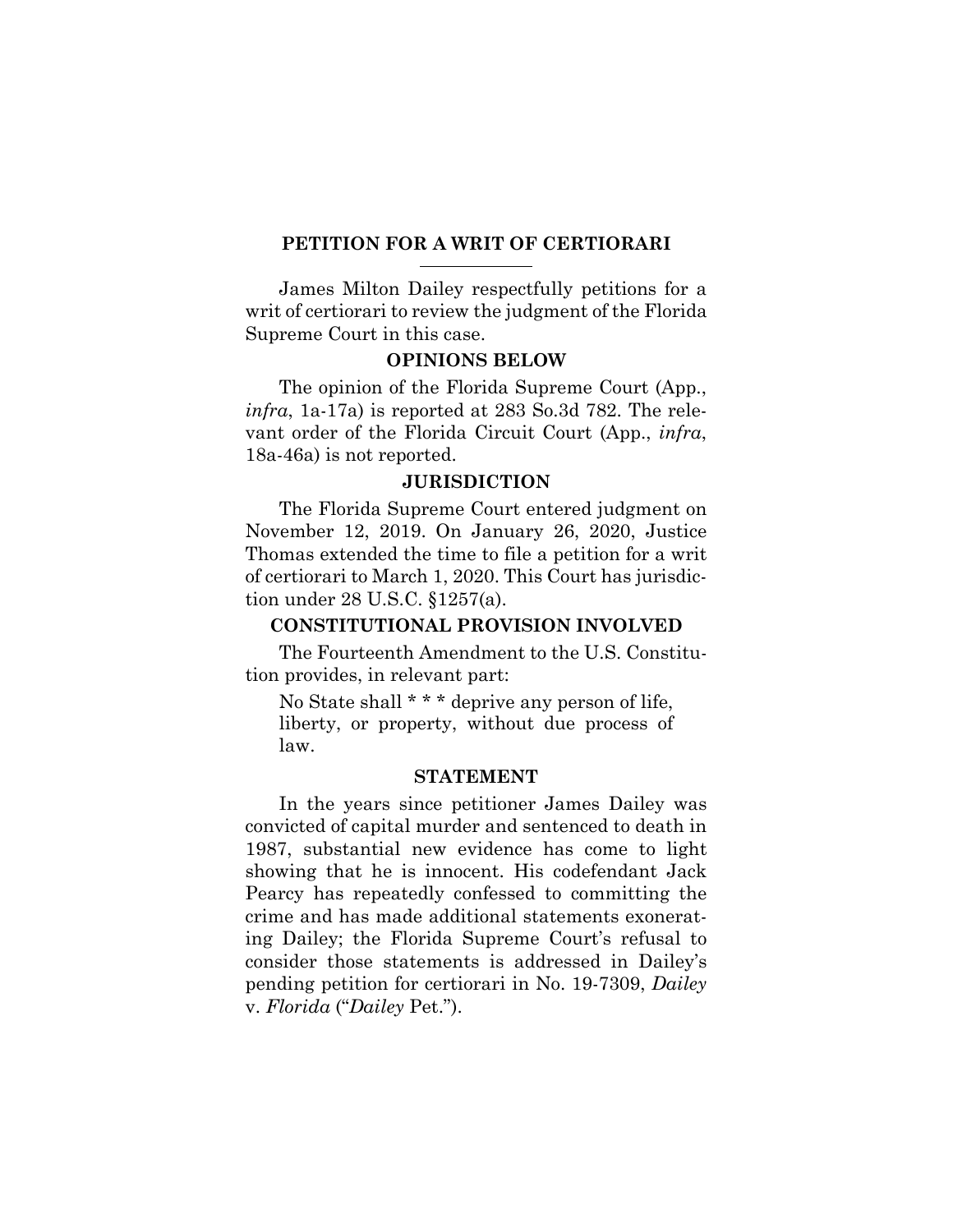<span id="page-18-2"></span><span id="page-18-1"></span>This petition addresses an *additional* set of exculpatory materials that the State should have, but did not, disclosed to Dailey under the rule of *Brady* v. *Maryland*, 373 U.S. 83 (1963), and *Giglio* v. *United States*, 405 U.S. 150 (1972). This evidence includes: (1) testimony from a former prosecutor assigned to Dailey's case stating that he had been informed by law enforcement sources that Pearcy confessed to having committed the murder after a failed sexual encounter with the victim; and (2) evidence by someone who had been incarcerated with Dailey indicating that the lead police investigator obtained crucial testimony from jailhouse informants by promising them favorable treatment if they would incriminate Dailey.

<span id="page-18-0"></span> The Florida Supreme Court's holding that this evidence could not be considered was premised on a clear misunderstanding of *Brady* and *Giglio*. The court held that *Brady* is not violated if the suppressed evidence could have been discovered independently by the defendant—but this due diligence requirement, which amounts to a "prosecutor may hide, defendant must seek" rule, is precluded by *Banks* v. *Dretke*, 540 U.S. 668, 696 (2004), a decision the court below did not address. The Florida court misapplied the requirements of *Brady* and *Giglio* in other respects as well, errors so plain that summary reversal on those points is warranted. Because the courts are divided on the application of a due diligence requirement in circumstances such as those here, and because the decision below will produce a shocking and manifest miscarriage of justice if not corrected, this Court should grant review.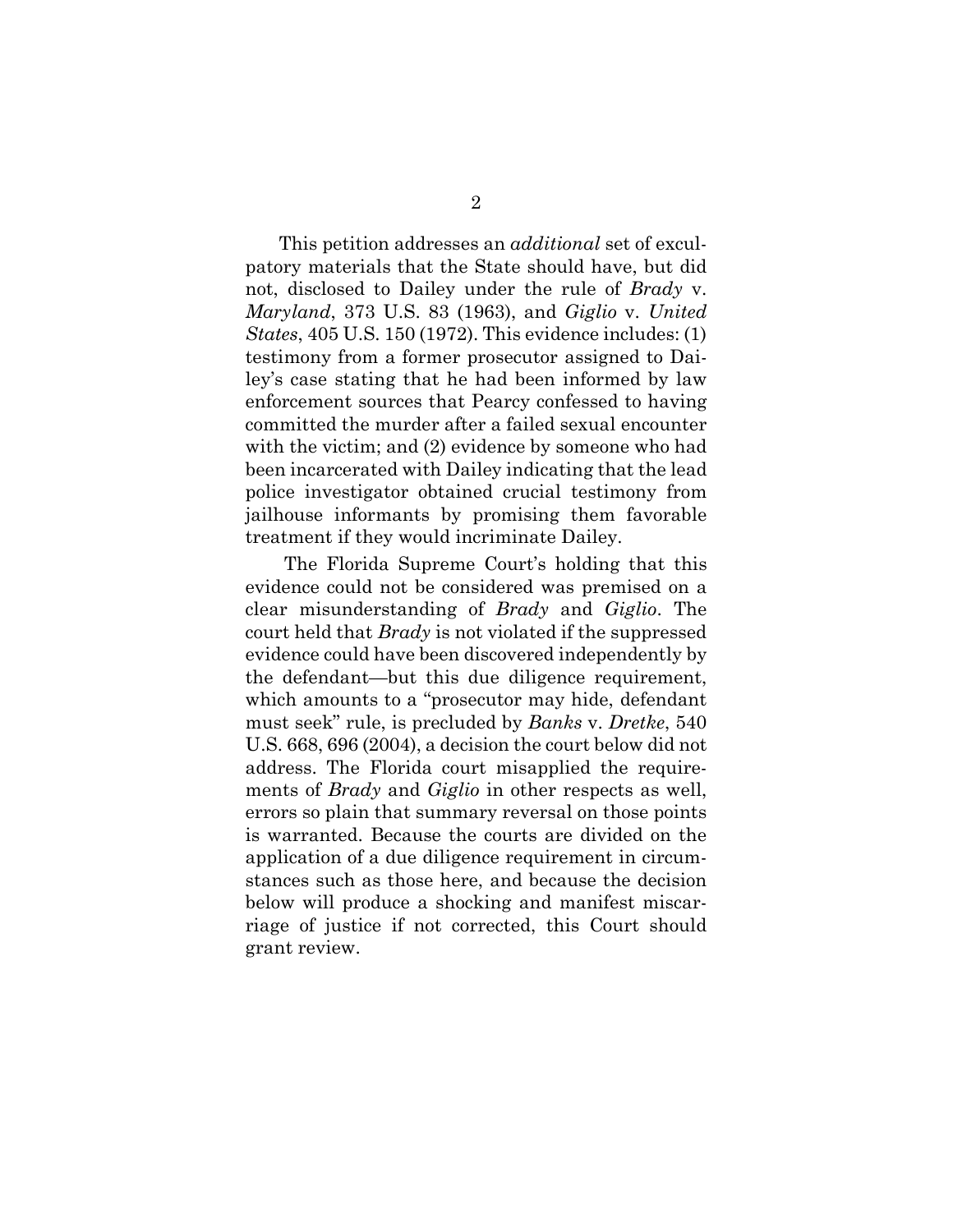#### **A. Factual background**

1. Much of the factual and procedural history of this case is set out in the pending petition for certiorari in No. 19-7309, *Dailey* v. *Florida*, which arises out of a separate post-conviction proceeding. Rather than duplicate that presentation, we refer to the background discussion in that petition, focusing here on the matters that specifically bear on the issues presented in this petition.

Dailey and Pearcy were prosecuted for the murder of fourteen-year-old Shelly Boggio in 1985. Pearcy was tried first. The jury found him guilty and recommended a life sentence with the possibility of parole after 25 years. *Dailey* Pet. 4.

At Dailey's trial, there was conflicting testimony about whether Pearcy and Boggio were alone together during the time that Boggio was killed. Pearcy's girlfriend, Gayle Bailey, testified that Pearcy, Boggio, and Dailey left Pearcy's home together during that period; in contrast, a friend of Pearcy's, Dwaine "Oza" Shaw, testified that Pearcy and Boggio left together *without* Dailey. There were no eyewitnesses to Boggio's murder, no physical evidence placed Dailey with Boggio at the time or location of her death, and no forensic evidence tied Dailey to the crime. *Dailey* Pet. 2-3.

The linchpin of the government's case against Dailey was the testimony of three jailhouse informants—James Leitner, Pablo DeJesus, and Paul Skalnik—who claimed that he had confessed to them that he committed the murder. Skalnik offered particularly inflammatory testimony, asserting that Dailey had told him that "the young girl kept staring at [me], screaming and would not die." *Dailey* Pet. 3-4. The prosecutor emphasized this informant testimony at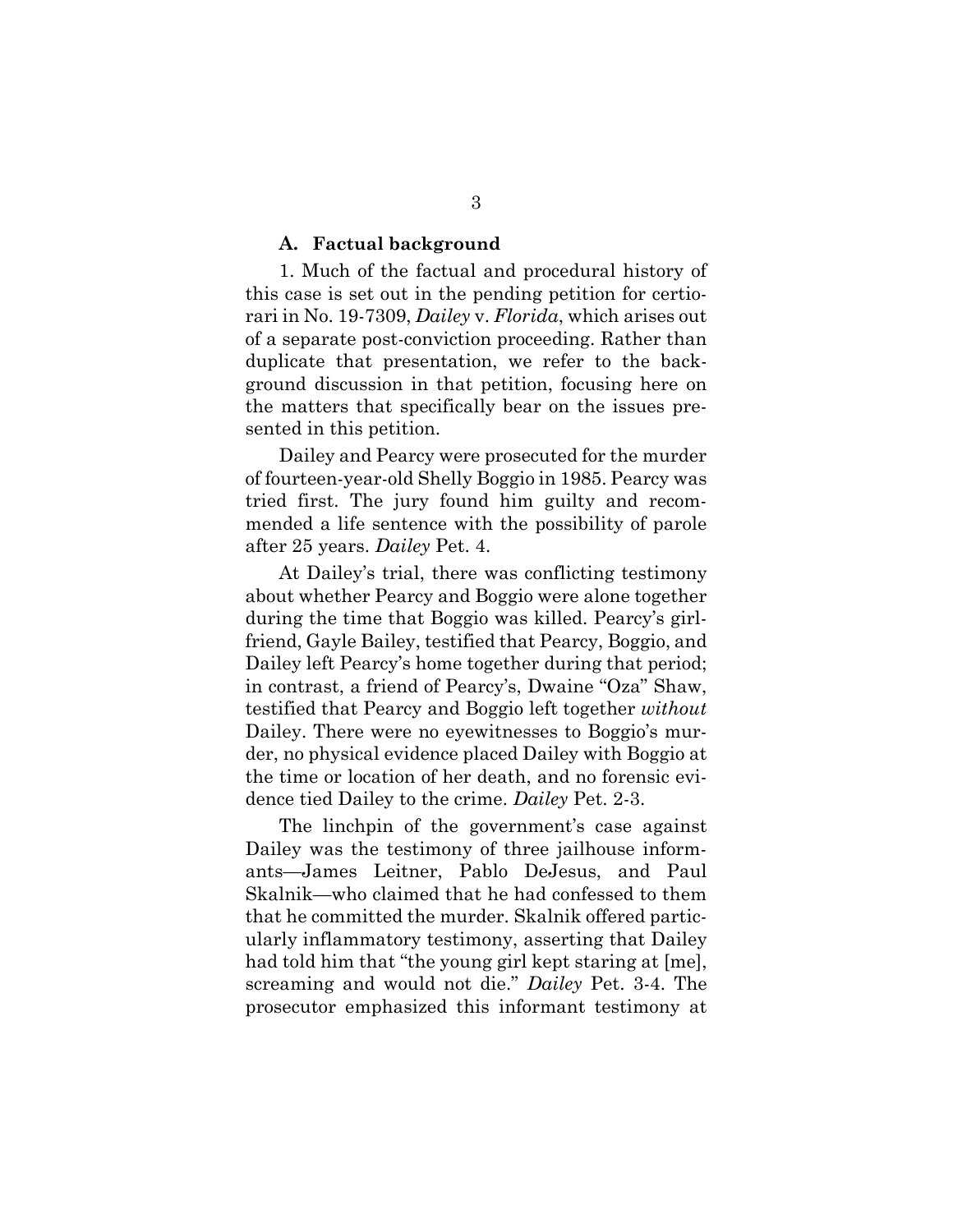closing, referring to it at least a dozen times and quoting Skalnik's graphic account at least six times. The prosecutor also assured the jury that the informants had been fully transparent about the agreements the State made with them in return for their testimony. *Dailey* Pet. 3-4 & n.5.

After this presentation, the jury convicted Dailey, recommending that he be sentenced to death. The trial judge accepted the recommendation. Although the Florida Supreme Court set aside the sentence on direct appeal due to erroneous jury instructions, the trial court re-imposed the death sentence on remand and the Florida Supreme Court affirmed the sentence on appeal. *Dailey* Pet. 4-5. Dailey's subsequent attempts to obtain state and federal post-conviction relief have been unsuccessful. *Dailey* Pet. 5.<sup>1</sup>

2. Since Dailey's conviction, substantial evidence has come to light that calls his guilt into serious question and indicates that it was Pearcy who murdered Boggio—and that Pearcy acted alone.

a. In Dailey's initial state postconviction proceeding, he presented evidence from Oza Shaw that Pearcy and Boggio left Pearcy's home together, without Dailey, during the time window during which Boggio died; and that Pearcy returned home *without Boggio* later that evening.2 Because Shaw had not previously testified that Pearcy returned home alone after having been out with Boggio, the State suggested on

<sup>1</sup> Since the filing of the petition in No. 19-7309, the Eleventh Circuit has denied Dailey relief. *In re Dailey*, 949 F.3d 553 (11th Cir. 2020).

<sup>2</sup> Additional evidence confirmed that Pearcy and Boggio were alone during the period that she died. See *Dailey* Pet. 8-10.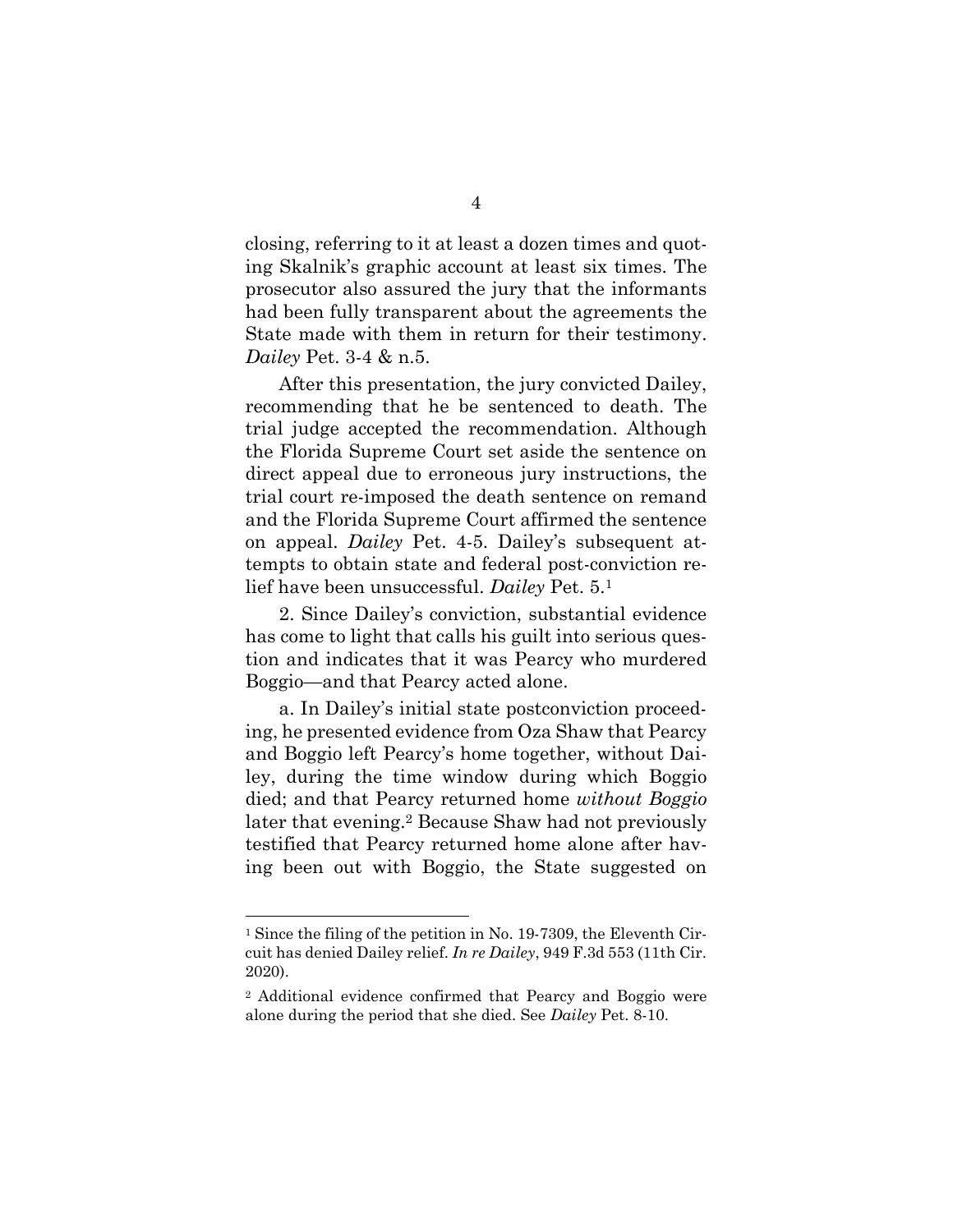cross-examination that Shaw's account was a recantation that was not worthy of belief, a position accepted by the Florida courts. *Dailey* Pet. 7-8.

But in Dailey's second post-conviction petition, filed in 2017, he presented a report from the Indian Rocks Beach police showing that Shaw had given the same account just after the crime in a tape-recorded interview with law enforcement personnel. The Florida Supreme Court nevertheless held that the State did not violate the rule of *Giglio*, which precludes both the State's knowing use of false testimony and the State's suppression of exculpatory evidence that undermines the credibility of prosecution witnesses. The court reasoned that Shaw's testimony was not false and that the State's misleading "recantation" advocacy through impeachment questions directed at Shaw did not violate *Giglio*. *Dailey* Pet. 8.

b. Pearcy himself has admitted to being solely responsible for Boggio's death or otherwise has affirmed Dailey's innocence at least four times. *Dailey* Pet. 11- 13. The Florida Supreme Court's refusal to consider this evidence on the ground that it is hearsay is the subject of Dailey's other currently pending petition for certiorari, No. 19-7309.

c. Substantial new evidence discredited the linchpin jailhouse informant testimony against Dailey.

This evidence showed that the testimony of the jailhouse witnesses was procured under very unusual circumstances: They first came forward 13 months after Dailey's detention, when lead detective John Halliday—just a week after Pearcy's jury declined to recommend the death penalty in his case—pulled all the inmates from Dailey's jail pod into a small room and showed them newspaper articles recounting details of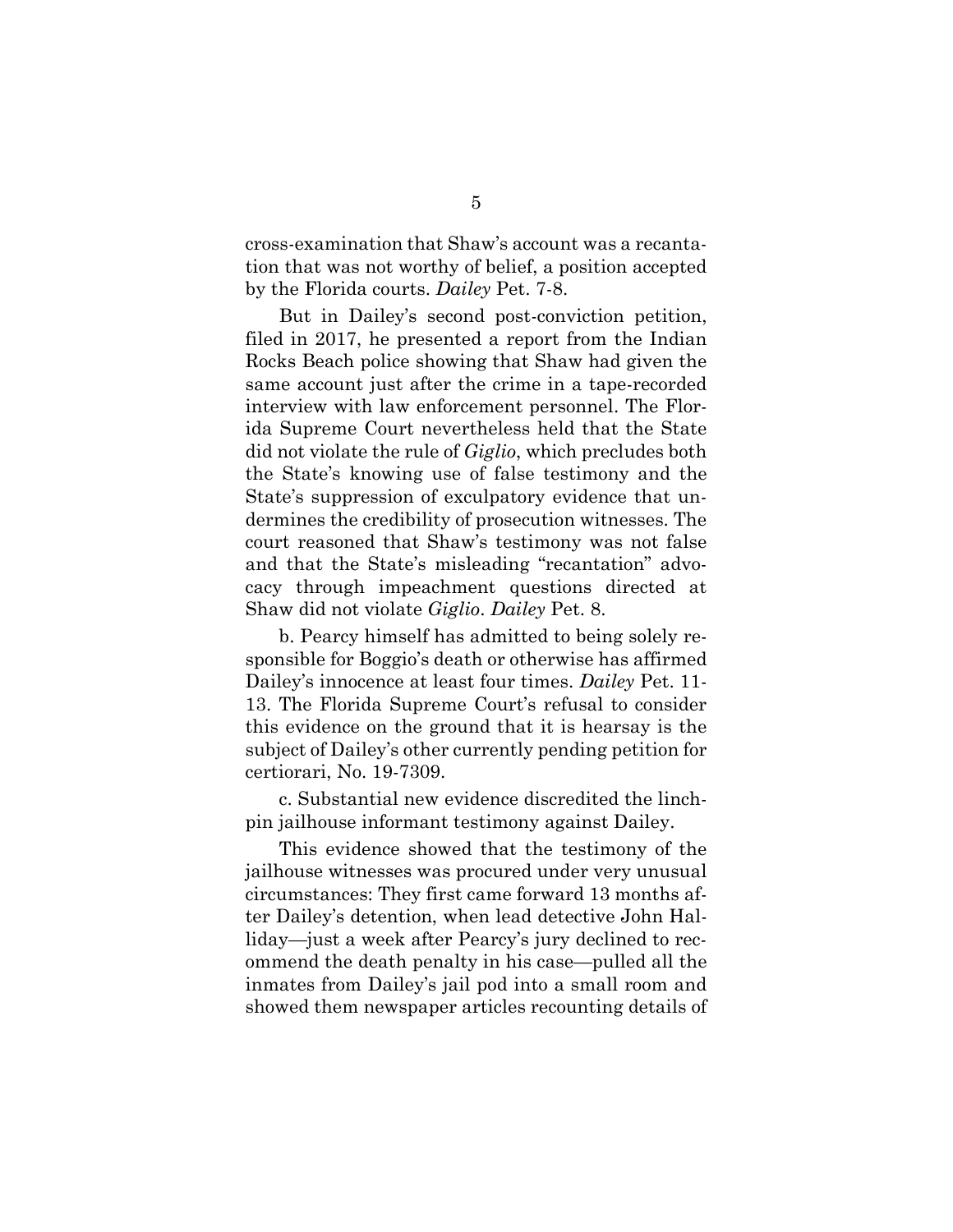the crime. None of the 15 inmates Halliday interviewed relayed any incriminating statements from Dailey. The three who ultimately came forward did so only *after* Halliday's jailhouse visit, and all claimed that Dailey made his incriminating statements sometime *after* that visit. *Dailey* Pet. 21-23.

The evidence further revealed that informants DeJesus and Leitner colluded in an effort to come up with incriminating testimony. *Dailey* Pet. 19-20.

And the evidence showed that informant Skalnik—who has since been reported to have been a serial liar and perpetual grifter who made a career of testifying against fellow inmates in return for favors from the state, including in *four* capital cases3—committed perjury when he denied being offered or otherwise expecting favorable treatment in exchange for his testimony against Dailey. *Dailey* Pet. 16-19.

3. This petition addresses several additional pieces of exculpatory material that have been uncovered by Dailey.

a. The first is evidence provided by James Slater, a retired attorney who had worked for the Pinellas County State Attorney's office at the time of Boggio's murder. He submitted an affidavit stating that, while in the state attorney's office, he "worked on the investigation of [Boggio's] death and resulting prosecution

<span id="page-22-0"></span><sup>3</sup> Pamela Colloff, *He's a Liar, a Con Artist and a Snitch. His Testimony Could Soon Send a Man to His Death,* ProPublica (Dec. 4, 2019), https://tinyurl.com/ufsroh9. Recent press accounts report that Skalnik boasted he had "placed 34 individuals in prison, including four on death row." *Id.* In just a six-year period, he testified in 37 trials, despite being dubbed a "con man extraordinaire" by police. *Ibid*.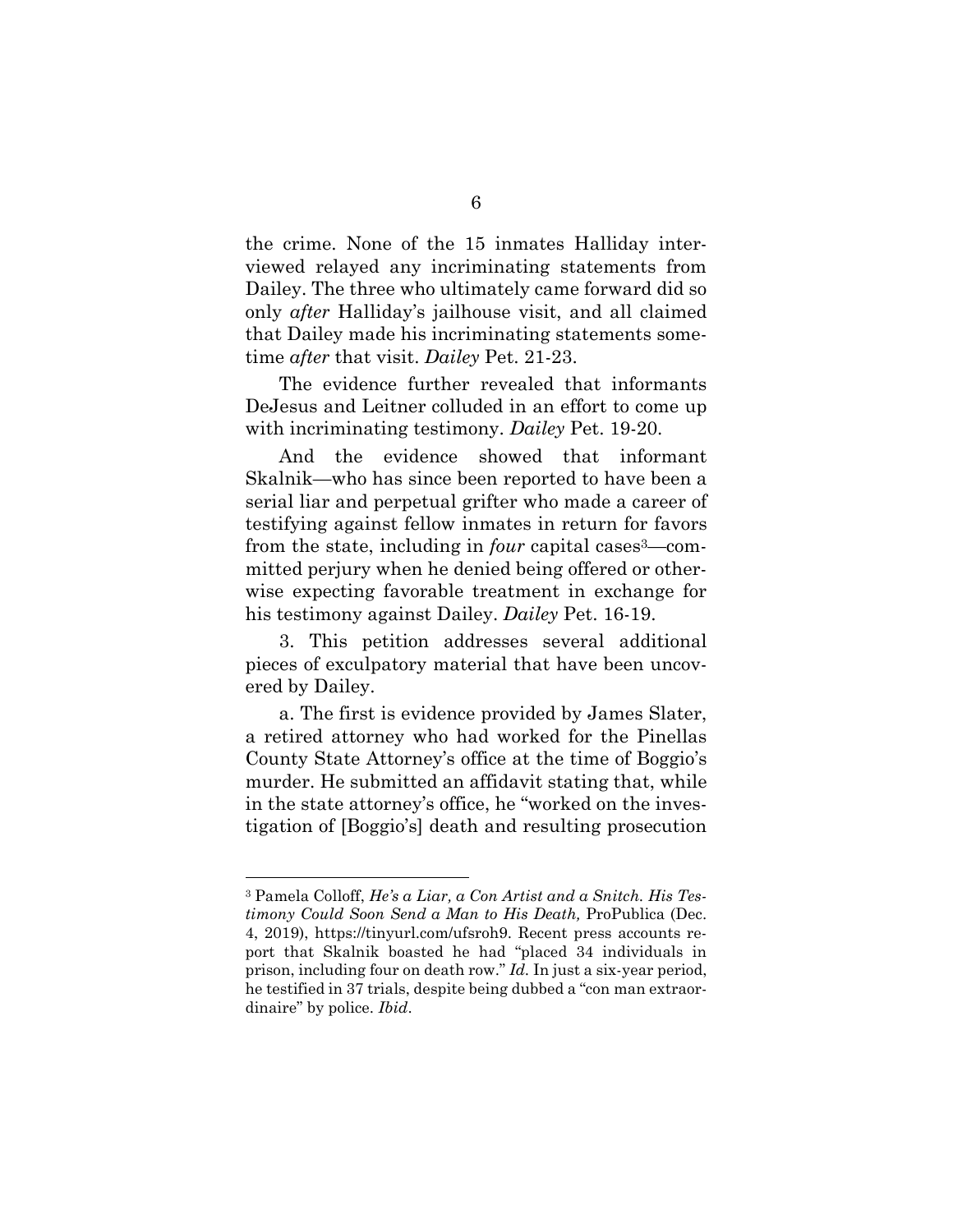of Jack Pearcy." R3 560-62.4 The affidavit added that Slater "remember[ed] [Boggio's] body was found near Indian Rocks beach, floating in the water, and she was nude. I was told she had knife wounds." *Ibid*. And it continued: "Law enforcement told me that Pearcy attempted to have sex with the victim but that Pearcy couldn't perform. The victim began teasing Pearcy. Pearcy became irate and stabbed the victim." *Ibid*.

At an evidentiary hearing, Slater testified that everything in his affidavit accurately reflected statements he had made to Dailey's post-conviction counsel. R3 1438. He also testified that he had been assigned to assist law enforcement on the Boggio case, that he had a general recollection of the case, and that this recollection included someone in law enforcement telling him about Pearcy's unsuccessful attempt to have sex with the victim and subsequent commission of the murder. R3 1426-27, 1444-45, 1454-55. And he testified that he was "positive that those statements" were made to him. R3 1455-56.

Slater also offered more equivocal testimony, stating that he no longer was sure that the Boggio case was the one to which the confession related. R3 1445, 1449, 1451. He testified, however, that at some point between the filing of his affidavit and the time of the evidentiary hearing he was contacted by at least two current and one retired assistant state's attorneys (R3 1446-47), and that after this contact he felt "tugged in two directions" and no longer was comfortable speaking to defense counsel in the absence of a representative of the State. R3 1449. In addition, an investigator for the defense testified that he was present at Slater's

<sup>4</sup> "R3" refers to the record on this appeal.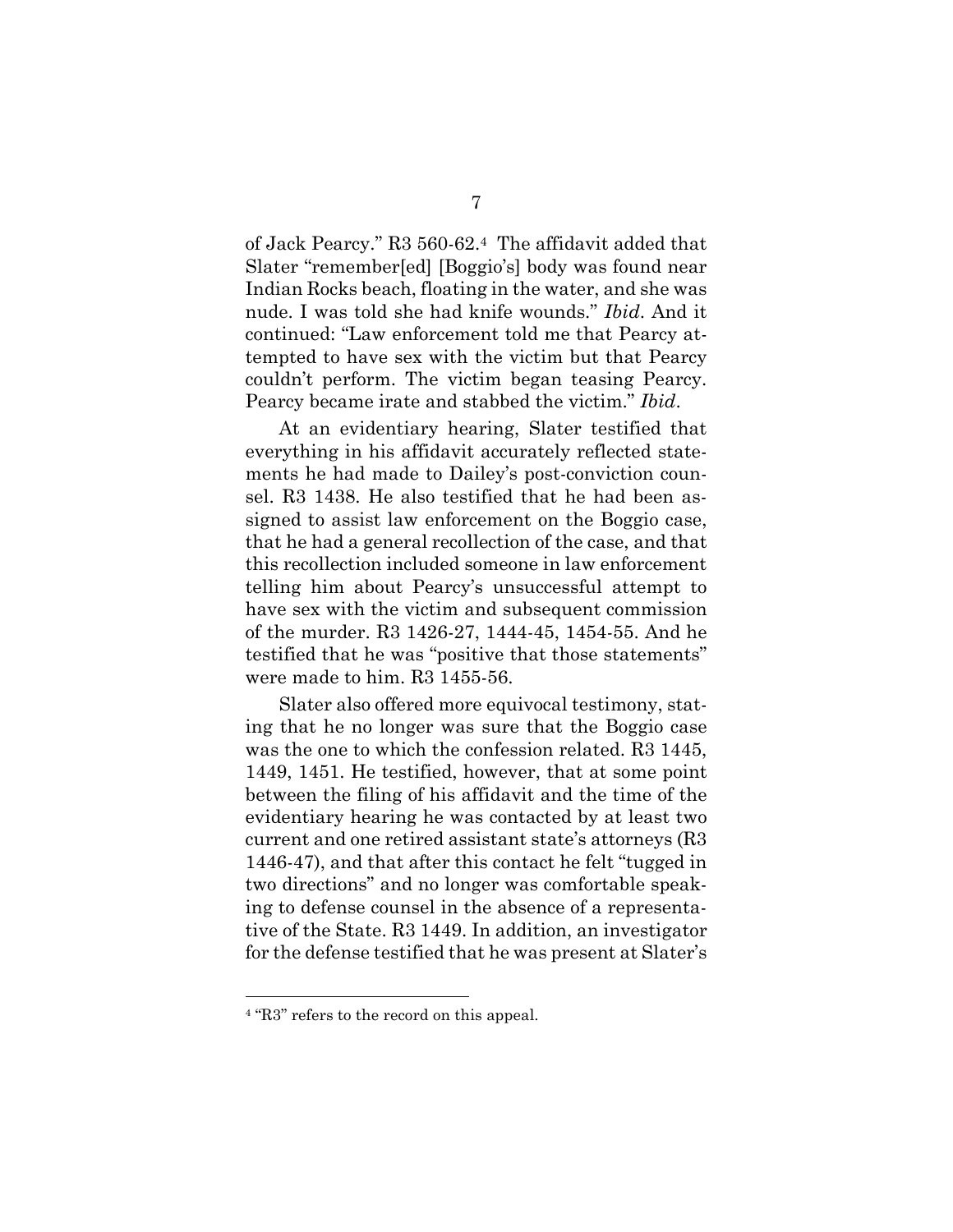home when Slater signed his affidavit; that Slater clearly remembered the Boggio case and shared only what he could remember; that Dailey's counsel wrote the affidavit using only words spoken by Slater; that Slater was offered the opportunity to alter any statements in the affidavit; and that Slater read the affidavit before signing it and indicated he knew what he was signing at the time. R3 1462-63, 1465-66. There is no doubt that other details in the affidavit, including the location and description of Boggio's body, match those of the Boggio case.

b. Second, Dailey presented an affidavit from Edward Coleman, who had been incarcerated in Pinellas County Jail with Dailey and Pearcy. As recounted by the court below, Coleman "alleged that Detective John Halliday pulled him into a private interview room on two separate occasions." App., *infra*, 9a. On the first, Halliday asked Coleman "if Dailey or Pearcy discussed their cases with other inmates" and "instructed him 'to listen carefully and try to get information.'" *Ibid*. "On the second occasion, Coleman alleged, Detective Halliday had newspaper articles about Boggio's murder, directed him to look for specific details about the case, and promised to reduce his charges if he shared any information." *Id*. at 9a-10.

### **B. Proceedings below**

Dailey presented arguments deriving from this new evidence in a motion for post-conviction relief that he filed on October 8, 2019, a month before his then-scheduled execution date.5 He maintained that the State's failure to disclose this information, all of

<sup>5</sup> The execution was later stayed and, as of this writing, has not been rescheduled.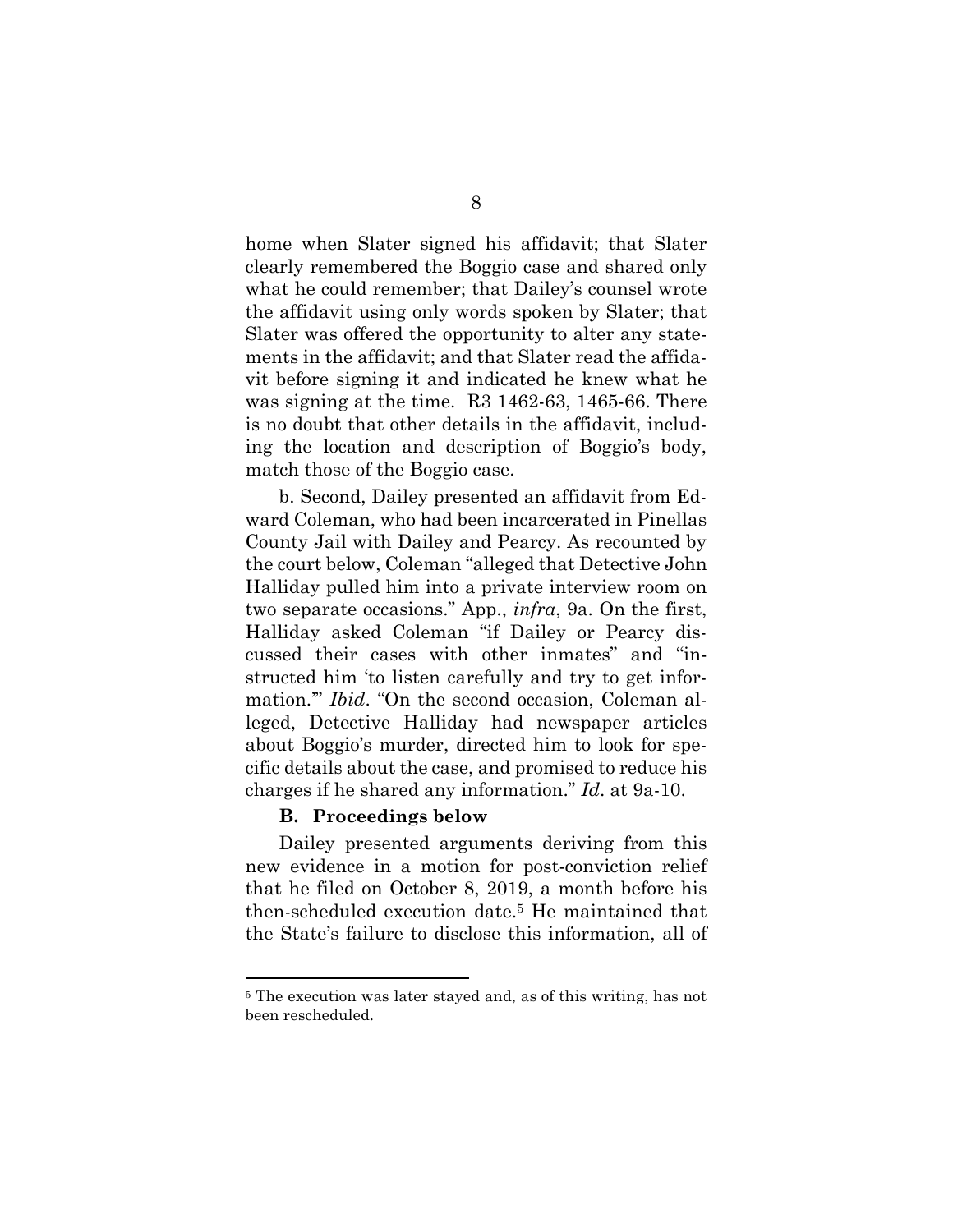which had been known to a prosecutor or to law enforcement personnel prior to trial, violated *Brady* or *Giglio*. The circuit court granted Dailey's request for an evidentiary hearing regarding Slater's evidence, but denied such a request regarding the evidence presented by Coleman. It then denied Dailey's motion on the merits as to the evidence provided by both witnesses. App., *infra*, 27a-42a.

The Florida Supreme Court affirmed. App., *infra*,  $1a-17a$ . Insofar as is relevant here,<sup>6</sup> the court rejected Dailey's argument that "newly discovered evidence proves the State committed *Brady* and *Giglio* violations." *Id*. at 5a.

The court first held that "Dailey has failed to state a *Brady* claim based on Slater's testimony." App., *infra*, 8a. As to this, the court opined that it was "left with inconsistent statements from Slater"; "[b]ecause Slater was not certain that the statements at issue 'had anything to do with' Pearcy's case, Dailey has not demonstrated the existence of any exculpatory evidence that would have created a reasonable probability of a different verdict." *Id*. at 9a.

The court also concluded "that Dailey has failed to state a newly discovered evidence claim." App., *infra*, 9a. The court observed "that Slater was listed as a witness at Dailey's trial." *Ibid*. And, the court continued, "Dailey neglects to explain why he could not have discovered the information to which Slater testified either prior to trial or at some point during the decades

<sup>6</sup> The court also addressed additional claims regarding the arbitrariness of the execution, the denial of a request for witness access to Dailey's execution, the denial of a request for public records, and the denial of habeas relief. Those claims are not repeated here.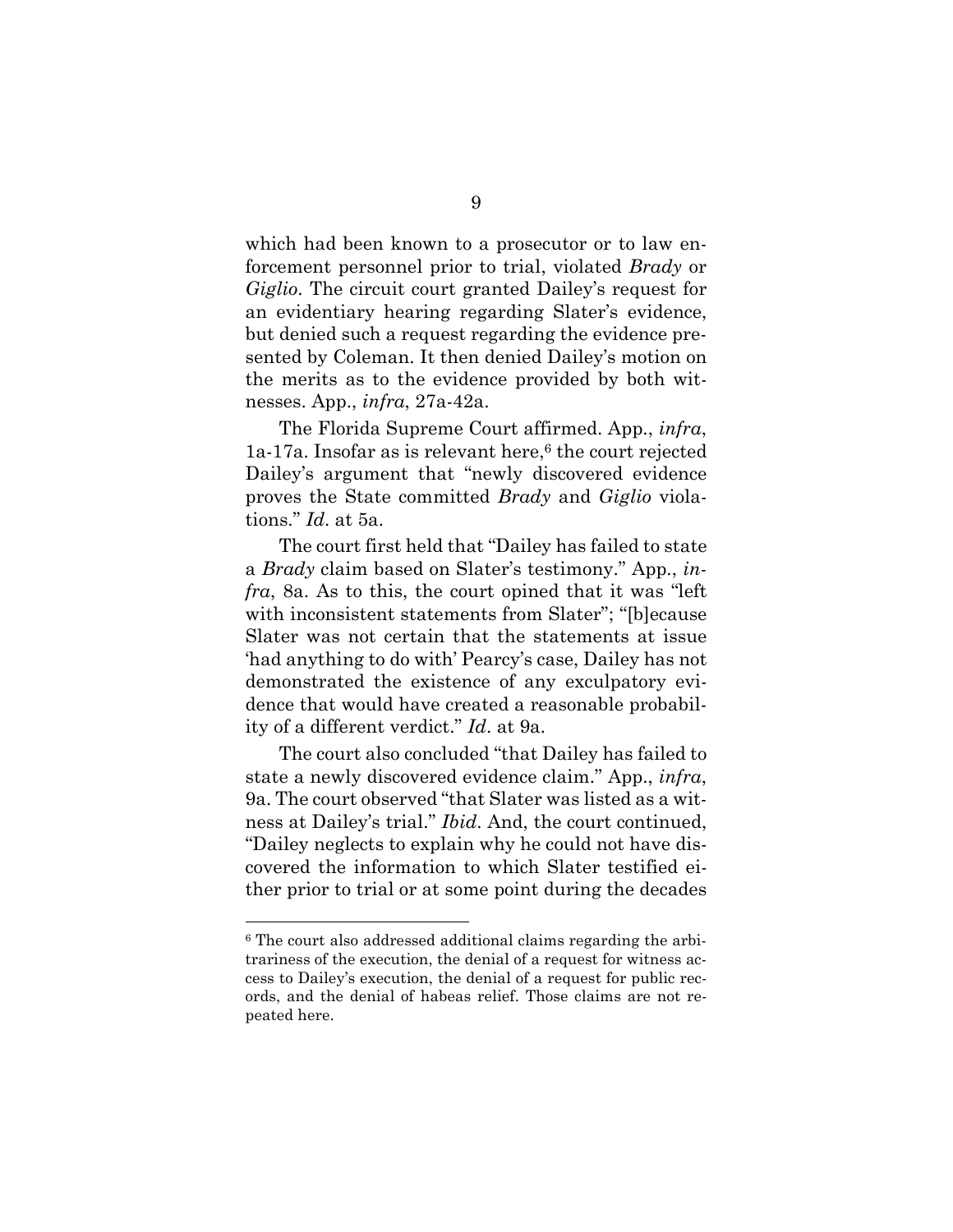that followed. Accordingly, his claim is untimely." *Ibid*.

The court also rejected Dailey's *Giglio* claim regarding Coleman's testimony. In the court's view, "Dailey has not identified any false testimony presented during his trial, much less alleged that the State knew of its falsity or proved that any such statement was material. Accordingly, he is not entitled to relief." App., *infra*, 11a. See also *ibid*. (claim regarding Coleman untimely because Dailey did not explain why the witness had previously been unavailable).

Finally, the Florida Supreme Court rejected Dailey's contention that the circuit court "erred in failing to consider whether, when the allegations presented in this postconviction proceeding are considered cumulatively with admissible evidence developed in prior postconviction proceedings, he is entitled to a new trial." App., *infra*, 12a. In the court's view, "[g]iven that his newly discovered evidence claims were correctly rejected as untimely and that he failed to establish a *Brady* violation, no such cumulative analysis was required." *Ibid*.

### **REASONS FOR GRANTING THE PETITION**

The record in this case now reveals that the State's repeated disregard of its constitutional disclosure obligations fatally tainted the verdict. But the Florida Supreme Court refused to correct those errors, misapplying this Court's doctrine and contributing to significant confusion in the lower courts about the nature of the governing rule. That holding would call for review under any circumstance. And it is particularly troubling when the uncorrected errors produced a sentence of death. Especially because "the newly revealed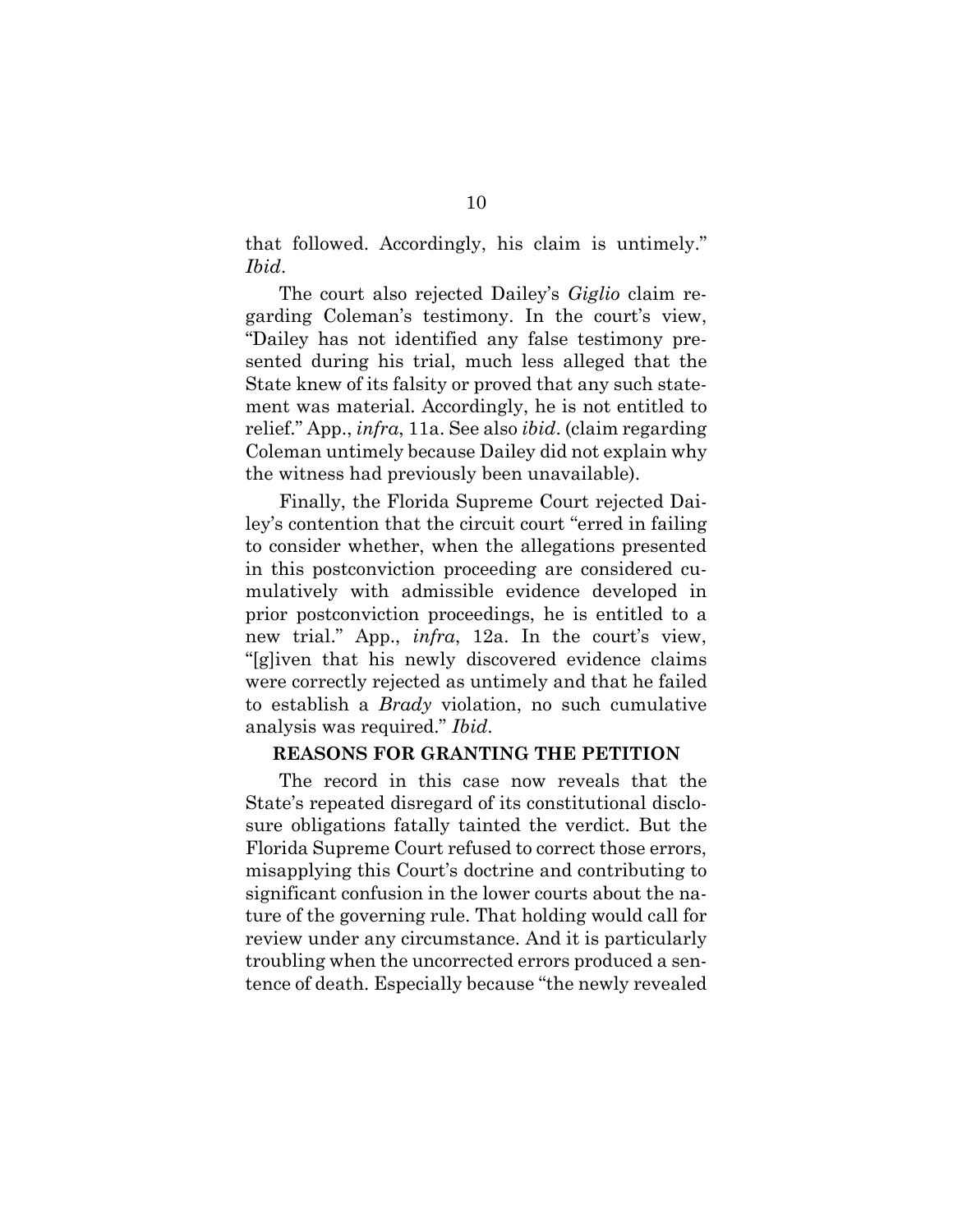<span id="page-27-0"></span>evidence suffices to undermine confidence in [Dailey's] conviction" (*Wearry* v. *Cain*, 136 S. Ct. 1002, 1006 (2016) (per curiam)), review by this Court is warranted.

## **I. A** *Brady* **violation may occur even if the defendant could have discovered the suppressed evidence through the exercise of "due diligence."**

The court below held that Dailey's *Brady* claims were foreclosed because he failed to show that he could not have discovered them earlier. That conclusion was wrong. Whether this due diligence requirement is imposed as a gloss on *Brady* or through application of a state limit on the submission of newly discovered evidence, it is impermissible for a State to force a defendant to look beyond the State's assurance that it has complied with *Brady*'s disclosure requirements. Yet the Florida Supreme Court is not alone in applying a due diligence test for a defendant to state an enforceable *Brady* claim: A deepening split has emerged among lower courts on this question. The Court should grant review to resolve that conflict and make clear that such a requirement is "not tenable" as a matter of due process. *Banks* v*. Dretke*, 540 U.S. 668, 695 (2004).

## **A. The defendant may rely on the government's assurance that exculpatory material has been disclosed.**

1. In *Brady*, this Court held that "the suppression by the prosecution of evidence favorable to an accused \* \* \* violates due process where the evidence is material either to guilt or to punishment." 373 U.S. 83, 87 (1963). And in *Banks*, the Court affirmed that *Brady*  is first and foremost a disclosure obligation imposed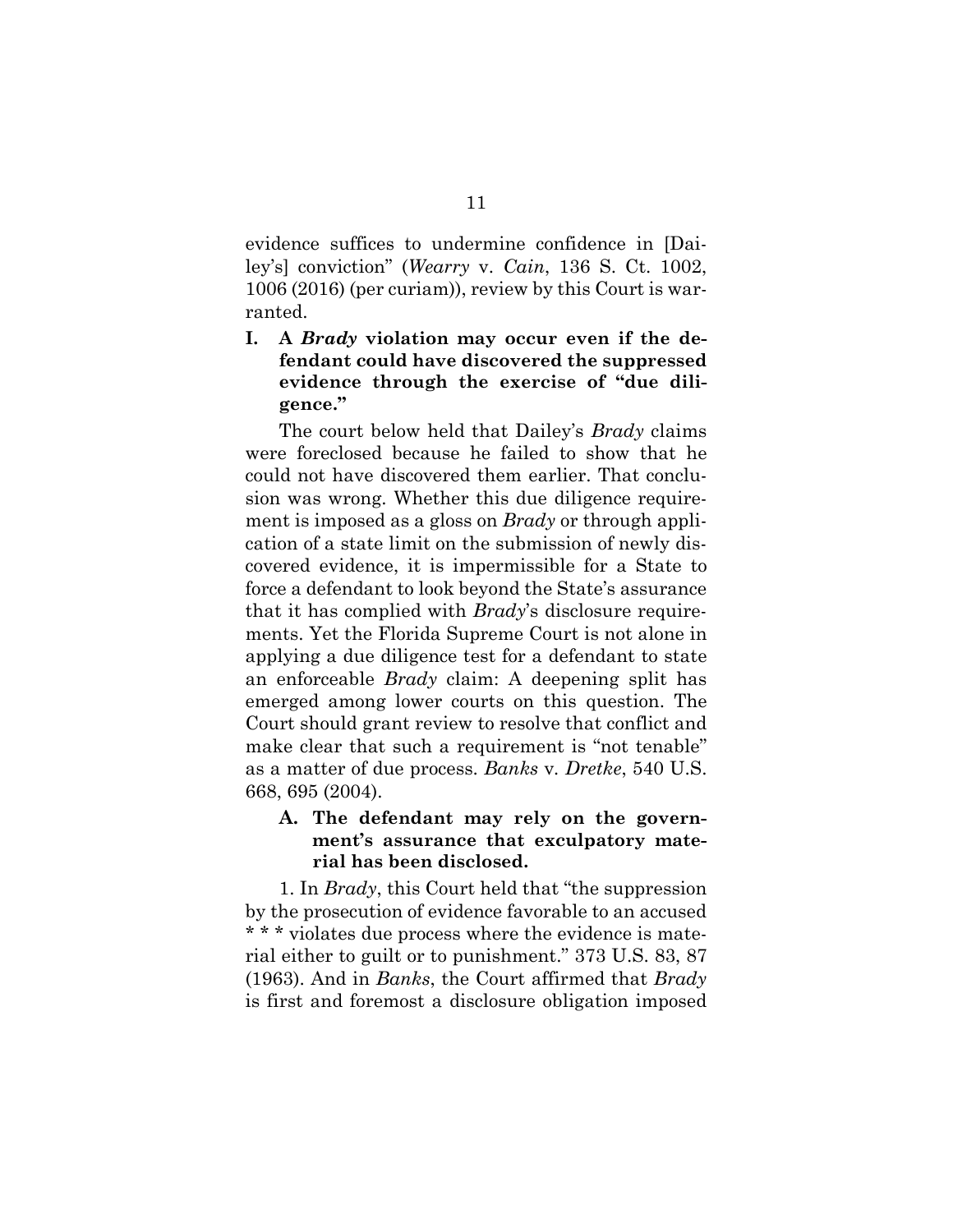on the prosecution. See 540 U.S. at 696. *Banks* thus flatly rejected the "notion that defendants must scavenge for hints of undisclosed *Brady* material when the prosecution represents that all such material has been disclosed." *Id*. at 695. Instead, the defense is entitled to presume that "public officials have properly discharged their official duties" when they say they have. *Id.* at 696. Any contrary requirement would perversely declare that the "prosecutor may hide, defendant must seek." *Ibid*. Such a rule, the Court emphasized, is "not tenable in a system constitutionally bound to accord defendants due process" (*ibid*.); a defendant "cannot be faulted for relying on" the representation that *Brady* material has been disclosed. *Id.* at 693 (citing *Strickler* v. *Greene*, 527 U.S. 263, 283-84 (1999)). See also *Kyles* v. *Whitley*, 514 U.S. 419, 439- 40 (1995).

<span id="page-28-3"></span><span id="page-28-2"></span><span id="page-28-1"></span><span id="page-28-0"></span>Below, Dailey properly invoked this Court's clear instruction in *Banks*, arguing that, "when officers of the court for the defense ask officers of the court for the State whether they have *Brady* material, and the answer is no, the lawyers for the defense should not be forced to assume that the prosecutors are simply lying." Initial Br. of Appellant at 21, 2019 WL 5431196, *Dailey* v*. State*, 283 So.3d 782 (Fla.). But the Florida Supreme Court wound back the hands of the clock, reasoning as though *Banks* had never been decided. For it to consider the evidence central to Dailey's *Brady* claims, the court began, he had to establish not only that the evidence was unknown "by the trial court, by the party, or by counsel at the time of trial," but also that he or his counsel "*could not have known [of it] by the use of diligence*." App., *infra*, at 5a (citing *Jones* v. *State*, 709 So. 2d 512, 521 (Fla. 1998))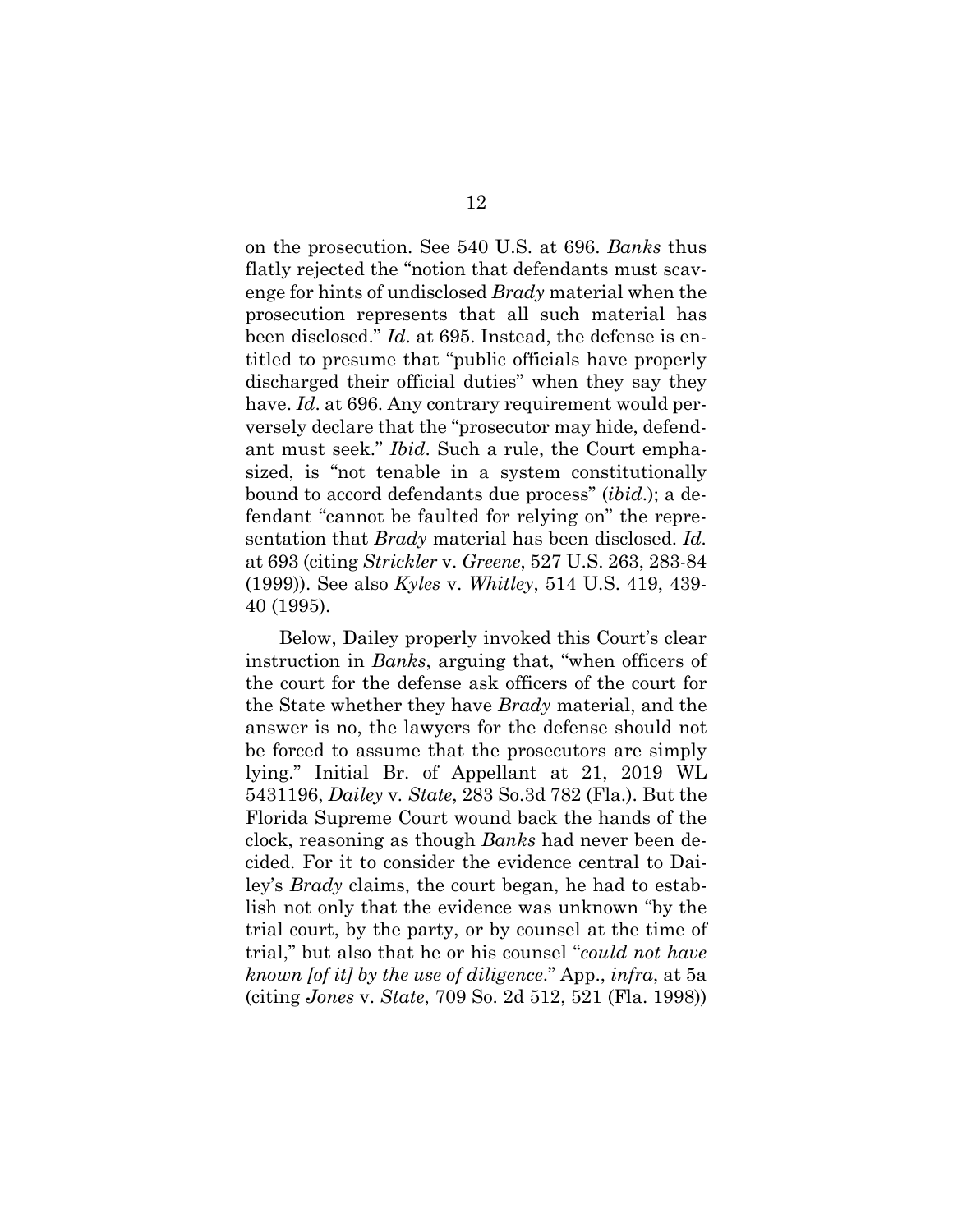(emphasis added). Under the Florida court's rule, regardless of whether prosecutors withheld potentially exonerating evidence to which Dailey had a constitutional right, unless he "explains why he could not have discovered the information \* \* \* prior to trial or at some point during the decades that followed," his claims are barred. App., *infra*, at 9a. The court below rejected the *Brady* claims relating to each piece of evidence cited by Dailey on this ground. App., *infra*, 9a, 10a-11a, 12a.

In reaching this conclusion, the Florida court applied its pre-*Banks* approach, using a four-prong test to determine compliance with the rule of *Brady*, requiring the defendant to show:

(1) That the Government possessed evidence favorable to the defendant (including impeachment evidence); (2) that the defendant does not possess the evidence *nor could he obtain it himself with any reasonable diligence*; (3) that the prosecution suppressed the favorable evidence; and (4) that had the evidence been disclosed to the defense, a reasonable probability exists that the outcome of the proceedings would have been different.

<span id="page-29-4"></span><span id="page-29-3"></span>*Jones*, 709 So. 2d at 519 (emphasis added). See also*, e.g., Robinson* v. *State*, 707 So. 2d 688, 693 (Fla. 1998); *Hegwood* v. *State*, 575 So. 2d 170, 172 (Fla. 1991).

<span id="page-29-2"></span><span id="page-29-1"></span><span id="page-29-0"></span>The Florida Supreme Court's approach is not unique to this case. In only the last three terms, the court has repeatedly declined to consider *Brady* violations based on a defendant's lack of "diligence." See, *e.g.*, *Bogle* v. *State*, No. SC17-2151, 2019 WL 6904538 (Fla. Dec. 19, 2019); *Jimenez* v. *State*, 265 So. 3d 462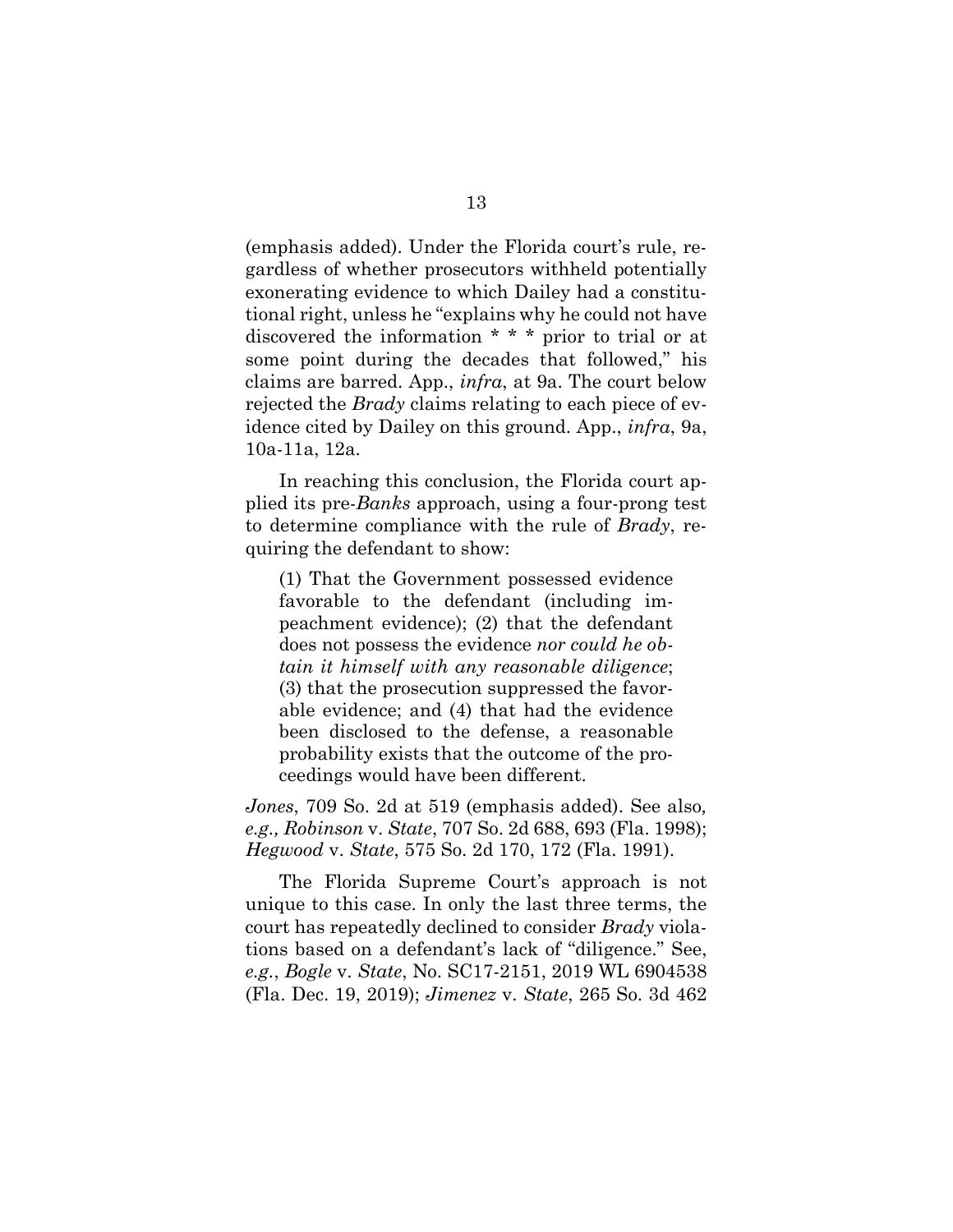<span id="page-30-1"></span>(Fla. 2018); *Thomas* v. *State*, 260 So. 3d 226 (Fla. 2018).<sup>7</sup>

2. In addition to invoking its due diligence precedent, the court below rested its denial of Dailey's *Brady* claims on a state procedural rule. In finding those claims "untimely," the court below held:

Dailey neglects to explain why this information could not have been discovered prior to his trial or at some point during the subsequent decades of postconviction litigation. *See*  Fla. R. Crim. P. 3.851(e)(2)(C)(iv). Accordingly, he is not entitled to relief.

<span id="page-30-2"></span>App., *infra*, at 12a. But this is simply a codified due diligence requirement, demanding a "statement of the reason why the witness or document was not previously available." Fla. R. Crim. P.  $3.851(e)(2)(C)(iv)$ . Elsewhere, the language of the rule mirrors the nowabrogated fourth prong that Florida uses in *Brady*  analysis:

No motion shall be filed or considered pursuant to this rule if filed beyond the time limitation \* \* \* unless it alleges: the facts on which the claim is predicated were unknown to the movant or the movant's attorney and *could not have been ascertained by the exercise of due diligence* \* \* \* .

<span id="page-30-0"></span><sup>7</sup> For a time after this Court's holding in *Banks*, the Florida Supreme Court appeared to have abandoned the four-prong *Brady* analysis. See, *e.g*., *Mordenti* v. *State,* 894 So. 2d 161, 169-71 (Fla. 2004). But the court's more recent decisions have been clear in applying a due diligence requirement.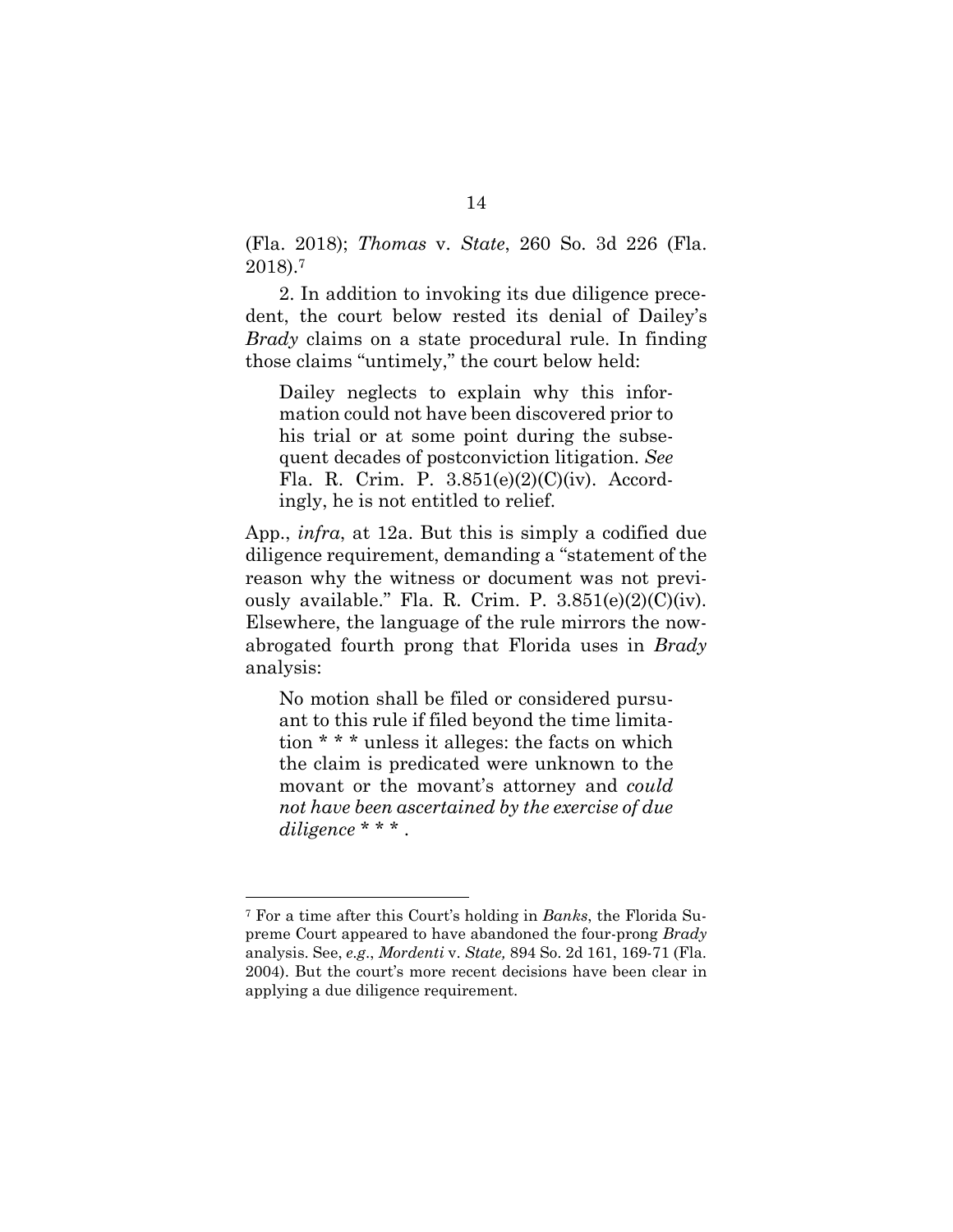<span id="page-31-3"></span>Fla. R. Crim. P. 3.851(d)(2)(A) (emphasis added). For the reasons already noted, however, such a requirement of defendant due diligence in the *Brady* context is irreconcilable with this Court's constitutional holding in *Banks*.

That the Florida court justified its denial of *Brady* relief on a state rule of criminal procedure does not insulate it from this Court's review—or from *Banks*' constitutional requirement. To the contrary, the Court has long been clear that state procedural rules incompatible with the requirements of due process may not stand as a bar to relief. See, *e.g., Reece* v. *Georgia*, 350 U.S. 85 (1955); *Brinkerhoff-Faris Trust & Savings Co.* v. *Hill*, 281 U.S. 673 (1930).

<span id="page-31-1"></span>Accordingly, the Court should grant review to clarify that state rules requiring defendant due diligence may not, under the logic of *Banks*, be applied in the context of *Brady* claims.

## <span id="page-31-2"></span>**B. The courts of appeals and state courts of last resort are divided on whether** *Brady* **claims may be rejected for failure to exercise due diligence.**

<span id="page-31-0"></span>Despite this Court's clear holding in *Banks*, federal and state courts alike are deeply divided over whether *Brady* material that the prosecution had a constitutional obligation to disclose may nevertheless be barred from consideration by application of a defendant due diligence rule. This conflict is long-standing and widely acknowledged, even after *Banks*: "The Supreme Court has not explicitly addressed and state and federal courts are split on this 'due diligence' question." *Biles* v*. United States*, 101 A.3d 1012, 1023 n.10 (D.C. 2014). In a rigorous examination, Professor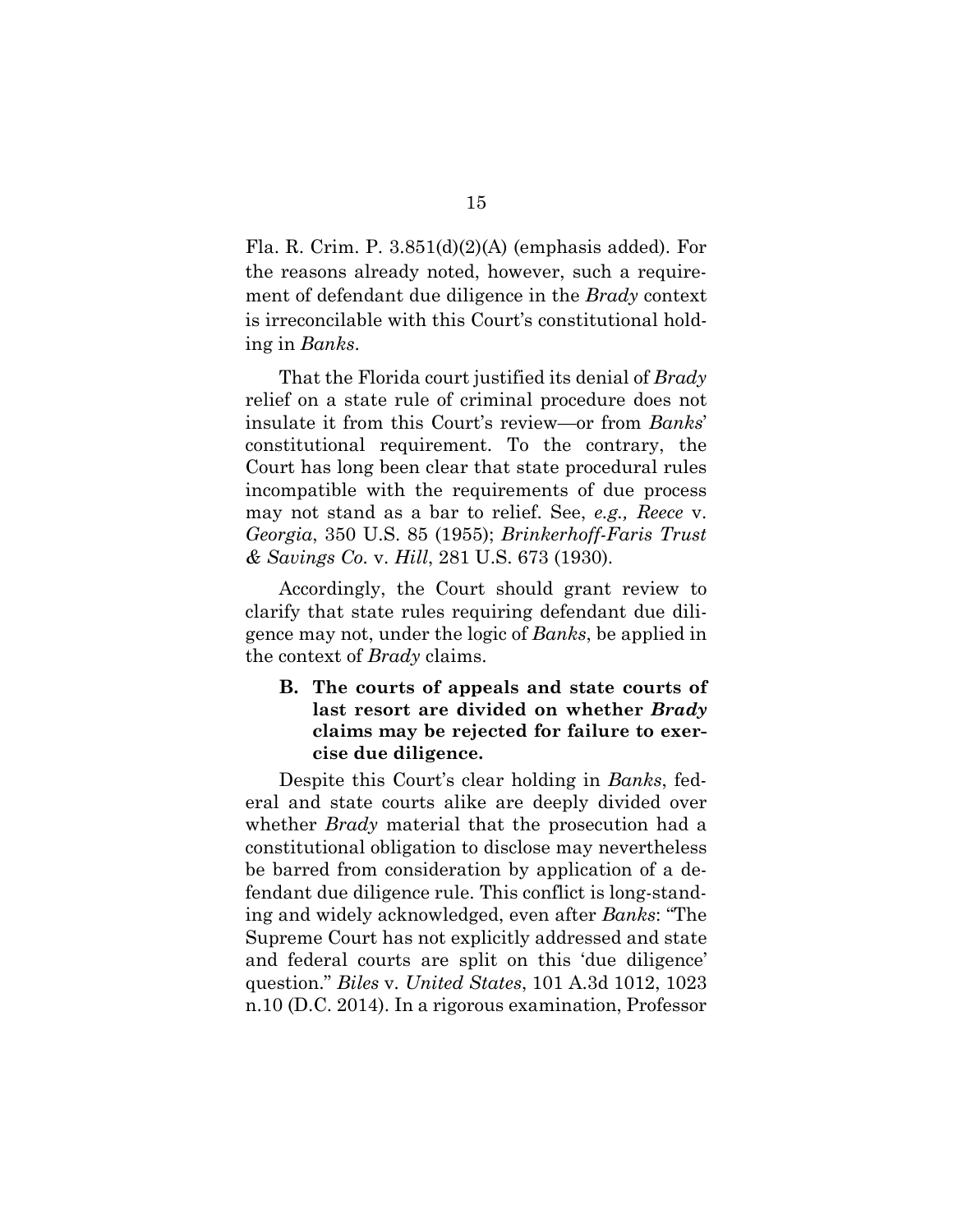Kate Weisburd has explained that "the defendant due diligence rule developed in a somewhat haphazard way: Some lower courts took one phrase out of context, and other lower courts borrowed language from outdated cause and prejudice analysis." Kate Weisburd, *Prosecutors Hide, Defendants Seek*: *The Erosion of*  Brady *Through the Defendant Due Diligence Rule*, 60 U.C.L.A. L. Rev. 138, 153 (2012). This "circuitous history \* \* \* helps explain why there is such divergence among courts in the definition and application of the rule." *Ibid*.

## <span id="page-32-2"></span>*1. Six circuits and several state courts of last resort follow* **Banks** *in rejecting a due diligence rule for* **Brady** *violations.*

Six circuits, and numerous state courts of last resort, consistently abide by the touchstones this Court set out in *Banks*.

<span id="page-32-1"></span><span id="page-32-0"></span>Following *Banks*, the **Sixth Circuit** overruled its former endorsement of the due diligence rule. The court interpreted *Banks* as a "rebuke[] \* \* \* for relying on such a due diligence requirement to undermine the *Brady* rule." *United States* v*. Tavera*, 719 F.3d 705, 711 (6th Cir. 2013). The court added that *Banks*  "should have ended [the lower courts'] practice" of diluting the *Brady* rule by "favoring the prosecution with a broad defendant-due-diligence rule." *Id.* at 712. The Sixth Circuit now interprets *Brady* as "requir[ing] the State to turn over *all* material exculpatory and impeachment evidence to the defense," and not merely "*some* evidence, on the assumption that defense counsel will find the cookie from a trail of crumbs." *Barton* v*. Warden, S. Ohio Corr. Facility*, 786 F.3d 450, 468 (6th Cir. 2015). *Tavera* and *Barton* mark a sharp about-turn in the Sixth Circuit's case law.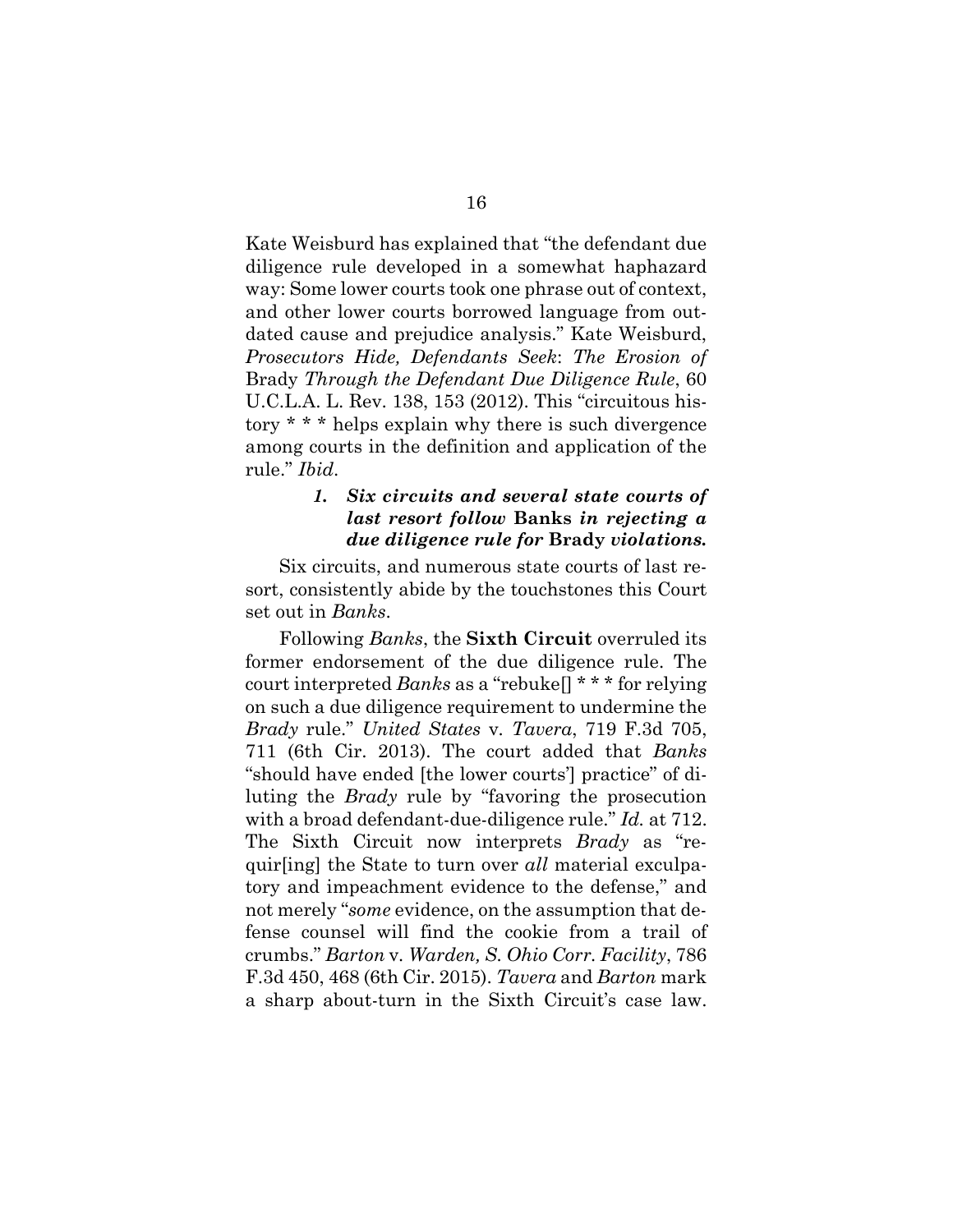<span id="page-33-3"></span>Prior to *Tavera*, that court applied an expansive due diligence requirement that precluded application of *Brady* to any evidence "not wholly within the control of the prosecution." *Coe* v*. Bell*, 161 F.3d 320, 344 (6th Cir. 1998).

<span id="page-33-2"></span><span id="page-33-1"></span><span id="page-33-0"></span>The **Ninth Circuit** concurs in rejecting a due diligence requirement as irreconcilable with *Brady*. In *Amado v. Gonzalez*, for instance, that court granted relief to a defendant who was entitled to "rely on the prosecutor's obligation to produce that which *Brady*  and *Giglio* require him to produce," whether or not defense "counsel could have found the information himself." 758 F.3d 1119, 1136 (9th Cir. 2014). Similarly, in *Gantt* v*. Roe*, the Ninth Circuit reversed the district court's conclusion that "the evidence was not 'suppressed' within the meaning of *Brady*, because the defense could and should have discovered it itself." 389 F.3d 908, 912 (9th Cir. 2004). Instead, citing this Court's clear instruction in *Banks*, Judge Kozinski emphasized for the court that the defendant "was surely entitled to rely on the prosecution's representation that it was sharing the fruits of the police investigation." *Id*. at 913. Underscoring the point, the court observed that no diligence requirement could "absolve the prosecution of its *Brady* responsibilities." *Ibid*.

Before the **Tenth Circuit,** the government expressly argued that the prosecution's failure to disclose exculpatory evidence did not violate *Brady* because the defendant either independently knew or should have known of the information. But the court dismissed this argument, clarifying that "the prosecution's obligation to turn over the evidence in the first instance stands independent of the defendant's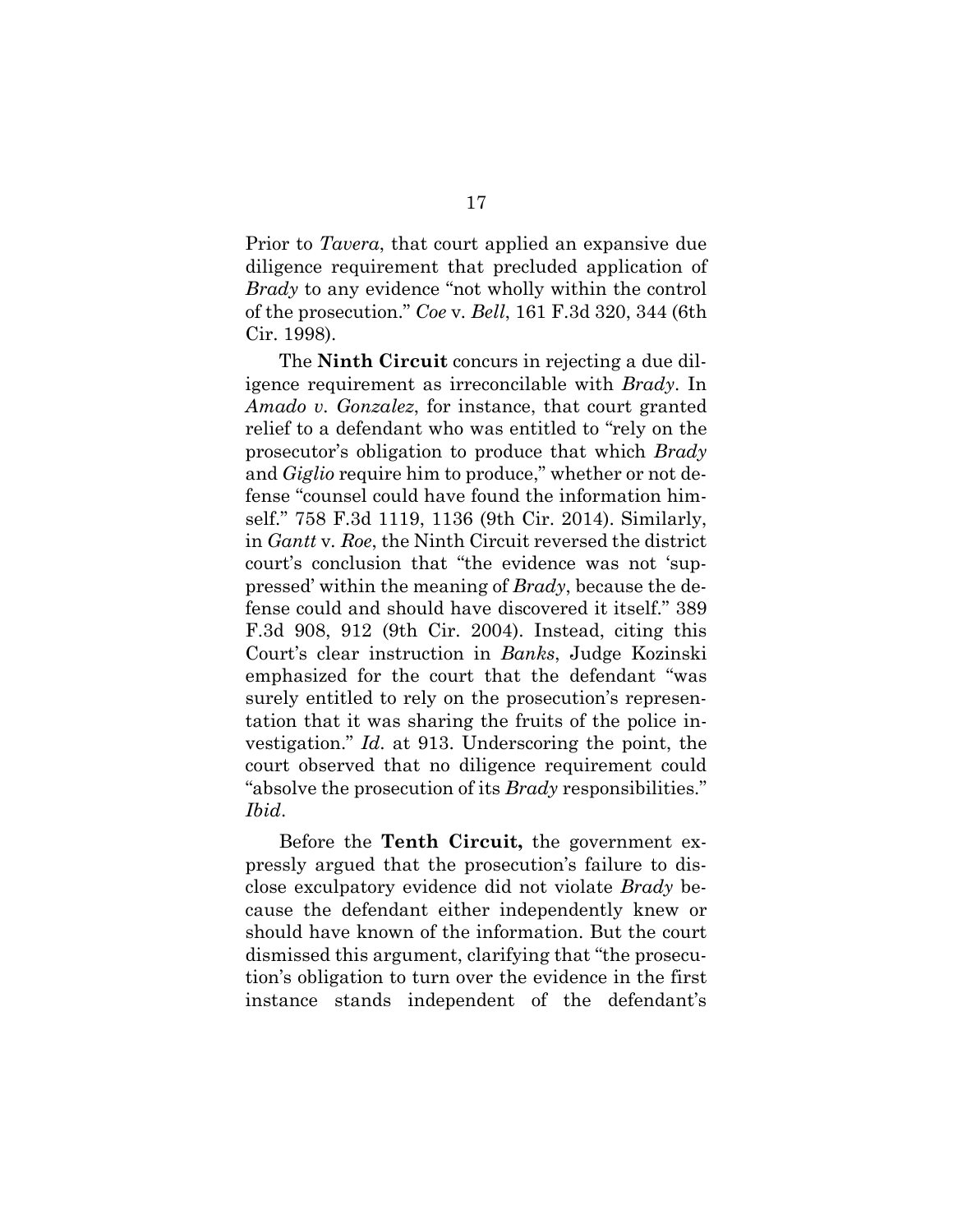<span id="page-34-4"></span><span id="page-34-0"></span>knowledge." *Banks* v. *Reynolds*, 54 F.3d 1508, 1517 (10th Cir. 1995). Indeed, Judge Stephen Anderson's opinion for the court in *Reynolds* highlighted that the "fact that defense counsel 'knew or should have known' about the \* \* \* information \* \* \* is *irrelevant* to whether the prosecution had an obligation to disclose [the evidence]." *Id* (emphasis added). See also *United States* v. *Quintanilla*, 193 F.3d 1139, 1149 (10th Cir. 1999) (defendant's knowledge of evidence might be salient for a materiality analysis but "whether a defendant knew or should have known of the existence of exculpatory evidence is irrelevant to the prosecution's obligation to disclose the information").

<span id="page-34-3"></span><span id="page-34-2"></span><span id="page-34-1"></span>In *In re Sealed Case No. 99-3096 (Brady Obligations)*, 185 F.3d 887 (D.C. Cir. 1999), the **D.C. Circuit**  rejected the "government's argument that it did not breach a disclosure obligation" with respect to certain information that was "otherwise available through 'reasonable pre-trial preparation by the defense.'" *Id.*  at 896. Although the government argued that the defendant "should have subpoenaed the involved officers themselves" to obtain police agreements with a confidential informant, the court emphasized that "the prosecutor is responsible" for disclosing favorable evidence known to the police. *Id.* at 897 (quoting *Strickler*, 527 U.S. at 275 n.12). Since *In re Sealed Case*, which overturned circuit law on the question, in the D.C. Circuit "*Brady* does not excuse the government's disclosure obligation where reasonable investigation and due diligence by the defense could also lead to discovering exculpatory evidence." *United States* v. *Nelson*, 979 F. Supp. 2d 123, 133 (D.D.C. 2013).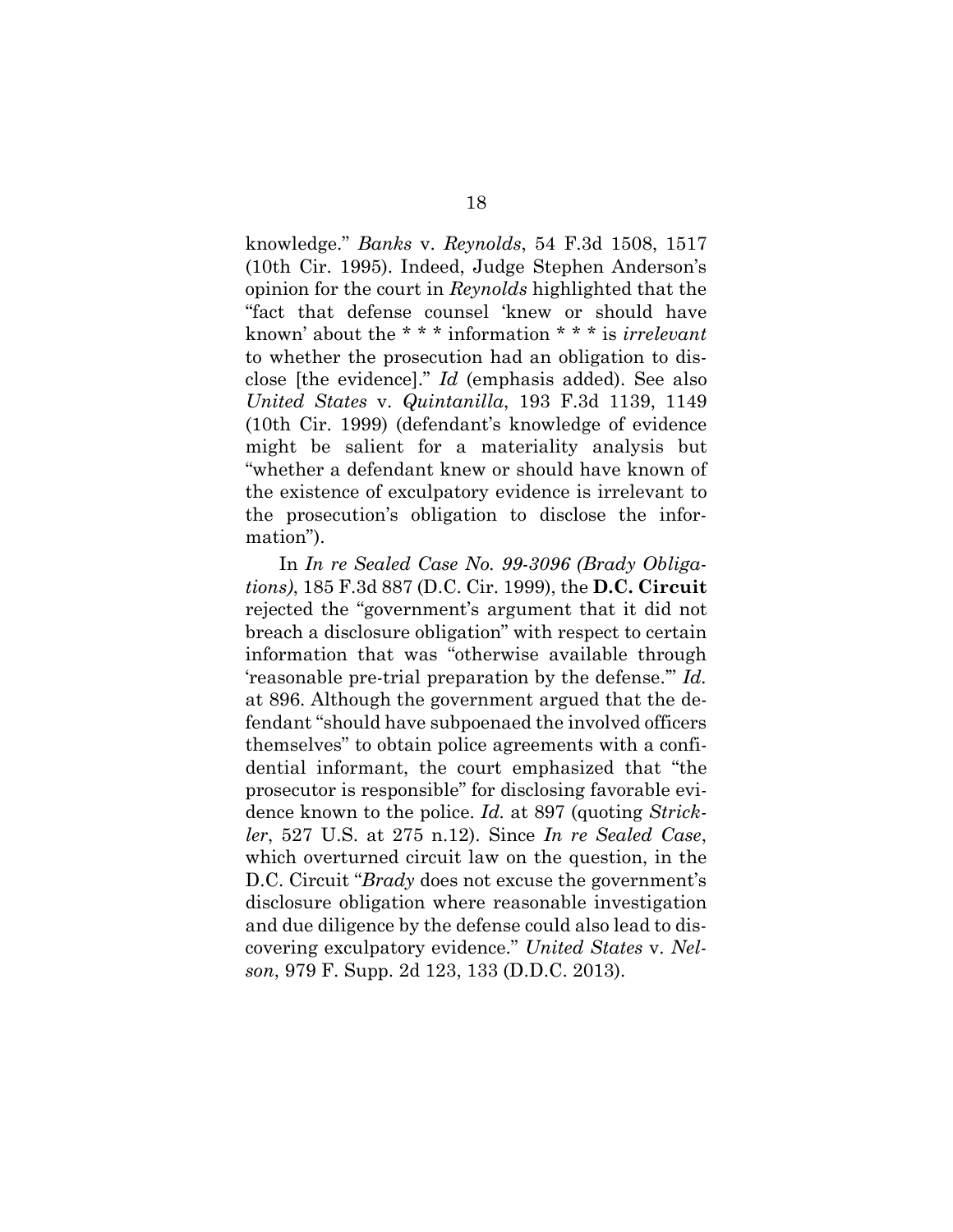<span id="page-35-3"></span>The **Second Circuit** held in *Lewis* v. *Connecticut Commissioner of Correction*, 790 F.3d 109 (2d Cir. 2015), that the state court's imposition of "an affirmative 'due diligence' requirement" was impermissible as it "plainly violated clearly established federal law under *Brady* and its progeny." *Id.* at 121-122 (quotation marks omitted). The court acknowledged its prior decisions holding that "'[e]vidence is not 'suppressed' [for *Brady* purposes] if the defendant either knew, or should have known, of the essential facts permitting him to take advantage of any exculpatory evidence." *Id.* at 121 (quoting *DiSimone* v. *Phillips*, 461 F.3d 181, 197 (2d Cir. 2006)). But as the court explained, this requirement "speaks to facts already within the defendant's purview" based on the defendant's *actual knowledge*, not "those [facts] that might be unearthed" through an exercise of due diligence. *Id.*

<span id="page-35-1"></span><span id="page-35-0"></span>Finally, the en banc **Third Circuit** recently held that "*Brady's* mandate and its progeny are entirely focused on prosecutiorial disclosure, not defense counsel's diligence." *Dennis* v. *Secretary, Pennsylvania Department of Corrections*, 834 F.3d 263, 290 (3d Cir. 2016) (en banc). In reconciling years of internal circuit conflict on a due diligence requirement, $\delta$  the decision specifically called attention to this Court's instruction in *Banks,* noting that "defense counsel is entitled to presume that prosecutors have discharged their official duties" and that "the duty to disclose under *Brady* 

<span id="page-35-5"></span><span id="page-35-4"></span><span id="page-35-2"></span><sup>8</sup> Compare, *e.g.*, *Wilson* v. *Beard*, 589 F.3d 651 (3d Cir. 2009) (there is no due diligence requirement for a *Brady* claim) with *Grant* v. *Lockett*, 709 F.3d 224, 230-31 (3d Cir. 2013), and *United States* v. *Georgiou*, 777 F.3d 125, 140 (3d Cir. 2015) (government has *not* committed a *Brady* violation if the defendant could have obtained the evidence through reasonable due diligence).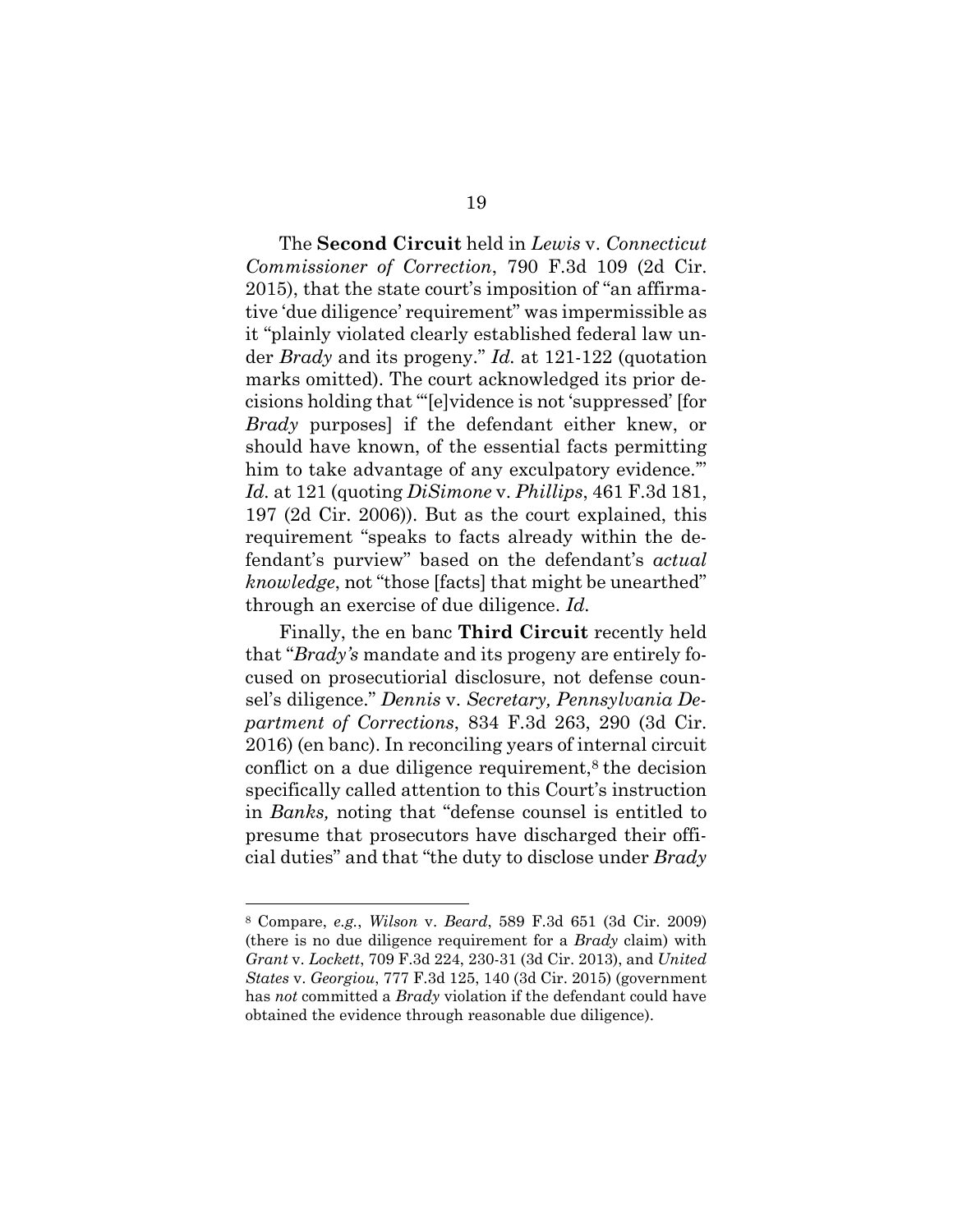<span id="page-36-1"></span>is absolute—it does not depend on defense counsel's actions." *Id.* at 290 (internal citations and quotation marks omitted).

Several state courts of last resort also have adopted a rule that comports with *Banks*, plainly rejecting a requirement of defendant diligence where *Brady* material should have been disclosed by prosecutors.

<span id="page-36-5"></span><span id="page-36-4"></span><span id="page-36-3"></span><span id="page-36-2"></span><span id="page-36-0"></span>The **Michigan** Supreme Court recently expressly rejected a diligence requirement as a clear departure from *Brady*. *People* v. *Chenault*, 845 N.W.2d 731 (Mich. 2014). In that case, the court reversed the lower court's ruling denying the defendant a new trial because his counsel had not exercised due diligence in obtaining videotapes of exculpatory interviews that cast doubt on the recollection of an eyewitness. *Id*. at 734-35. The Michigan Supreme Court declined to follow contrary pre-*Banks* decisions of the Fifth and Eleventh Circuit, concluding that "[n]one of these cases \* \* \* provides a sufficient explanation for adding a diligence requirement to the Supreme Court's threefactor *Brady* test." *Id*. at 736-37. Other state courts of last resort in accord on declining to enforce a defendant diligence rule for *Brady* claims include: **Massachusetts**, *Commonwealth* v. *Tucceri*, 589 N.E.2d 1216, 1221-22 (Mass. 1992); and **Maryland**, *State* v. *Williams*, 896 A.2d 973, 992 (Md. 2006). See also **Indiana**, *Prewitt* v. *State*, 819 N.E.2d 393, 407 (Ind. Ct. App. 2004); and **Missouri**, *State* v. *Parker*, 198 S.W.3d 178, 193 (Mo. Ct. App. 2006).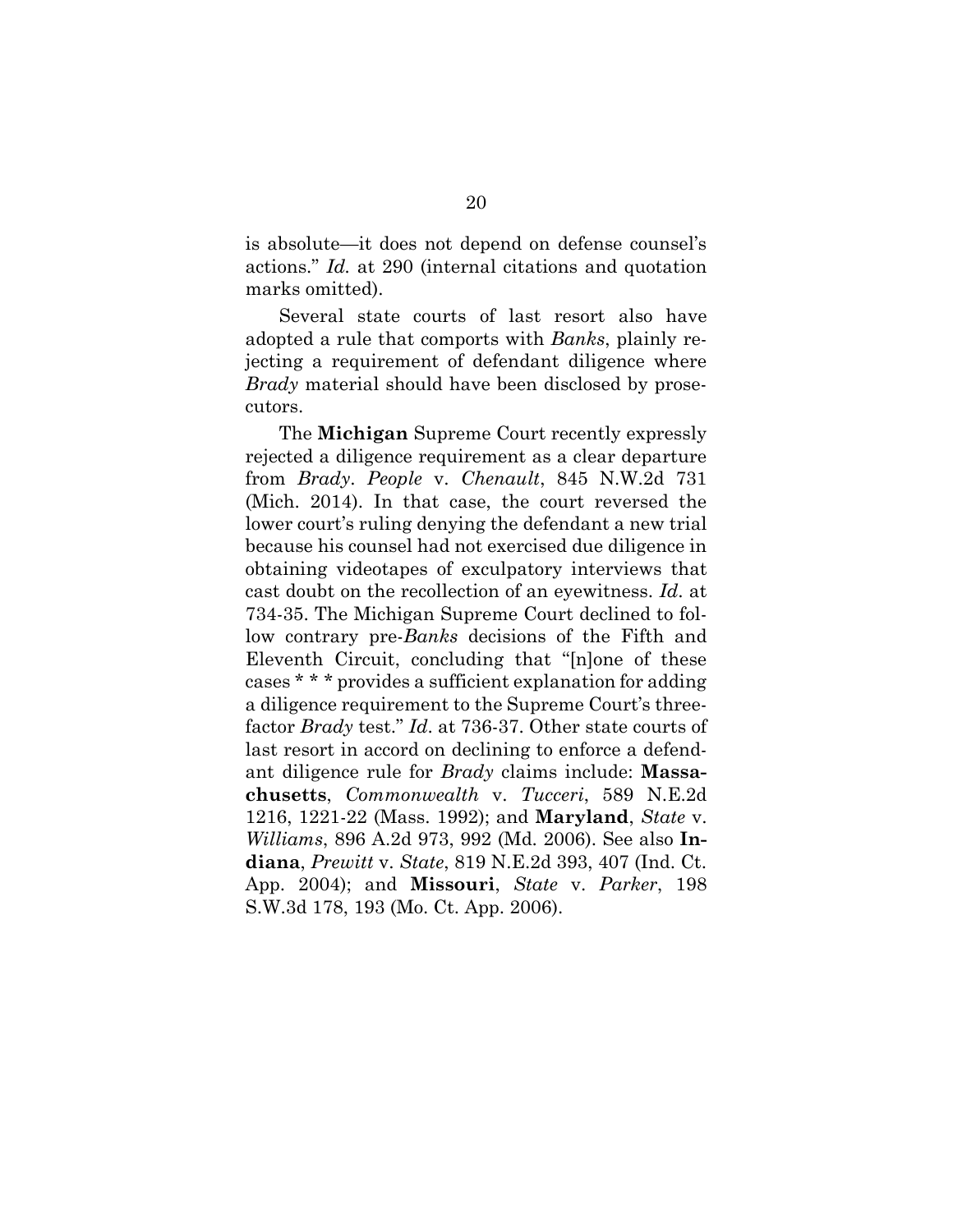## *2. Six courts of appeals and four state courts of last resort in addition to the Florida Supreme Court continue to recognize a due diligence exception to*  **Brady***'s disclosure obligations.*

In contrast, six other federal courts of appeals and four state courts of last resort, like the Florida Supreme Court, will not recognize a *Brady* violation when the defendant could have discovered the withheld information through the exercise of due diligence, even after this Court's decision in *Banks*.

<span id="page-37-3"></span> The **First Circuit** emphasizes that "*Brady* does *not* require the government to turn over information which, *with any reasonable diligence*, the defendant can obtain himself." *United States* v. *Cruz-Feliciano*, 786 F.3d 78, 87 (1st Cir. 2015) (emphasis added) (quotations omitted). Citing pre-*Banks* caselaw, the First Circuit found that "evidence is not suppressed \* \* \* if the defendant either knew, or *should have known*, of the essential facts permitting him to take advantage of [it]." *Ibid*. (citing *Ellsworth* v. *Warden*, 333 F.3d 1, 6 (1st Cir. 2003)) (alterations omitted).

<span id="page-37-2"></span><span id="page-37-0"></span>So too in the **Fourth Circuit**, where defendants must demonstrate not only that the evidence was "known to the government but not to the defendant," but *also* that it did not "lie[] in a source where a reasonable defendant would have looked." *United States*  v*. Catone*, 769 F.3d 866, 872 (4th Cir. 2014) (internal quotation marks omitted) (holding that information contained in Department of Labor files was not *Brady*  material).

<span id="page-37-1"></span>In the **Fifth Circuit**, *United States* v. *Bernard*, 762 F.3d 467 (5th Cir. 2014), applied a due diligence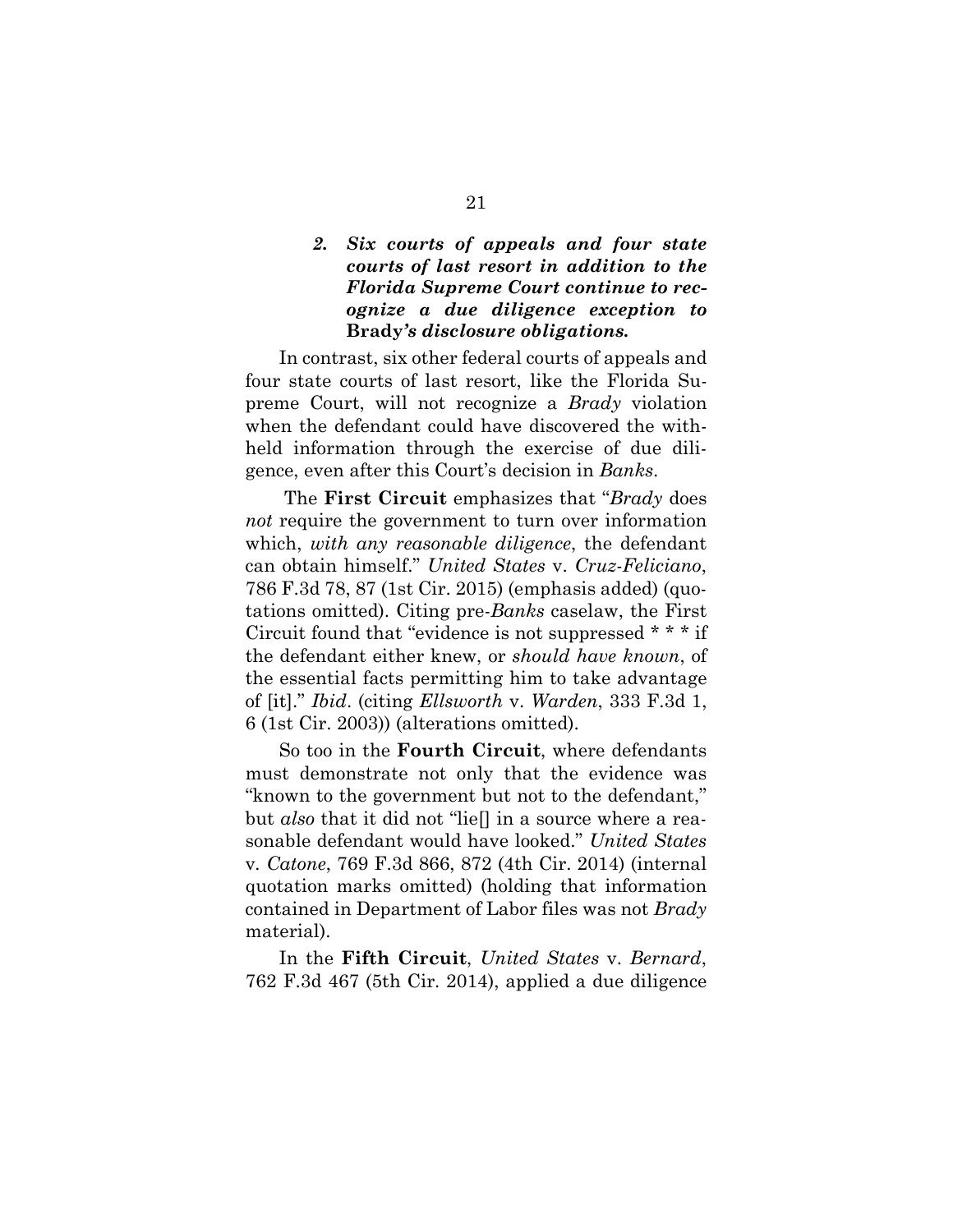<span id="page-38-2"></span>rule in the context of capital defendants. The case involved federal inmates who, following affirmance of their convictions for capital murder and sentences of death, filed motions to vacate and set aside their sentences on the basis of multiple undisclosed police interviews with two key government witnesses at trial. *Id*. at 480. Because statements the witnesses made in the interviews—related to their serious mental illnesses, drug use, and prior convictions—would have provided key impeachment evidence, the defendants argued, the prosecution was under a *Brady* obligation to disclose it. *Id*. at 481. The court rejected the argument. "A petitioner's *Brady* claim fails," it held, "if the suppressed evidence was discoverable through reasonable due diligence." *Id*. at 480 (quotation and citation omitted). Because defense counsel could have called *other* witnesses who knew of the key impeachment facts, the court found, the lack of diligence in doing so precluded the *Brady* claims. *Id*. at 481-82.

<span id="page-38-1"></span>In *Petty* v. *City of Chicago*, the **Seventh Circuit**  established a two-prong test for establishing whether evidence has been suppressed for *Brady* purposes that includes the defendant's demonstration that "the evidence was not otherwise available to a defendant through the *exercise of reasonable diligence*." 754 F.3d 416, 423 (7th Cir. 2014) (citing *Collier* v. *Davis*, 301 F.3d 843, 850 (7th Cir. 2002)).

<span id="page-38-0"></span>The **Eighth Circuit**, too, has continued to hold since *Banks* that the *Brady* right is "limit[ed]" in that "it does not cover information available from other sources." *United States* v*. Sigillito*, 759 F.3d 913, 929 (8th Cir. 2014) (internal quotation marks omitted).

<span id="page-38-3"></span>Finally, in the **Eleventh Circuit,** a formal *four*prong *Brady* test continues to be the rule, explicitly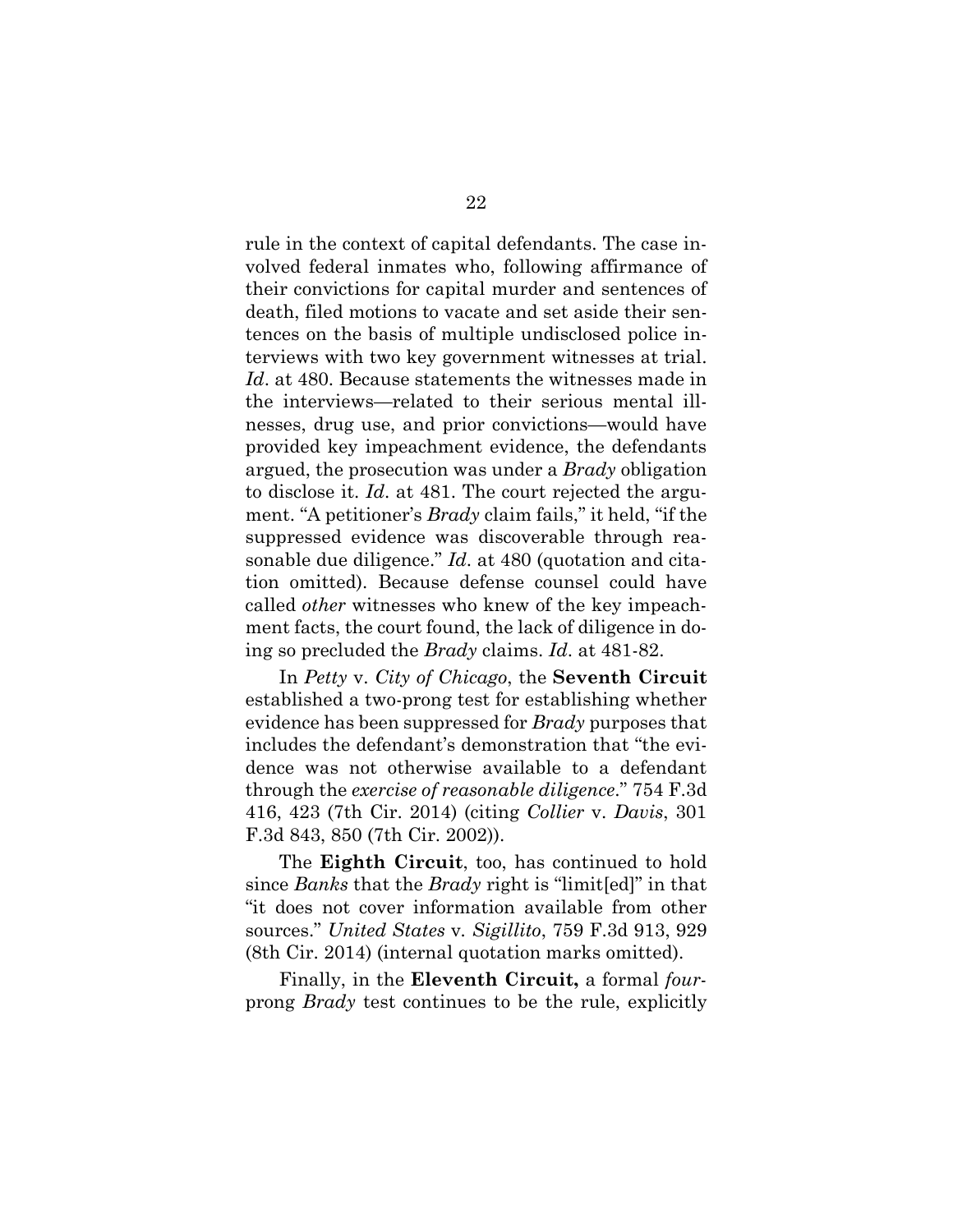<span id="page-39-3"></span>requiring defendant due diligence for any *Brady* claim to be cognizable. See, *e.g., LeCroy* v*. Sec'y, Fla. Dep't of Corr.*, 421 F.3d 1237, 1268 (11th Cir. 2005) ("To establish that he suffered a *Brady* violation, the defendant must prove that  $* * * (2)$  the defendant did not possess the evidence *and could not have obtained it with reasonable diligence* \* \* \* .") (emphasis added).

<span id="page-39-6"></span><span id="page-39-4"></span>Some state courts impose the same rule. **Connecticut** holds that evidence is not considered to have been suppressed where it "could have been discovered through reasonably diligent research." *State* v. *Giovanni P.*, 110 A.3d 442, 457 (Conn. App. Ct. 2015) (citing *State* v. *Simms*, 518 A.2d 35 (Conn. 1986)). Other states are in accord: **Georgia,** *Freeman* v. *State*, 672 S.E.2d 644, 647 (Ga. 2009); **Mississippi**, *Davis* v. *State*, 43 So. 3d 1116, 1123 (Miss. 2010); **Montana**, *State* v. *Parish*, 241 P.3d 1041, 1044 (Mont. 2010); and **Pennsylvania**, *Commonwealth* v. *Ligons*, 971 A.2d 1125, 1146 (Pa. 2009).

## <span id="page-39-7"></span><span id="page-39-5"></span><span id="page-39-2"></span><span id="page-39-1"></span><span id="page-39-0"></span>**C. The due diligence question is a recurring and significant one that warrants the Court's attention.**

<span id="page-39-8"></span> The need for resolution of this conflict is acute. As a general matter, "[t]here is an epidemic of *Brady*  violations abroad in the land." *United States* v. *Olsen*, 737 F.3d 625, 626 (9th Cir. 2013) (Kozinski, C.J., dissenting). Among these cases, those involving the due diligence requirement present an issue that is notable for its persistence and importance. Each year, the lower courts impose the due diligence rule on myriad criminal defendants. See Kathleen Ridofli et al., *Material Indifference: How Courts are Impeding Fair Disclosure in Criminal Cases* 30 (2014), https://ti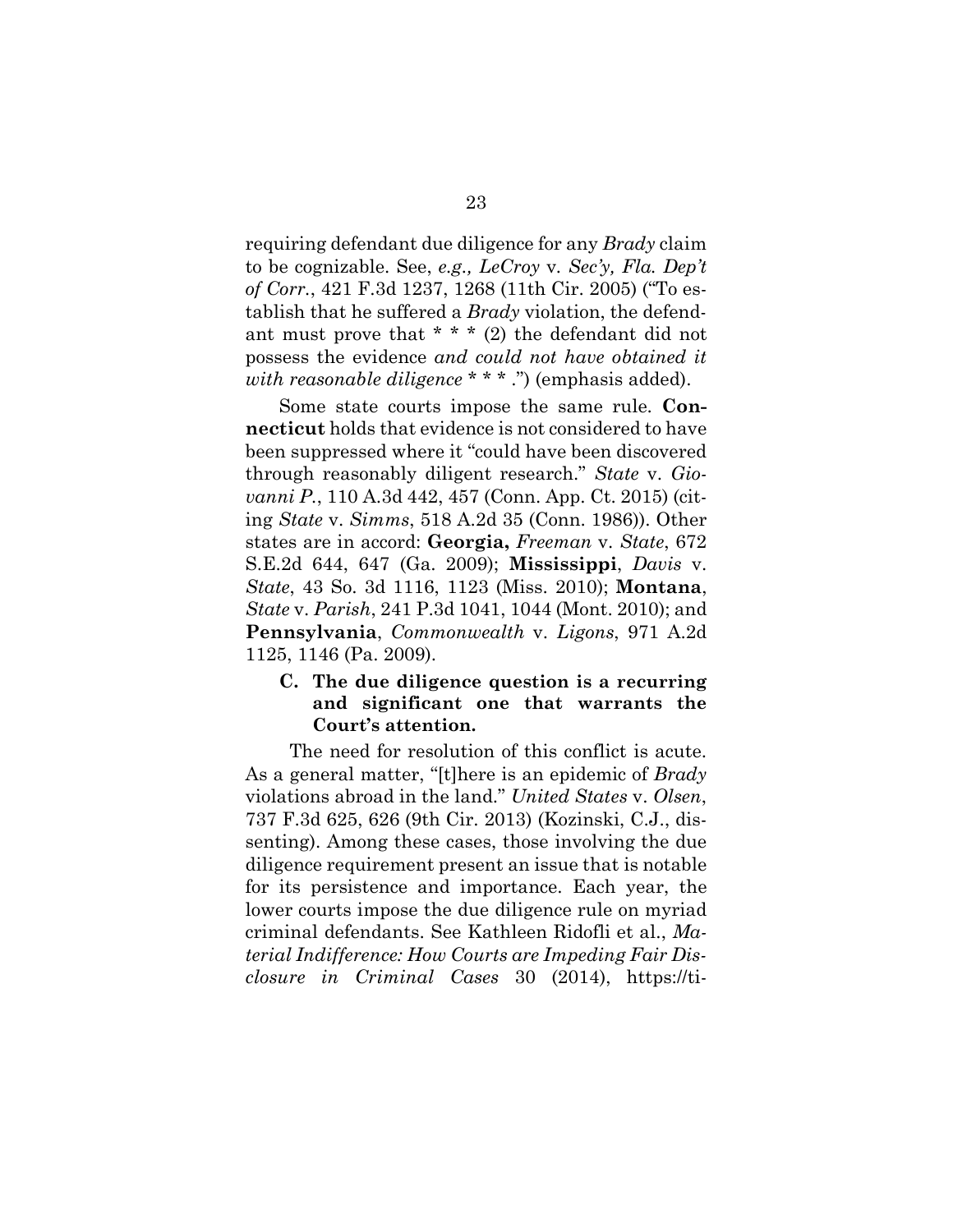nyurl.com/vwvu9pw. This case is a paradigmatic example of how burden-shifting of this sort deprives defendants of key exculpatory evidence.

<span id="page-40-0"></span>This case also is emblematic of the damage that *Brady* violations can inflict on the integrity of the criminal justice system. The Court has often made clear that *Brady* rests on a view of "the prosecutor as the representative  $* * *$  of a sovereignty  $* * *$  whose interest \* \* \* in a criminal prosecution is not that it shall win a case, but that justice shall be done." *Kyles*, 514 U.S. at 439 (citations omitted). But the due diligence rule runs counter to this aspiration, as criminal defendants invariably lack the State's ability to process and obtain exculpatory evidence. See Weisburd, 60 U.C.L.A. L. Rev. at 175.<sup>9</sup>

<span id="page-40-3"></span>Unsurprisingly, *Brady* violations such as the imposition of a due diligence rule go hand-in-hand with wrongful convictions. See, *e.g.*, James S. Liebman et al., *Capital Attrition: Error Rates in Capital Cases*, *1973-1995*, 78 Tex. L. Rev. 1839, 1850, 1864 n.79 (2000) (finding that *Brady* violations were one of "the two most common errors" leading to reversals of death sentences, accounting for almost one-fifth of such reversals). And such violations erode the public's trust

<span id="page-40-2"></span><span id="page-40-1"></span><sup>9</sup> The problem is compounded in Florida by a rule that withholds from capital defendants, unlike all other criminal defendants and the general public, recourse to the State's otherwise liberal document production and public records provisions. Florida Rule of Criminal Procedure 3.852 allows for record requests in capital cases only after a death warrant is signed, but under Rule 3.851 those record requests must be relevant to pre-death warrant proceedings.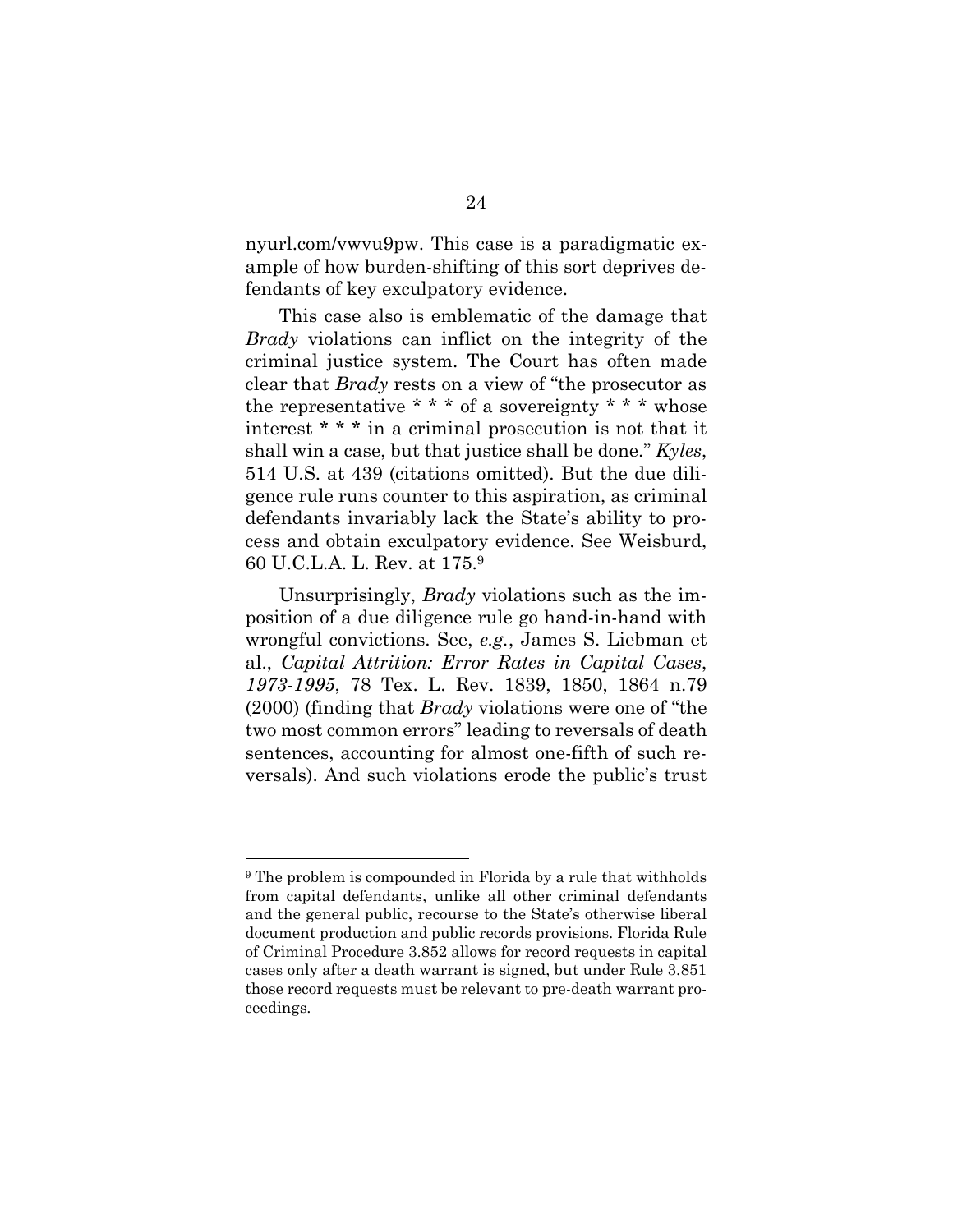in the rule of law. This case is an example of that pernicious effect: it has, rightly, been widely recognized as an example of justice miscarried.<sup>10</sup>

## **II. The court below misapplied both the** *Brady* **requirement that evidence be considered cumulatively and the clear requirements of** *Giglio.*

The Florida court also made further errors in its application of *Brady* and *Giglio*. It refused to consider the suppressed evidence cumulatively and in the context of *all* the evidence in the case, as this Court has expressly required. And it simply disregarded a key holding of *Giglio*. Had the Florida court applied the doctrine correctly, it would have been required to set aside Dailey's conviction.

## **A. The court below erred in not considering the suppressed evidence cumulatively and in context.**

In addition to holding that the *Brady* claims in this case were barred because they could have been uncovered earlier through defense efforts, the court below ruled that a *Brady* claim had not been established because, as a consequence of Slater's professed uncertainty about whether the exculpatory statements he had been told related to this case, "Dailey has not demonstrated the existence of any exculpatory evidence that would have created a reasonable probability of a different verdict." App., *infra*, 9a. The court then went on to reject Dailey's argument that his *Brady* evidence should be considered cumulatively

<span id="page-41-1"></span><span id="page-41-0"></span><sup>10</sup> See, *e.g.*, *Bishops Urge Stay of Execution, Note 'Strong Evidence' Inmate is Innocent*, CATHOLIC NEWS SERVICE (Oct. 22, 2019), https://tinyurl.com/srfjo94; Scott Martelle, Opinion, *A Florida Death Row Case Indicts the Entire Capital Punishment System*, L.A. TIMES (Dec. 5, 2019), https://tinyurl.com/tb7lmhj.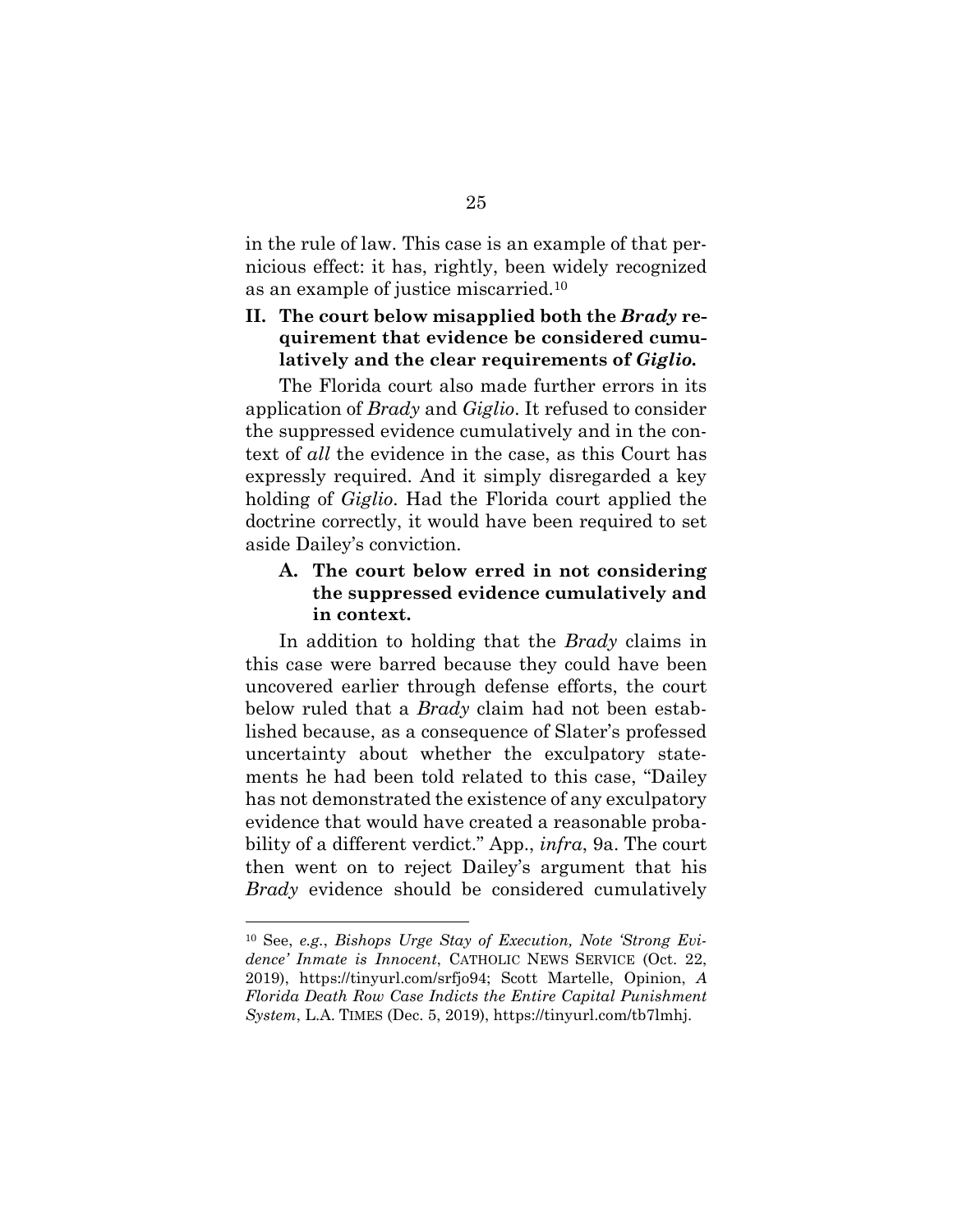with other exculpatory evidence developed in prior post-conviction proceedings: "Given that [Dailey's] newly discovered evidence claims were correctly rejected as untimely and that he failed to establish a *Brady* violation, no \* \* \* cumulative analysis was required." *Id*. at 12a.

But that analysis gets the necessary inquiry backwards: it is impossible to determine whether a *Brady* violation has occurred without *first* looking at the potential *Brady* materials cumulatively with other suppressed evidence and contextually with the other evidence in the case.

<span id="page-42-2"></span><span id="page-42-0"></span>Under *Brady*, failure to disclose exculpatory evidence requires reversal of a conviction when that evidence was "material." *E.g.*, *Strickler* v. *Greene*, 527 U.S. 263, 281-82 (1999). The Court articulated the definition of materiality in *United States* v*. Bagley*: Evidence is material "if there is a reasonable probability that, had the evidence been disclosed to the defense, the result of the proceeding would have been different. A 'reasonable probability' is a probability sufficient to undermine confidence in the outcome." 473 U.S. 667, 682 (1985). The defendant "need not show that he 'more likely than not' would have been acquitted had the new evidence been admitted," so long as confidence in the outcome is "undermine[d]." *Wearry*, 136 S. Ct. at 1006 (citation omitted).

<span id="page-42-1"></span>The Court also has made clear *how* to determine whether evidence is material. The suppressed *Brady* evidence "must be evaluated in the context of the entire record"; "[i]f the verdict is already of questionable validity, additional evidence of relatively minor importance might be sufficient [to undermine confidence in the outcome]." *United States* v*. Agurs*, 427 U.S. 97,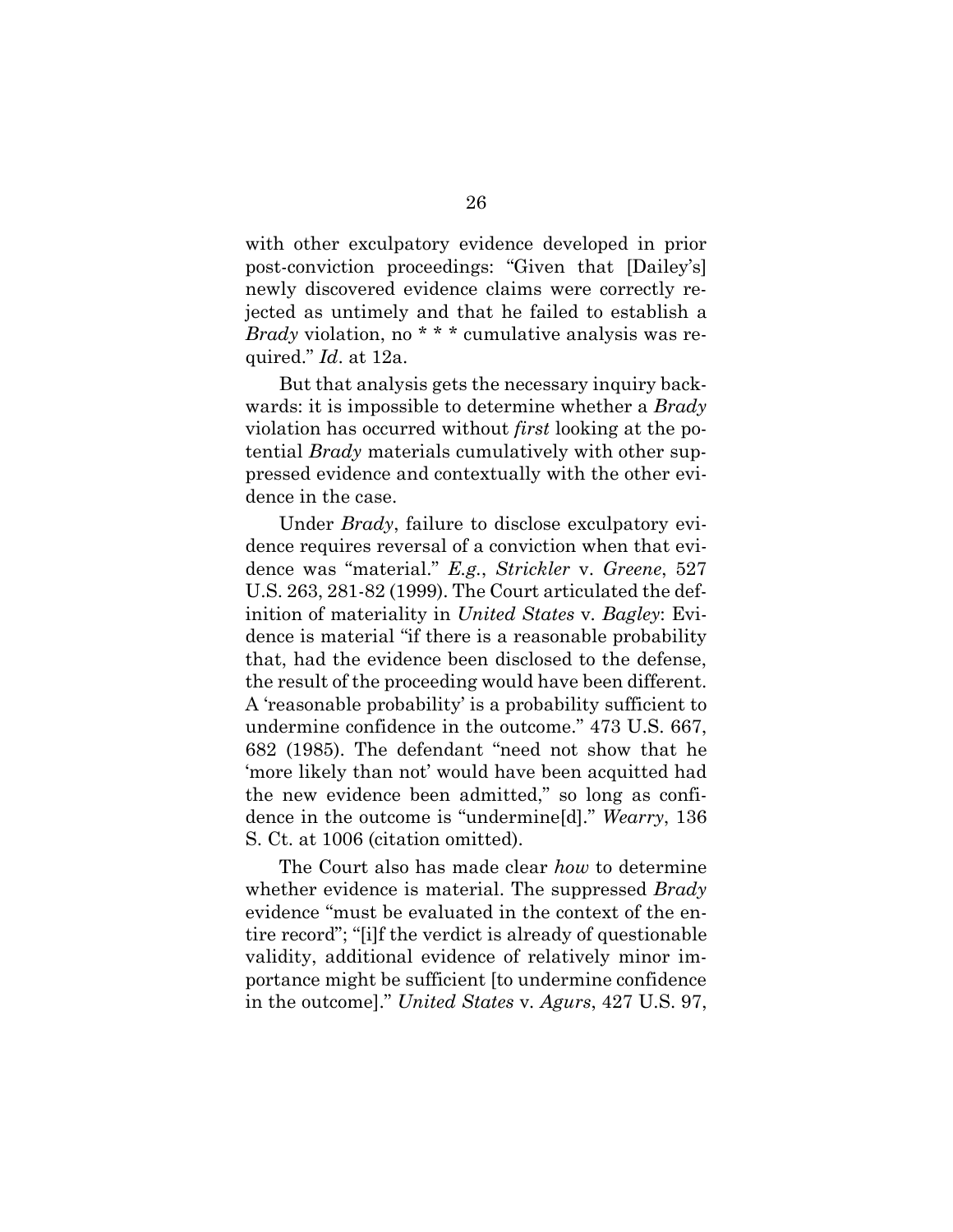<span id="page-43-0"></span>112-13 (1976). In *Kyles* v*. Whitely*, the Court added that materiality also "turns on the cumulative effect of all such evidence suppressed by the government." 514 U.S. at 421.

This principle is reflected in the Court's most recent *Brady* cases: The Court's decision whether suppressed evidence was material often turns on the relative strength of the entirety of the evidence against the defendant. Compare *Wearry*, 136 S. Ct. at 1006-07 (nondisclosed evidence material where "[t]he State's trial evidence resembles a house of cards"), with *Turner* v. *United States*, 137 S. Ct. 1885, 1893-95 (2017) (nondisclosed evidence pointing to a single attacker was immaterial when "virtually every witness to the crime itself agreed \* \* \* [the victim] was killed by a large group of perpetrators").

<span id="page-43-1"></span>The Florida Supreme Court ignored this principle, expressly holding that "no such cumulative analysis was required." App., *infra*, 12a. This error of law determined the outcome; as discussed below (at 30-34), the requisite cumulative analysis would require setting aside the verdict.

## **B. The Florida Supreme Court misapplied** *Giglio***.**

The Florida Supreme Court also erred in holding that Coleman's testimony did not show that the State violated *Giglio.* The court below misunderstood either *Giglio* itself or Dailey's invocation of the *Giglio* doctrine. In either case, its holding was wrong.

1. *Giglio* held that one prosecutor's knowledge should be imputed to the government even if another prosecutor tries the case. 405 U.S. at 154. The Court subsequently made clear that this rule also applies to the police, holding that "the individual prosecutor has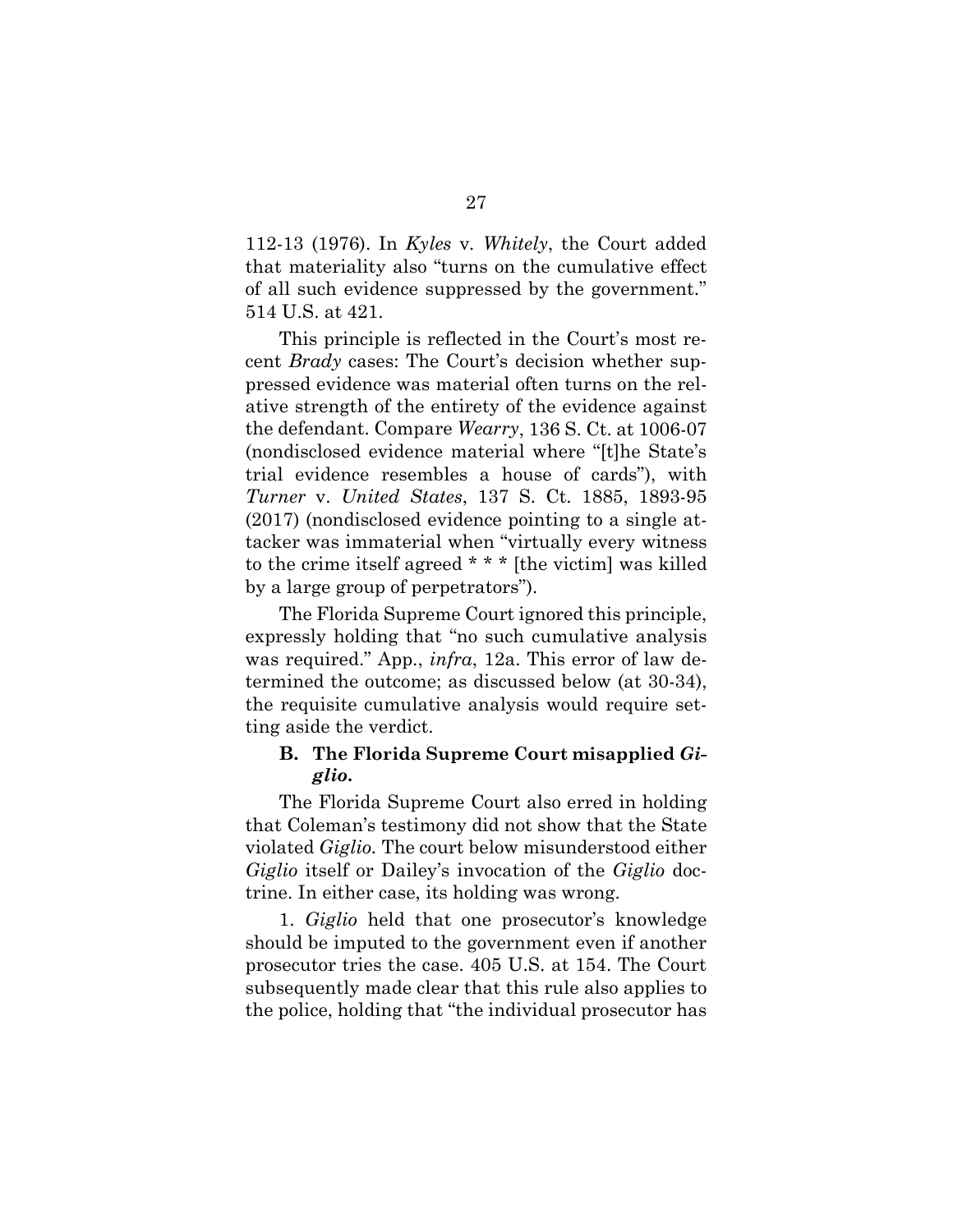<span id="page-44-0"></span>a duty to learn of any favorable evidence known to the others acting on the government's behalf in the case, including the police." *Kyles*, 514 U.S. at 437. This holding is applicable to two related, but distinct, lines of due process cases.

<span id="page-44-1"></span>*First*, *Giglio* applies to the doctrine that the government may not make knowing use of perjured testimony or allow perjured testimony to go uncorrected. See *Napue* v*. Illinois*, 360 U.S. 264, 269 (1959). Therefore, under *Giglio*, if one prosecutor knows that a witness's testimony is false, the government's failure to correct that testimony violates due process whether or not the specific prosecutor trying the case knows of the falsity. See *Giglio*, 405 U.S. at 153-54.

*Second*, *Giglio* also applies to the *Brady* line of cases requiring the government's disclosure of evidence favorable to the defendant. Under *Giglio*, if one prosecutor is in possession of material impeachment evidence, the government must disclose that evidence even if the prosecutor trying the case is unaware of it. See *Giglio*, 405 U.S. 153-55. In *Giglio* itself, both types of claims (use of perjury and failure to disclose exculpatory material) were at issue. *Id.* at 155.

2. Here, the Florida Supreme Court treated Dailey's claim regarding the Coleman testimony as though it alleged knowing use of perjured testimony. In fact, however, Dailey's actual claim arising from the Coleman testimony was that the State *failed to disclose* exculpatory testimony.

Dailey argued below that "Coleman's testimony provided for the very first time direct proof that Halliday was promising to reduce inmates' charges if they provided him with the information he was seeking." Initial Brief of Appellant at 39, 2019 WL 5431196,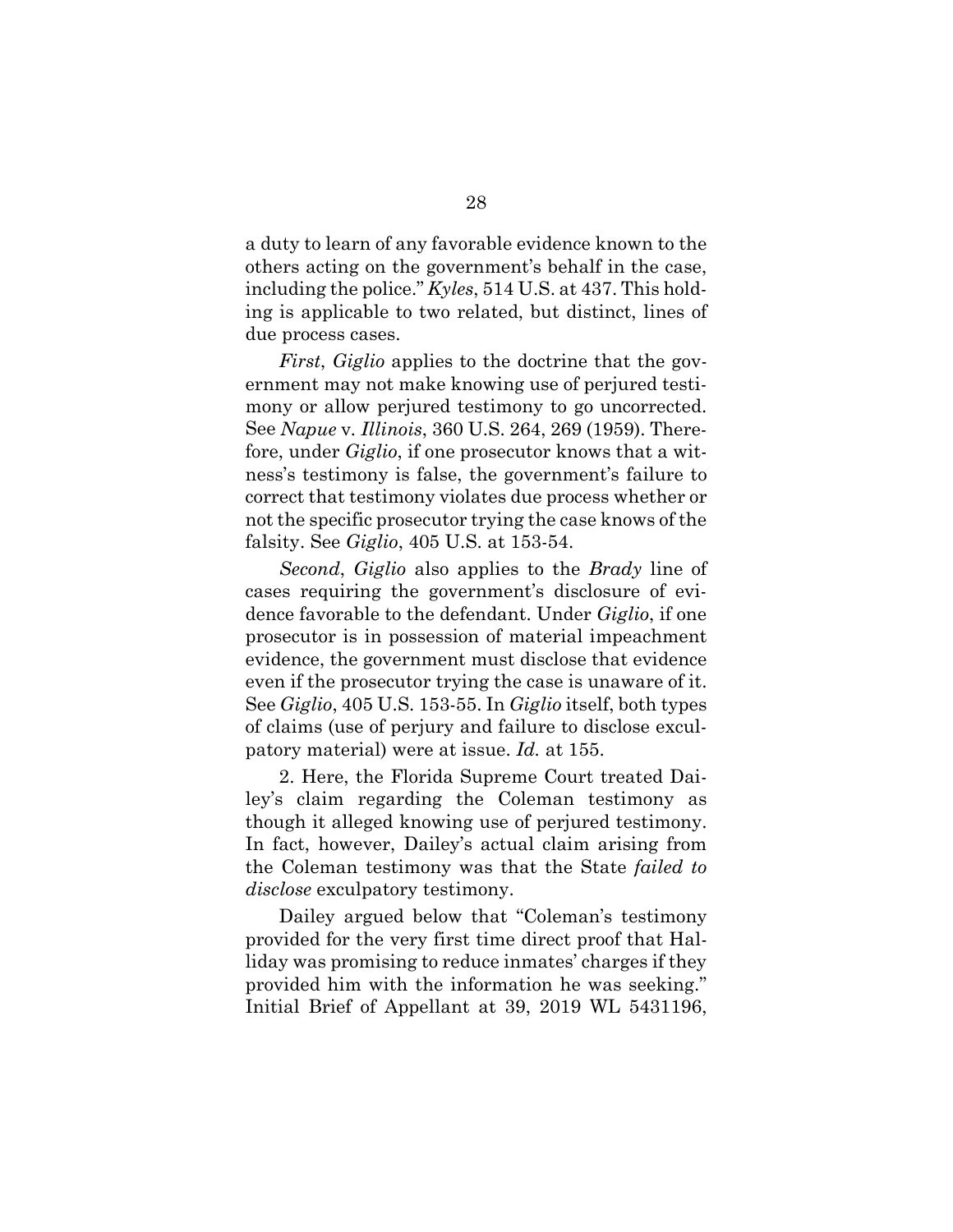<span id="page-45-0"></span>*Dailey* v*. State*, 283 So.3d 782 (Fla.). Detective Halliday, of course, would have known that he made these promises, and his knowledge is imputable to the prosecution. Yet, as Dailey argued below, "as in *Giglio*, the State in this case failed to disclose [this] impeachment evidence regarding the State's key witnesses." *Id.* at 41.

The Florida court, however, rejected Dailey's *Giglio* claim because "Dailey has not identified any false testimony presented during his trial, much less alleged that the State knew of its falsity." App., *infra*, 11a. That was a non sequitur: Dailey alleged suppression, not perjury.11 Here too, as we show below, this error was material.

## **C. The cumulative effect of the suppressed evidence undermines confidence in the verdict.**

When analyzed in the manner directed by this Court's precedent, it is manifest that there is a "reasonable likelihood" that the suppressed evidence "could have affected the judgment of the jury." *Wearry*, 136 S. Ct. at 1006 (citations and internal quotation marks omitted).

1. The State's case against Dailey was notably weak. The only evidence that Dailey could have been at the scene when the crime was committed was offered by Bailey, Pearcy's girlfriend, and was directly

<sup>11</sup> This error may have been driven by the State's mischaracterization of Dailey's claim as a *Napue*-*Giglio* claim, stating in its brief below: "nothing Dailey has alleged shows that the prosecutor presented or failed to correct false testimony that the prosecutor knew was false." Answer Brief of Appellee at 38-39, 2019 WL 5492018, *Dailey* v*. State*, 283 So.3d 782 (Fla.).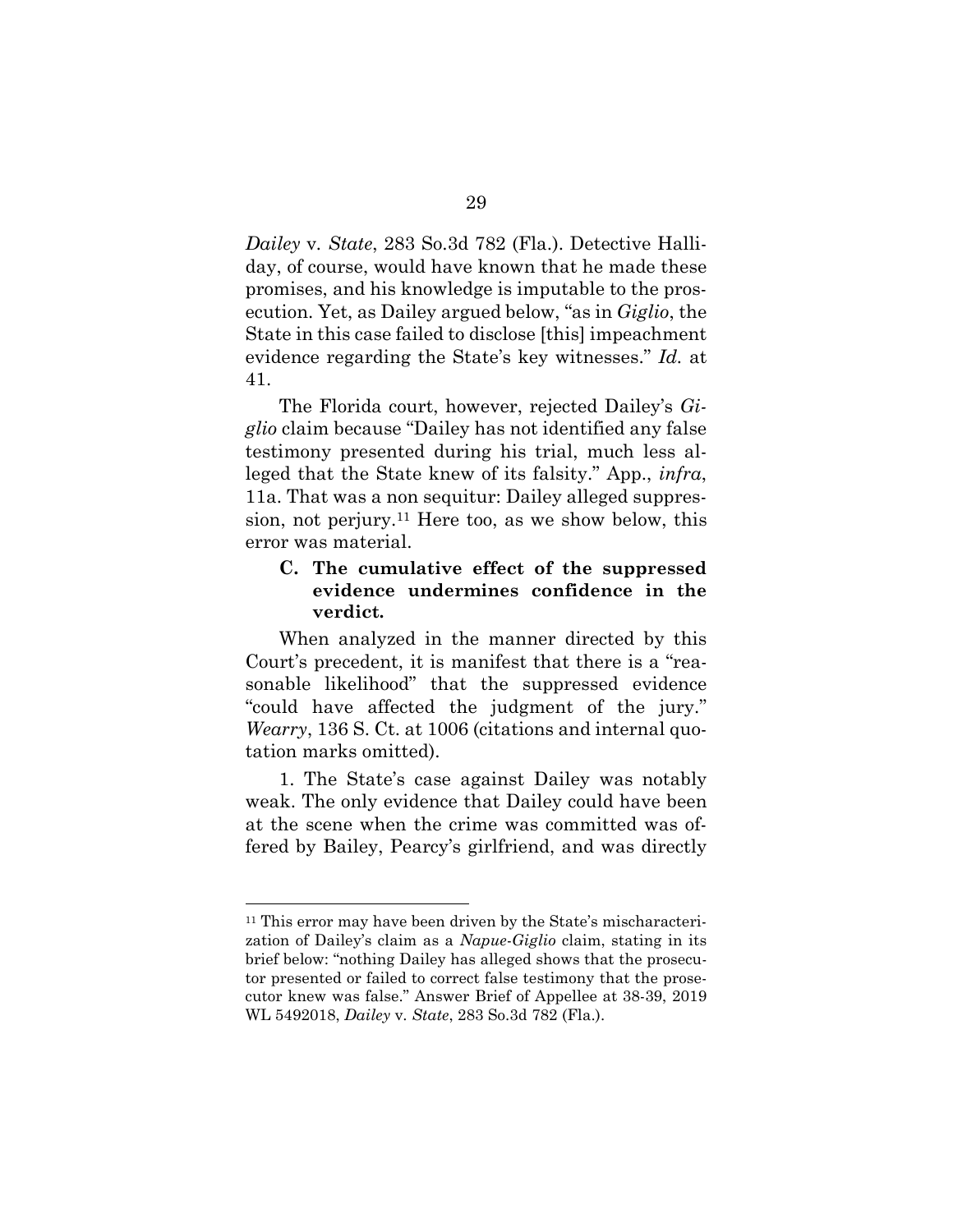contradicted by Shaw's account that Pearcy and Boggio left Pearcy's house *without* Dailey. There is no direct evidence that Dailey was involved in Boggio's killing: The State offered no physical evidence tying him to the crime, no eyewitness testimony, no forensic evidence, and no motive. As the trial prosecutor has acknowledged, "[i]t was a circumstantial case, it's not like there was an upstanding citizen eyewitness to the case \* \* \* [s]o speculation is all we have as to what happened." *Dailey* Pet. 3 n.4.

That left the case against Dailey to rest substantially on the evidence of jailhouse informants, who offered graphic and compelling testimony that Dailey confessed to the crime. But that evidence is an alarmingly weak reed on which to sustain a capital conviction. The testimony of jailhouse informants is notoriously unreliable.12 Here, the testimony—that Dailey floridly confessed to the crime to three inmates more than a year after his incarceration, but just after Detective Halliday made known that he was looking for evidence against Dailey—is little short of preposterous on its face. And the most inflammatory of this evidence was provided by Skalnik, who has been revealed to be a serial prevaricator.

<span id="page-46-2"></span><span id="page-46-1"></span><span id="page-46-0"></span><sup>12</sup> *See, e.g.* Pamela Colloff, *How This Con Man's Wild Testimony Sent Dozens to Jail, and 4 to Death Row*, N.Y. Times Magazine (Dec. 4, 2019), https://tinyurl.com/wc8d3a8; Rob Warden, *The Snitch System: How Snitch Testimony Sent Randy Steidl and Other Innocent Americans to Death Row* 3 (2004), https://tinyurl.com/yd7peept (finding the jailhouse informant testimony was used in  $45.9\%$  of documented wrongful death row convictions); see also *State* v*. Arroyo*, 973 A.2d 1254 (Conn. 2009) (requiring a special credibility jury instruction when informant testimony is used).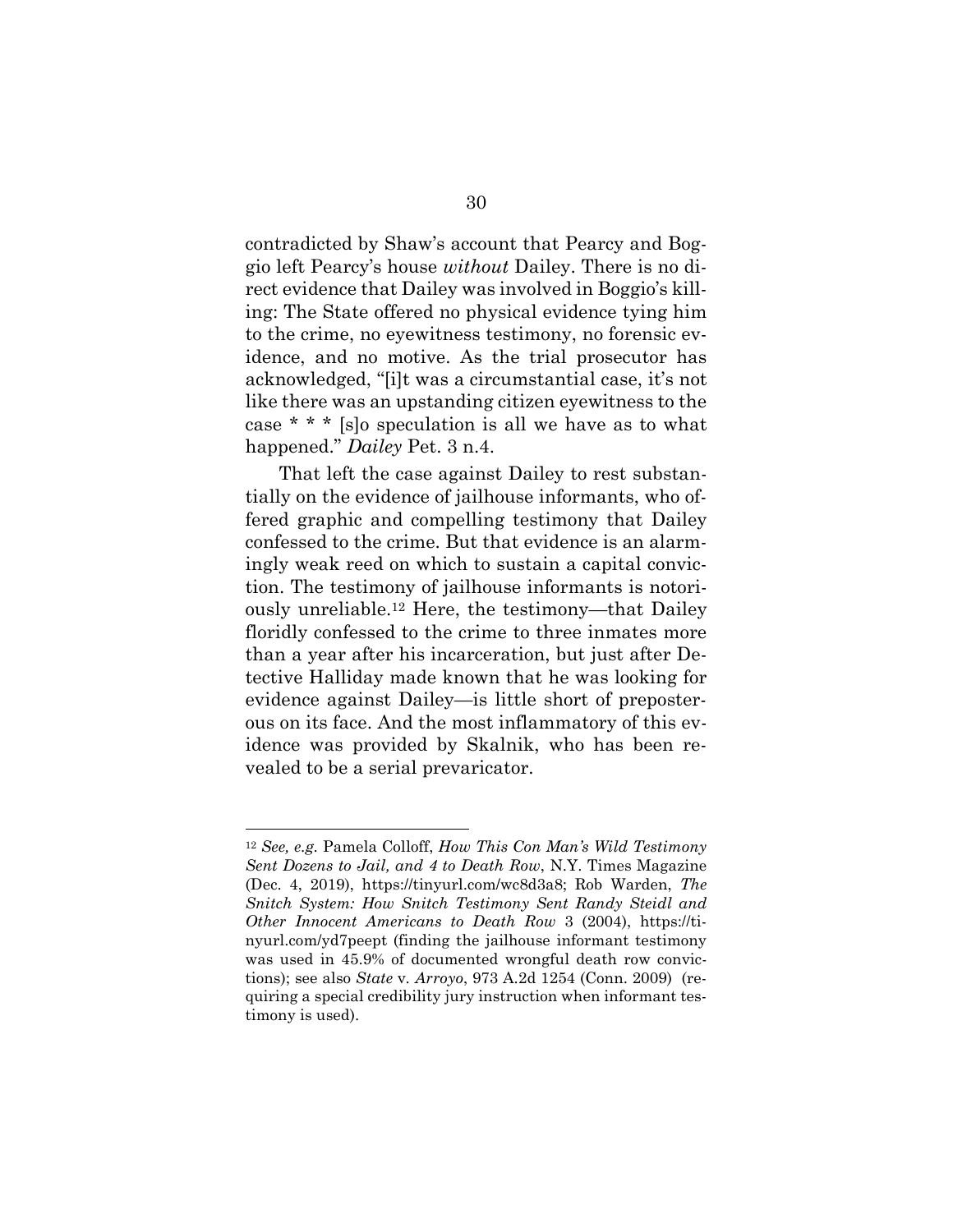2. Against this background, any of the individual exculpatory *Brady* materials unearthed by Dailey "is sufficient to 'undermine confidence' in the verdict" (*Wearry*, 136 S. Ct. at 1006 (citation omitted))—and that certainly is true when the evidence is viewed cumulatively.

*First*, Slater's evidence both indicates that Pearcy confessed to the crime and, in its account of an embarrassingly unsuccessful sexual encounter, provides a compelling account of Pearcy's motive, one supported by evidence that Pearcy had known Boggio for some time and had danced with her on the evening of the murder. See *Dailey* Pet. 1-2 & n.1. This evidence might well have moved the jury: courts "have long recognized that '[t]he absence or presence of a motive renders the alleged fact less or more probable,' such that the lack of motive evidence operates as a distinct disadvantage to the State and a corresponding advantage to the defense regarding the issue of whether the accused committed the charged crime." *State* v. *Addison*, 87 A.3d 1, 78 (N.H. 2013). And motive "is a factor that often points to who may have committed the crime." *United States* v. *Roux*, 715 F.3d 1019, 1024 (7th Cir. 2013).

<span id="page-47-1"></span><span id="page-47-0"></span>Consequently, even assuming that the force of Slater's affidavit is undermined (even undermined substantially) by the reservations he subsequently expressed about whether the information he had been given by "law enforcement" related to the Boggio murder, that evidence would have materially undermined the State's case. "Even if the jury—armed with all of this new evidence—*could* have voted to convict [Dailey], [the Court can] have no confidence that it *would*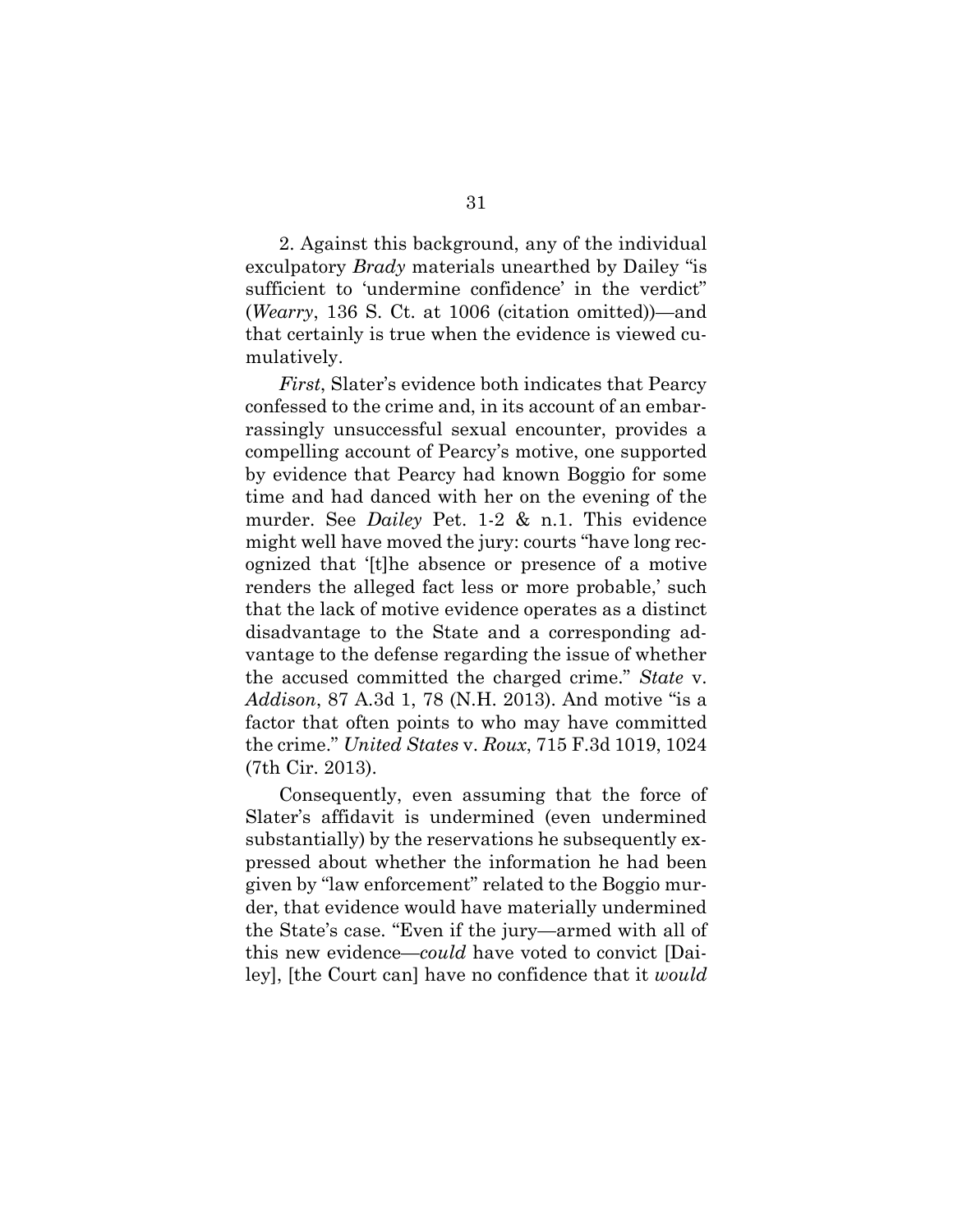have done so." *Wearry*, 136 S. Ct. at 1007 (citation omitted).

*Second*, Coleman's testimony that Detective Halliday promised to reduce inmates' charges in exchange for evidence against Dailey raises doubt about the credibility of the jailhouse informant testimony. And "[t]he State's trial evidence resembles a house of cards, built on the jury crediting" that testimony "rather than [Dailey's] alibi." *Wearry*, 136 S. Ct. at 1006. Here, too, there is every reason to expect that the jury would have been affected by this evidence, had it been available. See *id.* at 1007 (juror who found informant testimony credible "might have thought differently had she learned that [the witness] may have been motivated to come forward \* \* \* by the possibility of a reduced sentence on an existing conviction"); *United States* v. *Cervantes-Pacheco*, 826 F.2d 310, 315 (5th Cir. 1987) ("It is difficult to imagine a greater motivation to lie than the inducement of a reduced sentence."). See also *Smith* v. *Cain*, 565 U.S. 73, 76 (2012) (evidence impeaching a witness is material when the witness's testimony is the only evidence linking the defendant to the crime).

<span id="page-48-1"></span><span id="page-48-0"></span>*Third*, the *Brady* evidence described above would have gotten synergy had the jury also been informed about the report of the Indian Rocks Beach police, which documented that Oza Shaw contemporaneously supported Dailey's alibi; Shaw indicated that Pearcy and Boggio left Pearcy's home together without Dailey, and that Pearcy returned home *alone*. This evidence adds force to Slater's account of the crime.<sup>13</sup>

<sup>13</sup> Dailey raised a *Brady* claim about the Indian Rocks Beach police report in his Second Consecutive Motion for Post-Conviction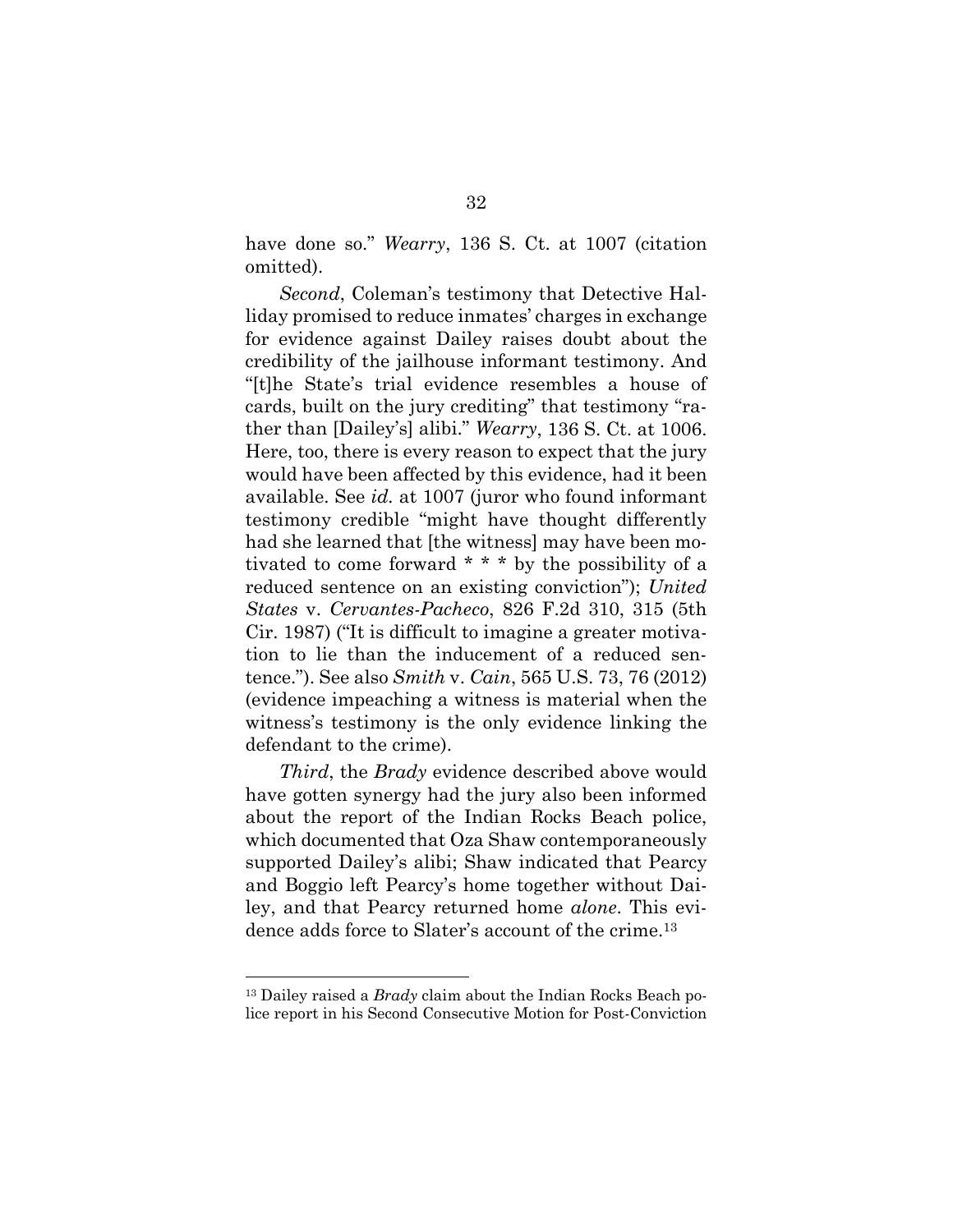*Finally*, the suppressed evidence tells the story that Dailey tried, but did not have the evidence, to present at trial. It shows that Pearcy alone killed Boggio, after leaving Dailey at home. It shows that Pearcy had a motive for the crime. It shows law enforcement agents knew this but, likely frustrated that Pearcy had escaped a death sentence, pursued Dailey anyway. And it shows that, to build a case against Dailey, the police gave jailhouse informants an incentive to lie. In its totality, this new evidence surely "could have affected the judgment of the jury." *Wearry*, 136 S. Ct. at 1006 (citations and internal quotation marks omitted).

## **D. Given the clear nature of the errors committed below, summary reversal is warranted.**

The recurring and consequential legal questions presented here warrant review of this case on the merits. Alternatively, the manner in which the Florida Supreme Court "egregiously misapplied settled law" also would make summary reversal appropriate. *Wearry*, 136 S. Ct. at 1007.

As the Court recently noted, it does "not sh[y] away from summarily deciding fact-intensive cases where, as here," the error committed below is clear.

<span id="page-49-1"></span><span id="page-49-0"></span>Relief. See *Dailey* v. *State*, 279 So. 3d 1208, 1215-16 (2019). The Florida Supreme Court rejected the claim both on due diligence grounds and because it "would not probably produce an acquittal upon retrial." *Id.* at 1216. Although the materiality of the police report, in isolation, is not before the Court in this petition, for the purposes of cumulative analysis its impact may be considered. See*, e.g.*, *Tompkins* v*. State*, 980 So. 2d 451, 459 (Fla. 2007) (considering the cumulative effect of the current *Brady* claim with the effect of those brought in prior motions for post-conviction relief.).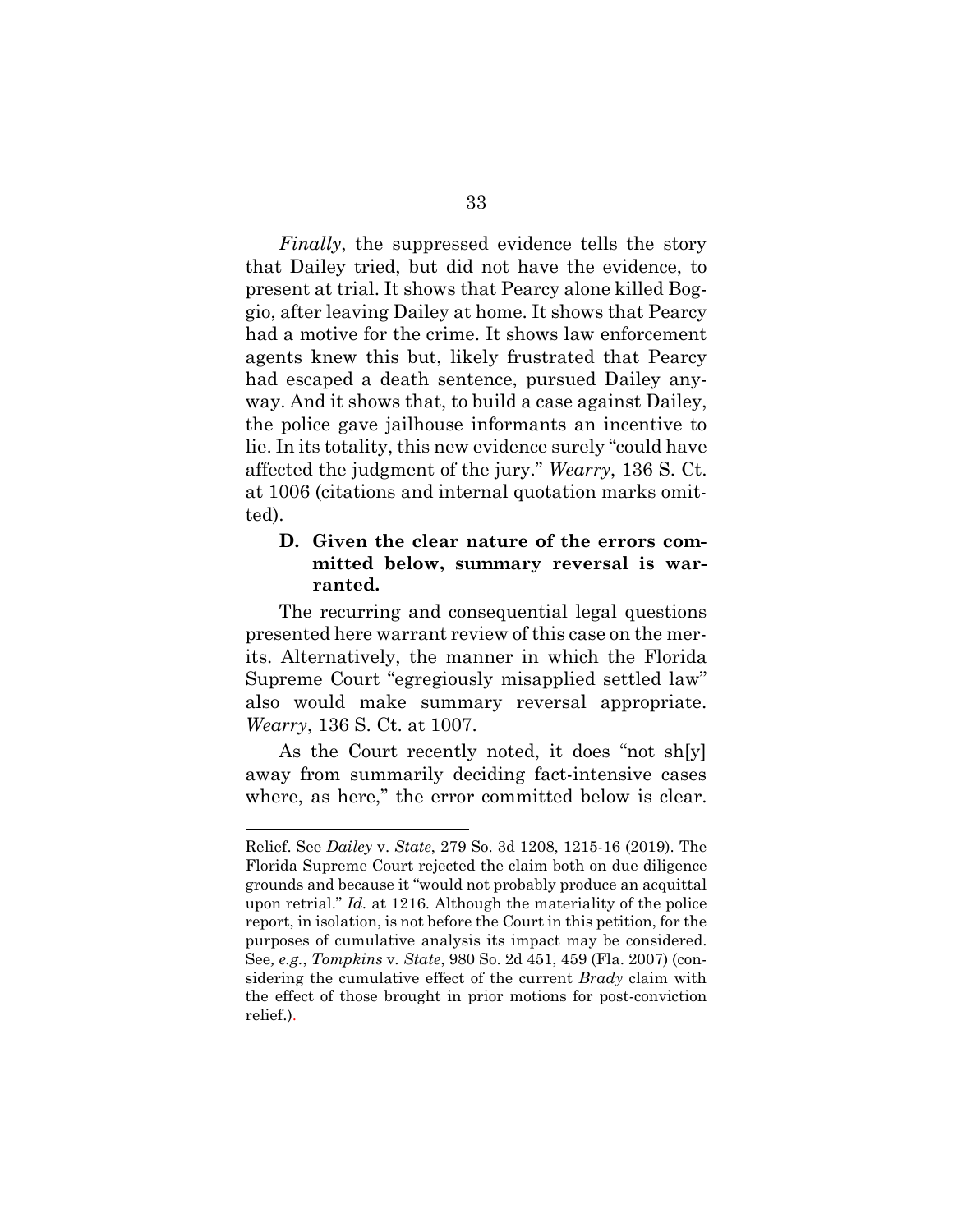<span id="page-50-1"></span><span id="page-50-0"></span>*Wearry*, 136 S. Ct. at 1007 (identifying at least eight such cases). And in particular, summary reversal of the judgment in a capital case "is hardly unprecedented" when the "circumstances so warrant." *Id.* at 1008. That is for good reason: "When a defendant's life is at stake, the Court has been particularly sensitive to insure [*sic*] that every safeguard is observed." *Gregg*  v*. Georgia*, 428 U.S. 143, 187 (1976). See also *Ring* v. *Arizona*, 536 U.S. 584, 605-06 (2002) (defendants in capital cases must be given highest level of protection to guard against error). This solicitude is warranted because "[d]eath, in its finality, differs more from life imprisonment than a 100-year prison term differs from one of only a year or two." *Woodson* v*. North Carolina*, 428 U.S. 280, 305 (1976).

<span id="page-50-2"></span>Indeed, *Wearry*, where the Court granted such relief in a case alleging *Brady* violations, bears striking similarities to the circumstances here. In that capital case, the Court summarily reversed after finding that "the state postconviction court improperly evaluated the materiality of each piece of evidence in isolation rather than cumulatively \* \* \*." 136 S. Ct. at 1007. The Florida court made the same error. In both cases, the prosecution relied on incarcerated informants who had every reason to lie. *Ibid*. In both cases, the prosecution suppressed evidence that undermined the credibility of its star witness. *Id*. at 1005. In neither case did the State "present[] physical evidence at trial" linking the defendant to the crime. *Id.* at 1003. And in this case, as in *Wearry*, "[t]he State's trial evidence resembles a house of cards" that collapses when any of the State's questionable evidence is removed. *Id.* at 1006. The Court should intervene here as it did in *Wearry* and set the conviction aside.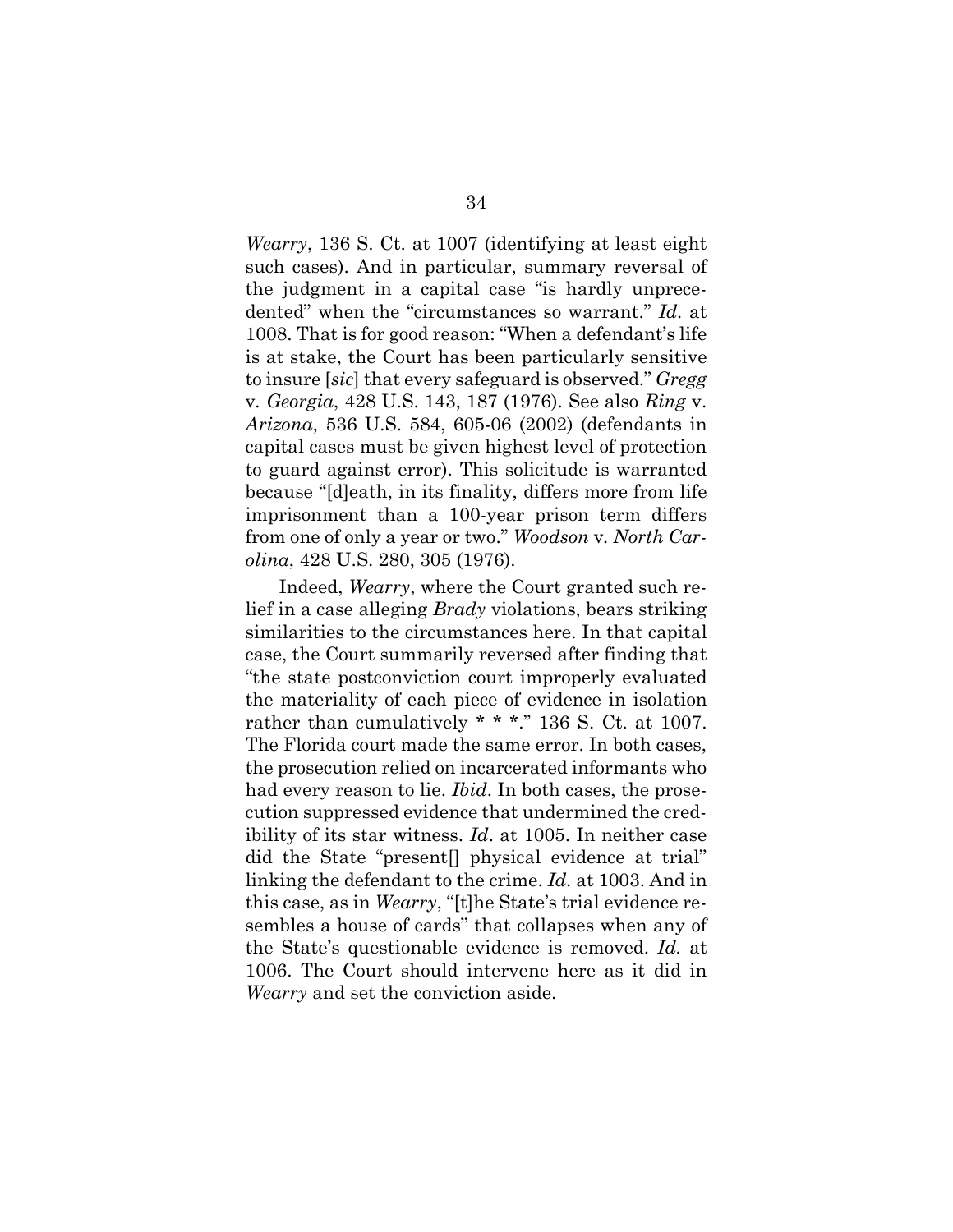## **CONCLUSION**

The petition for a writ of certiorari in this case and in No. 19-7309, *Dailey* v. *Florida*, should be granted.